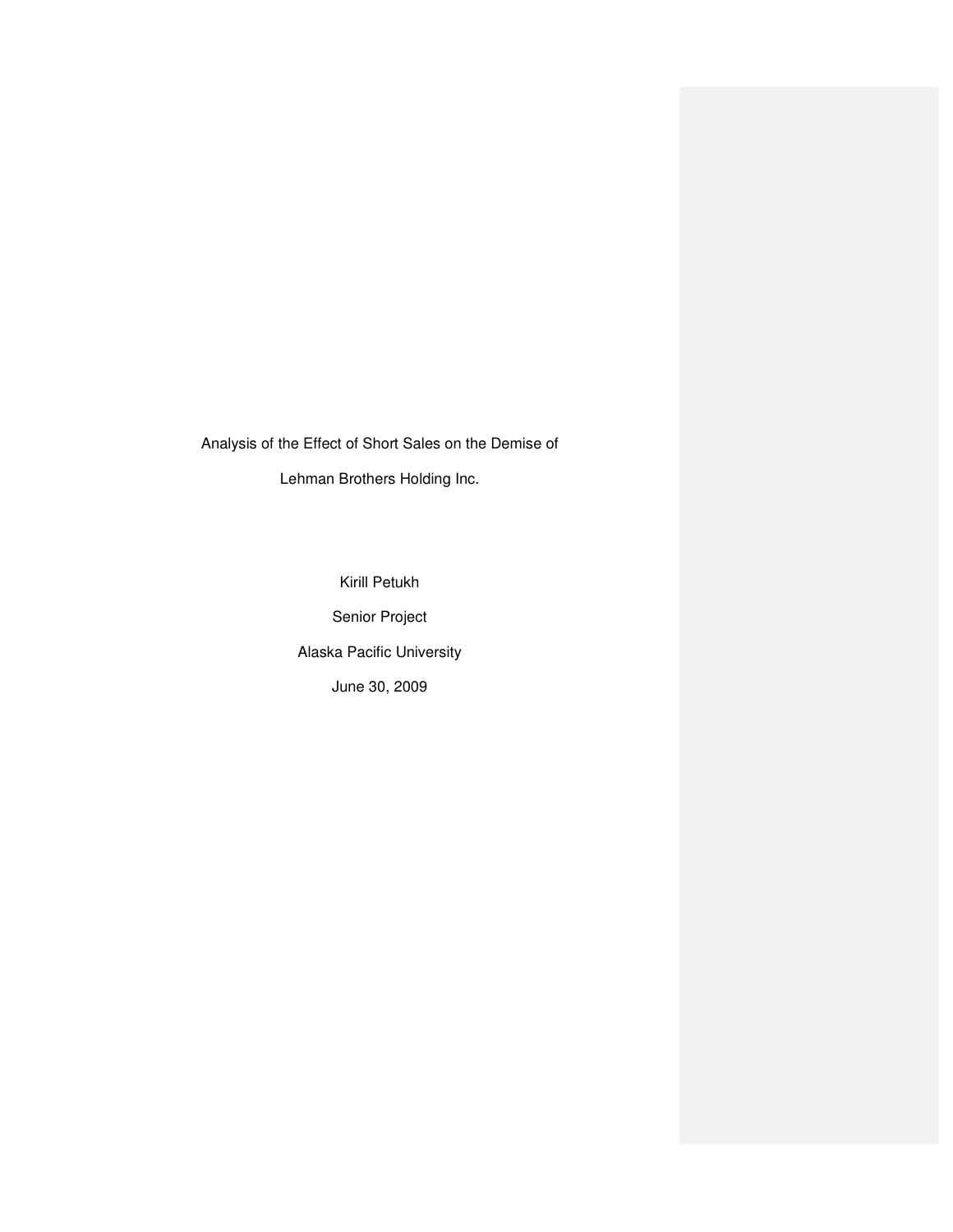### Abstract

This research project studied the effects of high-volume short sales on the demise of Lehman Brothers Holdings Inc. The purpose of this research was to determine if the high volumes of short sales acted as a catalyst to the collapse of distressed Lehman Brothers. This study compared the existing research of the effects of short sales with the results of a quantitative analysis of the last three years of the company's operations. The findings suggested a close match between the theoretical patterns of short sale effects and the observed situation of Lehman Brothers. This research drew attention to the ability of short sales to exacerbate the financial distress of a company and opened a discussion on the necessity of additional regulation.

1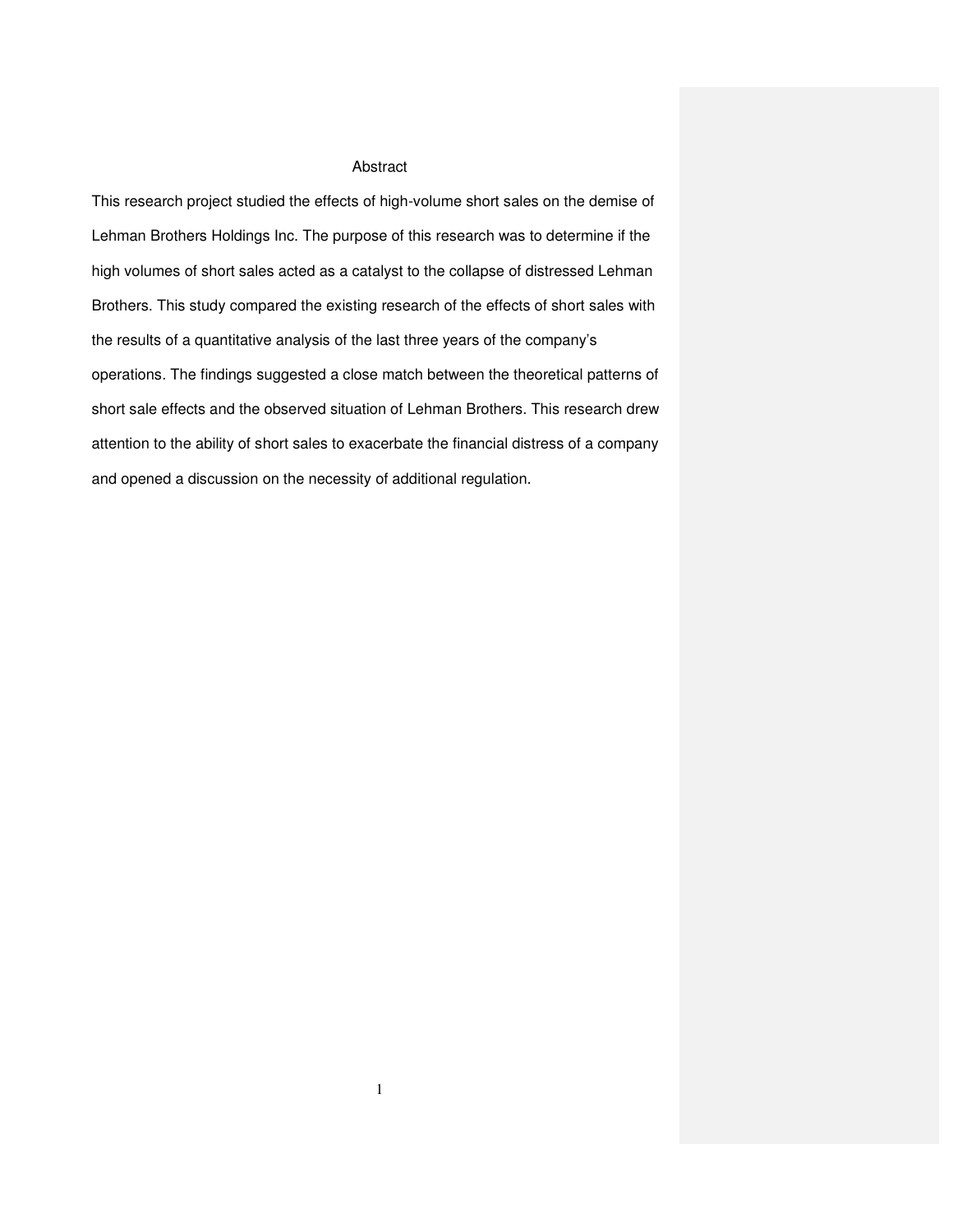# Table of Contents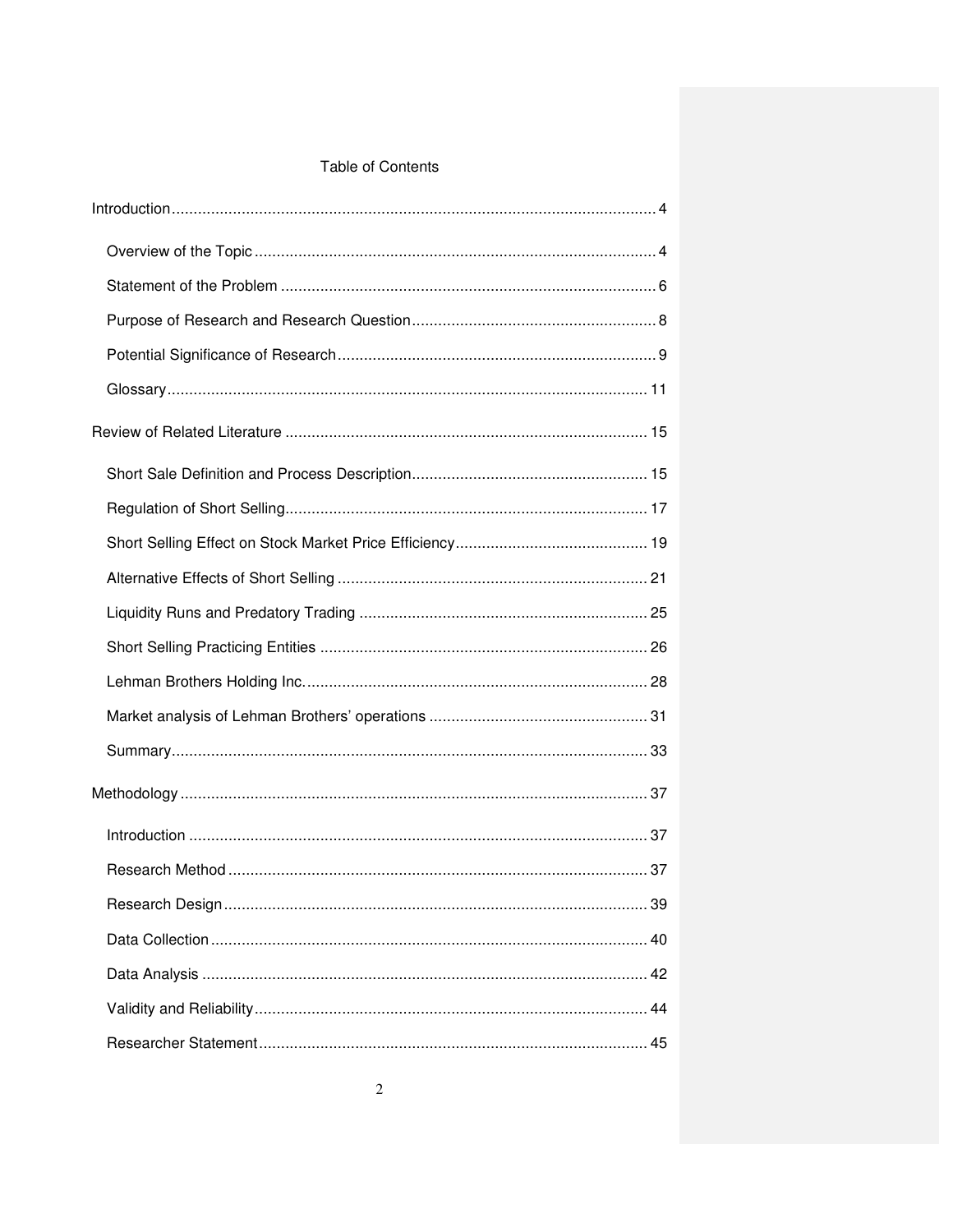| Chronological comparison of the stock price, volumes of short sales and regular |
|---------------------------------------------------------------------------------|
|                                                                                 |
|                                                                                 |
|                                                                                 |
|                                                                                 |
|                                                                                 |
|                                                                                 |
|                                                                                 |
|                                                                                 |
|                                                                                 |
|                                                                                 |
|                                                                                 |
|                                                                                 |
|                                                                                 |
|                                                                                 |
|                                                                                 |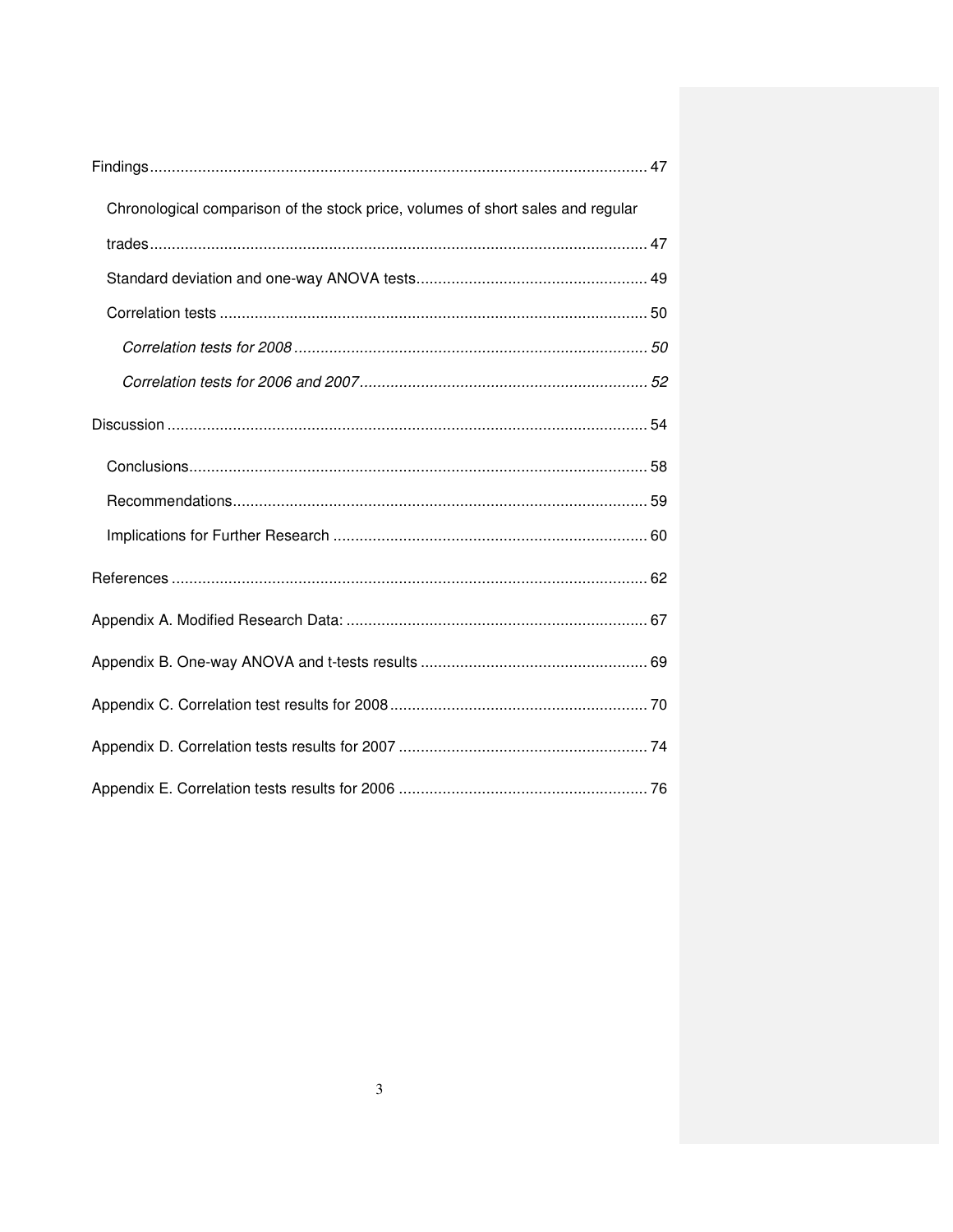#### Introduction

#### Overview of the Topic

This research paper is written on the subject of finance, to be more specific, one of the most controversial phenomena of the capital market – short selling. The topic is neither very new nor *eriginal-original;* it has dreawn attention of multiple scholars over a long period of time. However, the subject recently has become very popular and there has been a lot of discussion regarding short selling.. In light of Taking into consideration the financial crises of the fall of 2008, this subject has attracteds considerable attention from leading economists, bright politicians, and business professionalsmen. Now, Tthe financial system of the United States is standing on the edge of being overhauled and possibly reengineered (Lewis & Einhorn, 2009). Because of the importance of this issue to the future structure of the American capital markets, it is worthwhile to contribute to the effort to research and to understand this ambiguous phenomenon that played a significant part in the events of the fall of 2008. This paper and underlying research accordingly considers the advanced trading strategy of short selling.As an aspiring specialist, I decided to contribute to the research as well and use my knowledge and analytical ability to understand this ambiguous phenomenon that played a significant part in the events of the fall of 2008.

I decided to research the advanced trading strategy of short selling. The Securities Exchange Commission (SEC) defines short selling as, "Short sale is any sale of a security that the seller does not own or any sale that is consummated by the delivery of a security borrowed by or for the account of the seller" (as cited in Woelfel, 1994, p.1050). Avneyon (1988) describes short selling in the following way "in the stock and commodities exchanges, short selling indicates the sale of merchandise which is not owned by the seller but which belongs to a member of the exchange who Formatted: English (U.S.)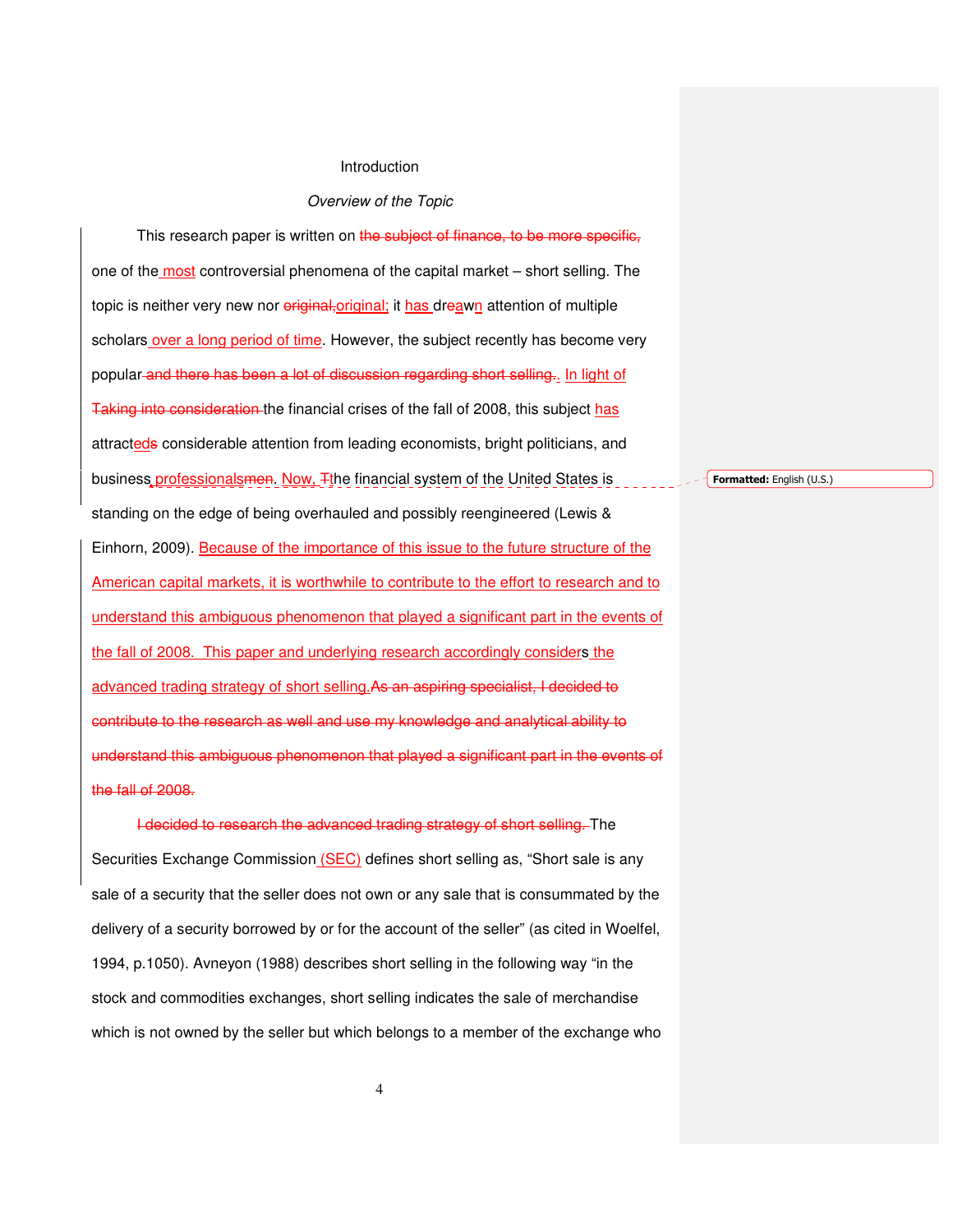lends it to him, for delivery at a later date. The seller hopes that by the delivery date he will be able to buy the merchandise at a lower price" (p.425).

This financial tool is especially interesting to me because it has two very well established and empirically proven but very contradictory absolutely opposite characteristics. Short selling has being practiced for almost a hundred years. Saffi and Singurdson (2008) mention that short selling was one of the factors behind the crash of 1929 which led to the establishment imposition of restrictions by the Security Exchange Commission (SEC) in 1934. Multiple scholars like Boehmer and Wu (2008), Saffi and Singurdson (2008) and others insist that short selling increases the informational efficiency of prices. Others like Platt (2002), Goldstein and Guembel (2008), and Shkilko, Van Ness B., and Van Ness R. (2007) say that short selling cannot only manipulate the price but also can be the cause of significant price reversals. Such a split in scholars' opinions is very interesting. What is even more intriguing is the fact that despite the continuous debate short selling has been practiced for almost a century undoubtedly eaffecting the financial market on a daily basis.

The principal main theoretical explanation for short selling existence is that this financial tool brings clarity and refines efficiency of prices in the capital market (Boehmer & Wu, 2008; Saffi & Sigurdsson, 2008). This theory is founded on the idea that the long-term positions of investors are reluctant to respond to changes in the market and do not incorporate all information available into the price. Short sellers or speculators are very attentive to information that is available to the market and can make short term investments that attempt to make a profit on negative market indicators. Therefore, changes in the market price reflect the most current information available (Goldstein & Guembel, 2008).

Formatted: Underline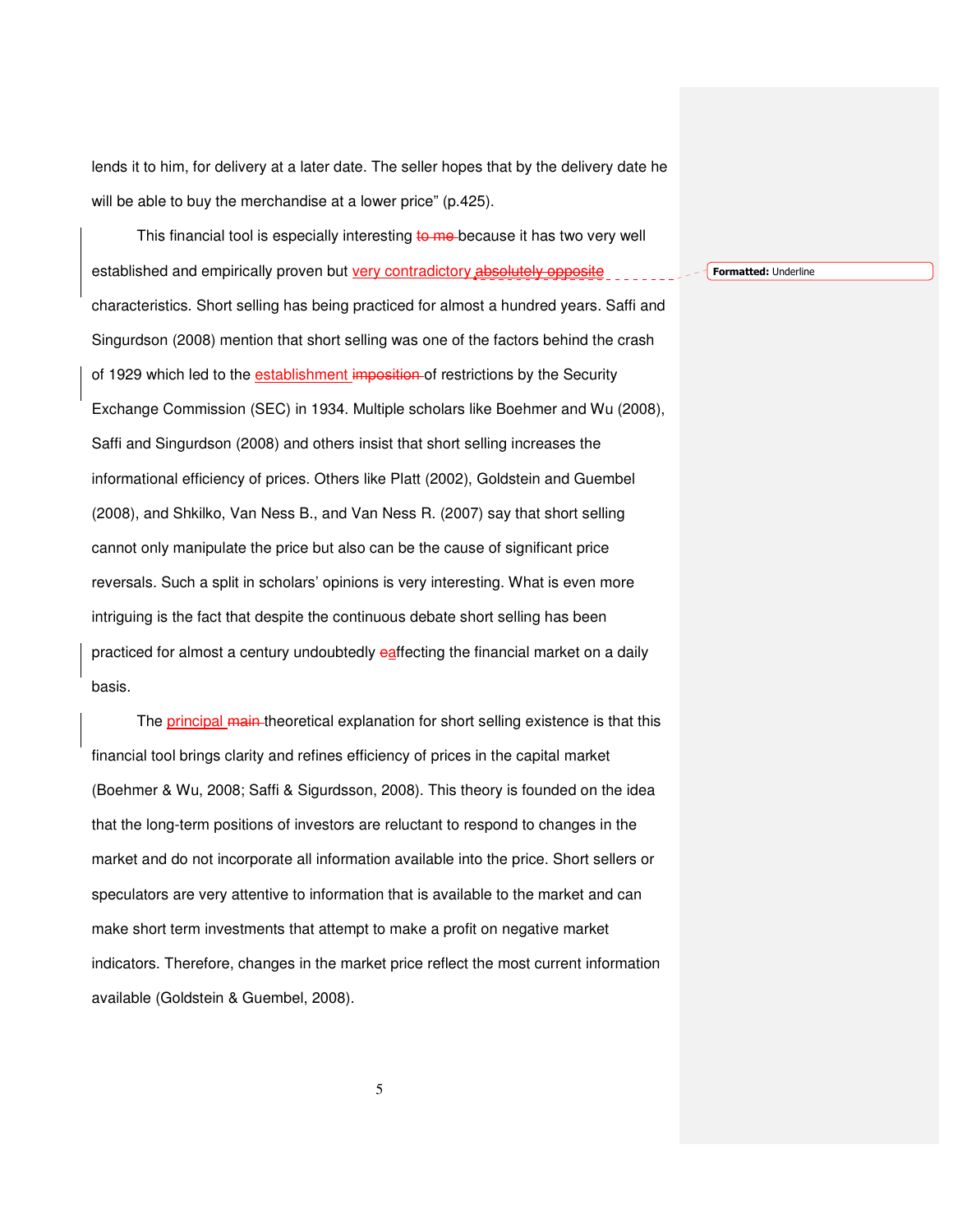There isare an alternative approach to a number of alternative ideas about short selling. It Most of them takes into consideration examples of trading practices that bring destabilizing effects to the market. Such studies create another point of viewapproach to on short selling that does not altogether reject the theory of short selling effects on price efficiency but rather add very important details to it (Brunnermeier & Pedersen, 2005; Platt, 2002).

The goal of thismy research was to find empirical evidence of negative effects of large-scale short selling. As a first stepTo start with the research studied I studied the founding theory of this phenomenon-and the empirical data that was collected in its support. Then Hooked atthe paper overviewed scholarly works that had an opposing point of view and warned about the dangerous side effects and possible problems with short selling. Once the theoretical basis for the research was laid outwas, Hocus was placeded on the practical application of the theory. A specific company was analyzed in order to see the effects of short selling on its business.I analyzed a company that enabled me to see the effects of short selling on its business. The company of  $m\gamma$ -choice was Lehman Brothers Holding Inc.

Lehman Brothers Holding Inc., founded in 1850, was one of the oldest financial institutions in America (Geisst, 1997). During the financial turbulence of fall 2008 Lehman Brothers went bankrupt filing for Chapter 11 bankruptcy protection on 15<sup>th</sup> of September (Mamudi, 2008). The financial institution with more than a hundred years of experience and assets of \$639 billion went bankrupt. In tThe following research I investigated the possibility that short selling practices contributed to the financial distress of this company.

## Statement of the Problem

In today's business world short selling is considered a legitimate financial tool. Every day billions of dollars are traded in short sales. On one hand, it can be a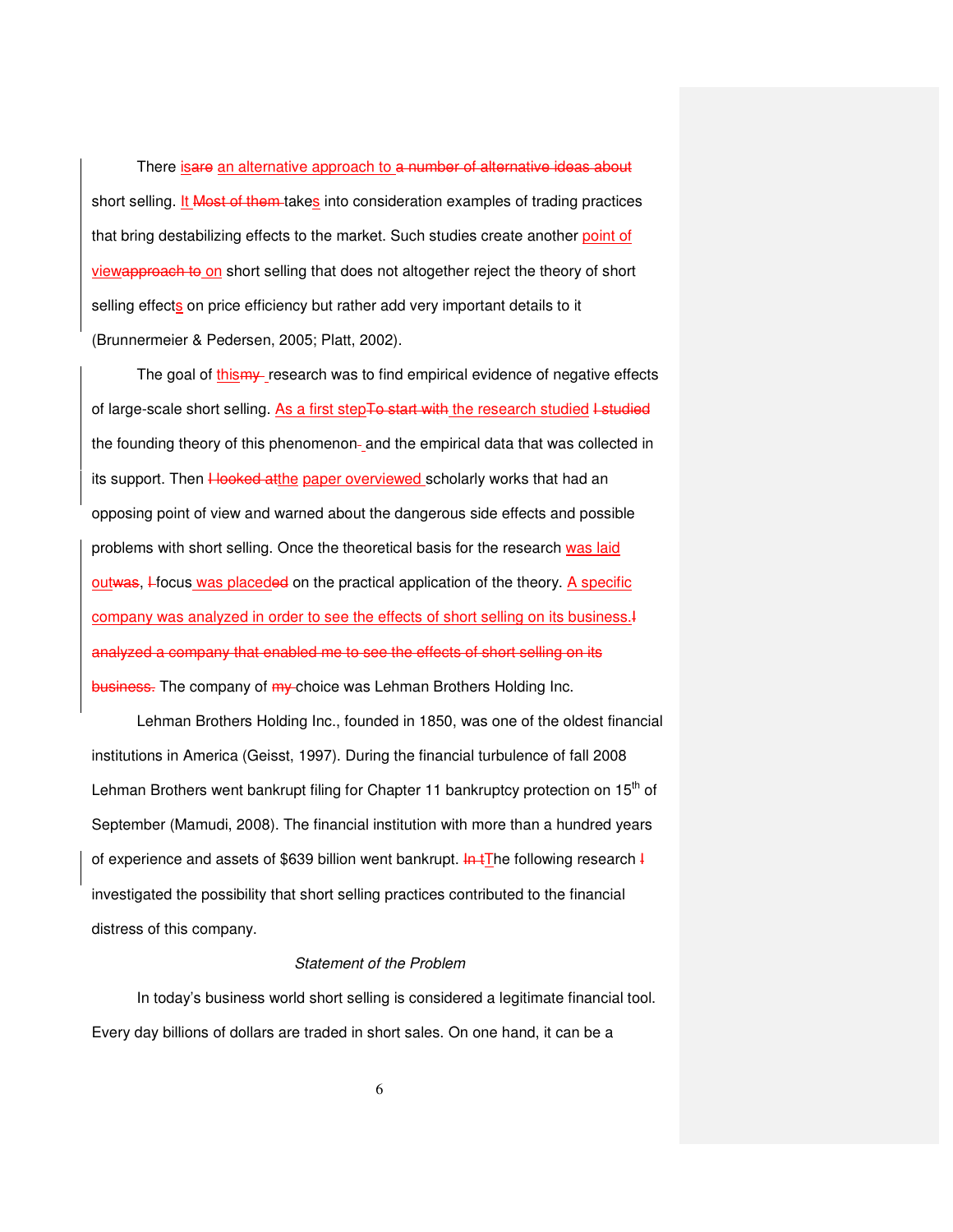successful and lucrative investment tool; on the other hand, there are multiple signs of the possible danger of theseits implementation practices. After the experiences of the recent financial crises professionals have started discussing the necessity of more regulation.

Short selling is often associated with speculation in financial textbooks and dictionaries. For example Woelfel (1994), in his definition of short selling, mentioneds "Types of short sales encompassed by this definition include the following. The speculative and hedging types of short sales…" (p.1050). Shkilko, et al. (2007), in their study of the price destabilizing effects of short selling, broughting readers' attention to the evidence of existing speculation by short sellers and techniques that they use to avoid the existing regulations. "Short sellers use aggressive order submission strategies, as proxied by the share of trades identified as seller-initiated, and route away from SuperMontage [see glossary page 11] to avoid restrictions imposed by the bid test" (p.39). However, in practice, short sales have become more deregulated and laws have been softened in the last ten years.

Another side of short selling that requires attention is the volume of investments. We can take notice of the creation of fFinancial institutions have been created -tthat accumulate enormous funds and have short operations as a substantial part of their business plan. The new investment strategies such as 130/30 (see glossary page 11) have become very popular and are widely advertised to the general public. This kind of investment strategy suggests that 30% of capital will be invested short, allowing 130% to be invested into long term positions (130/30, 2006). The combination of the accumulation of large funds and the readiness to invest them in short term speculations is a very risky situation. While speculation stays on a low level and does not have large funds at its disposal, it creates investment noise or, in other words, the inevitable price fluctuations in the market. Once there are large funds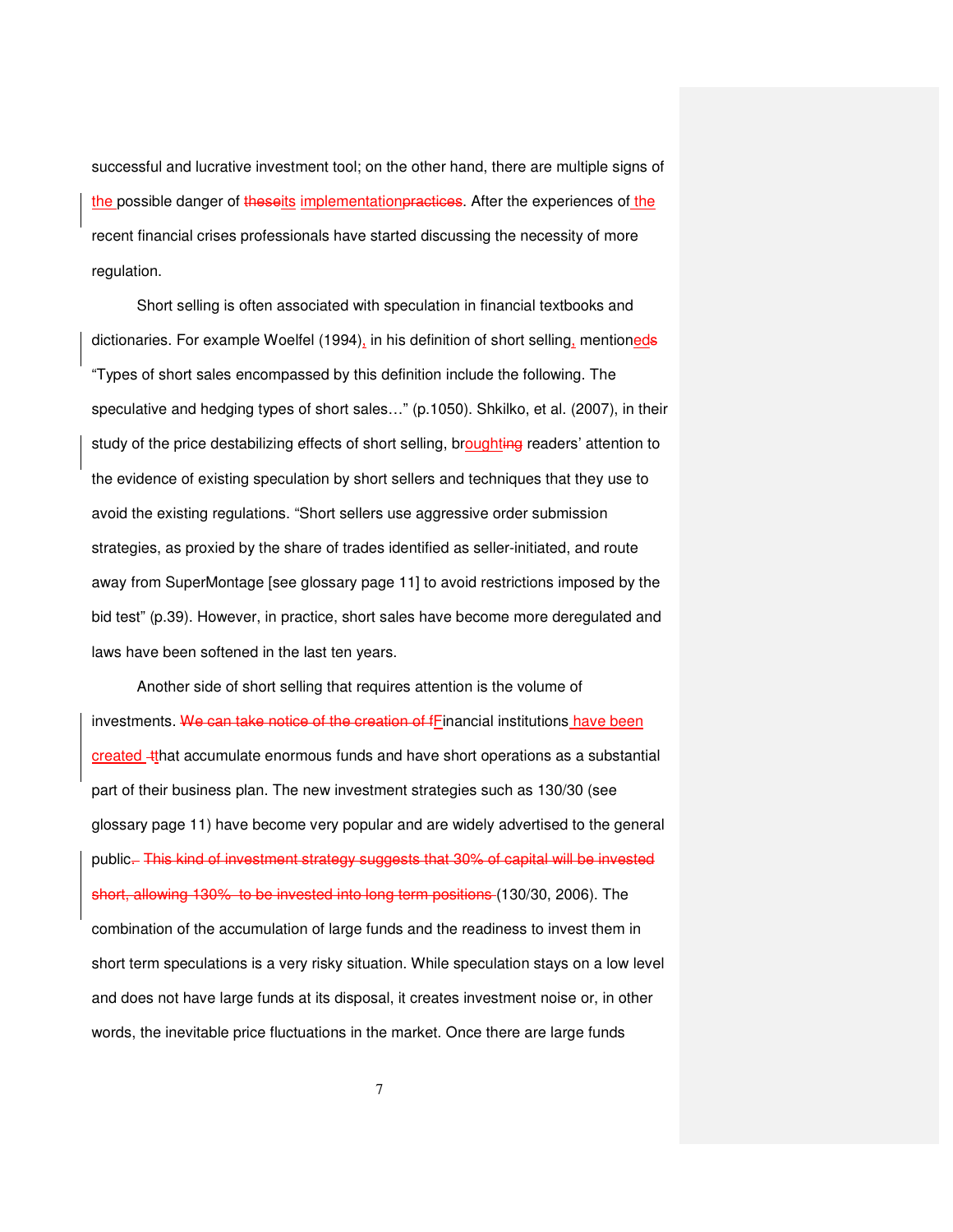dedicated to invested ing short, it may create large swings in the market and affect its liquidity (Brunnermeier & Pederson, 2005; Shkilko, et al., 2007).

Another aspect of short sales that needs to be taken into consideration is that it mostly takes place in negative market development and is often directed toward specific companies (Platt, 2002). Short sales are made against single companies that are either have their equity overpriced or  $\theta$ -face financial distressthe verge of bankruptcy. or have their equity overpriced. To combine this information with the previously mentioned fact that short selling has vastly grown in volume we will see that the market faces an extraordinary situation. This is the situation in which large pools of capital are ready to be invested short against either overpriced or distressed companies. The results of such investments are very easy to predict. Single companies cannot withstand a powerful short run on their stock and the outcomes will be either a huge drop in price of the stock of an overpriced company, or the inevitable bankruptcy of a distressed company. Both of these outcomes turn out to be a high profit situation for short investors.

The recent events of the autumn of 2008 gave us a chance to analyze the outcomes produced by American our investment system. The problem that this research addresseds wasis the possible negative effect that short selling coulda have on the distressed situation of Lehman Brotherscompanies.

### Purpose of Research and Research Question

The purpose of this research wasis to observe the effects of short selling on prices of a distressed company. Other scholars had already analyzed this relationship. There is significant research that shows that short selling can deflate the price of a stock, reverse the price in daily trading and bring benefit to investors from a bankruptcy of a company (Brunnermeier & Pedersen, 2005; Goldstein & Guembel, 2008; Shkilko et al., 2007). This research paper wasis theoretically based on the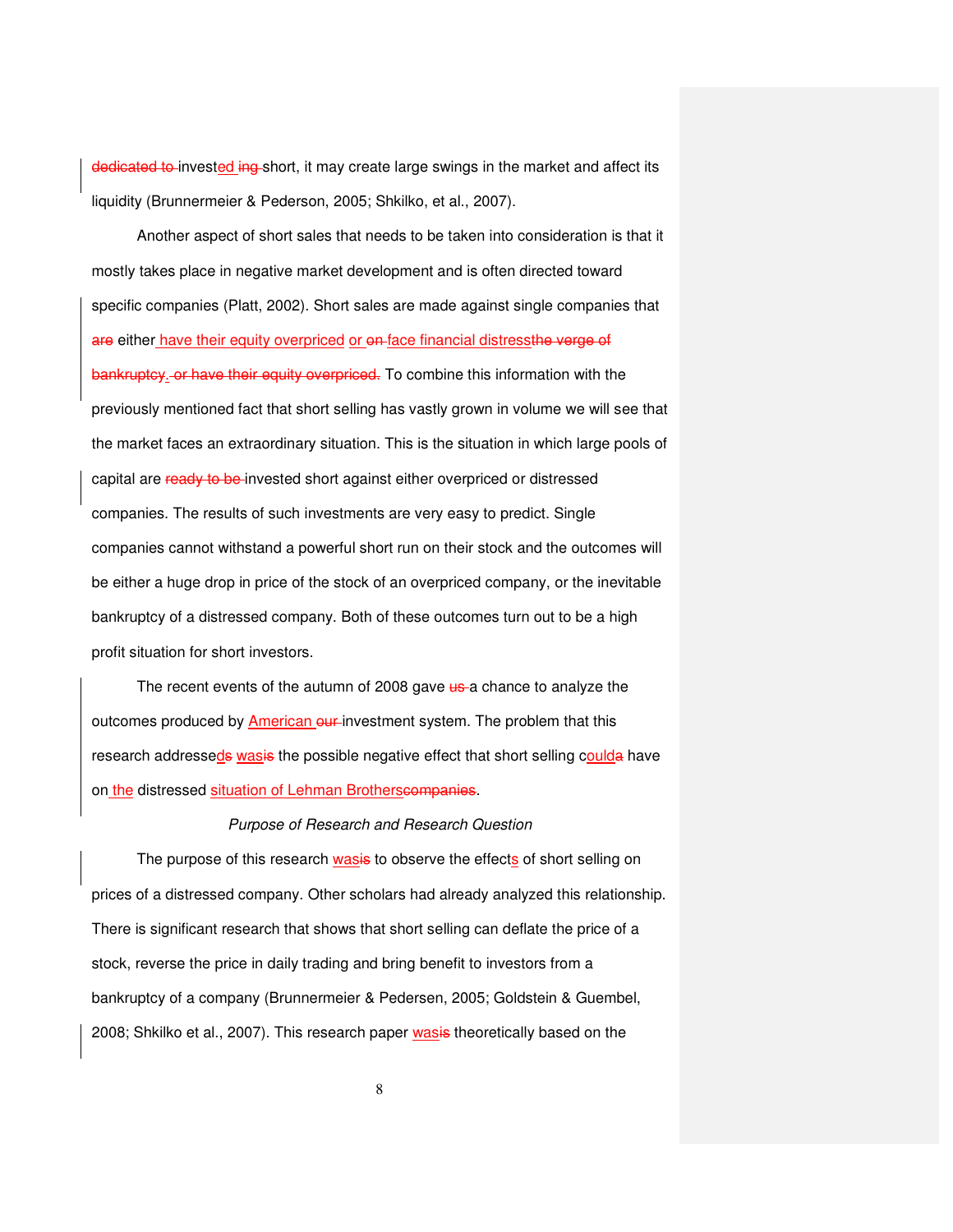findings of previous studies but tookakes the next step and is intended to showed the empirical evidence of price effects on a large scale. This studyresearch analyzeds the collapse of one of the biggest and oldest financial institutions in the US. Throughout tThis research paper studied he research I looked at the last two and a half years of trading in Lehman Brothers (LEH) securities, up to the point when trading stopped and the company filed for bankruptcy. The amount of short sales in Lehman Brothers' stock was compared with volumes of regular trading sales to establish if there was any relationship between changes in both. of kinds of trading. The focus was the correlation between the volumes of short and regular sales. Investors make their decisions according to the interpretation of price information – to sell, buy or keep stock. This study I analyzed the information signals incorporated into the price of Lehman Brother's stock and investors' reaction to it.

This study has an explanatory character. Its purpose was to analyze and explain the effects of a large volume of short sales on the stability of a distressed company. The research question was: Did short selling have an effect on the collapse of Lehman Brothers Holdings Inc.

### Potential Significance of Research

The significance of this research is based on the importance of the studied problem. The controversial effects of short selling are well known to professional economist and financiers. They have been discussed and addressed multiple times in academic papers and professional literature. There are two key points of interest that this research is addresseding: first, the regulatory establishments, and second, practicing professionals. The findings of this research may be interesting for both mentioned parties. The significance for the regulatory establishment may be found in an empirical proof of the destabilizing effects of short selling. The conclusions can be taken into consideration and used as an example in the debate over regulation. In the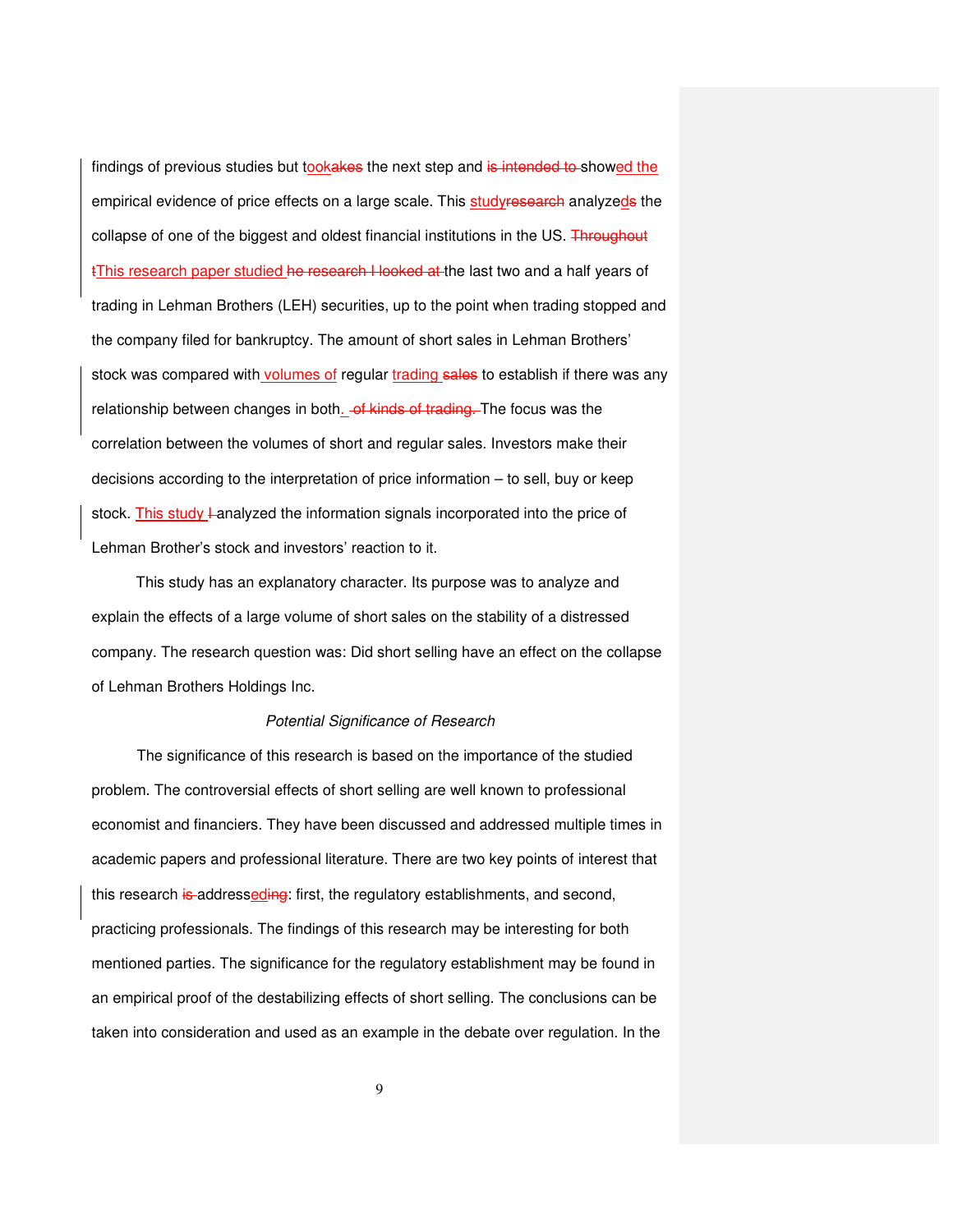business of investment and stock trading, information plays an extremely important role in decision making. The significance for practicing professionals can be found in additional information and vivid explanation of short selling effects.

In the United States the federal financial regulatory organ is the Securities Exchange Commission (SEG). The SEC has been watching over short selling for almost a hundred years and at different times had different levels of regulatory strictness. Judging by the decisions made by the SEC after the Great Depression, US officials realized the seriousness of the problem and how costly the negative results can be (Saffi & Sigurdsson, 2008). In my opinion, tThe empirical evidence of short sales' influence on the collapse of such a gigantic financial conglomerate as Lehman Brothers can be strong evidence in support of the argument that short selling must be regulated.

Public attention has recently been drawn to short selling and its effects. The burst in popularity of short sales in the past several years cannot be overlooked. Anderson (2008a) in her article "A new wave of vilifying short sales" stressed that short sales drew increasing attention and ran at record levels on the New York Stock Exchange making over 4% of all the shares traded in March of 2008. Short selling became a leading investment strategy on the wave of the inflating financial bubble. As many other decisions, it got blamed after the burst of a bubble. As it was<sup> $\perp$ </sup> mentioned before, information has the most critical value in the business of investing. The ability to understand the information carried by the price of a security, as well as knowing the trading strategies and behavior of market players allows investors to make comprehensive decisions and to attain success. The findings of this study can be a valuable source of information about the effects and strategies of short selling. The understanding of the theoretical basis and analysis of practical experience can provide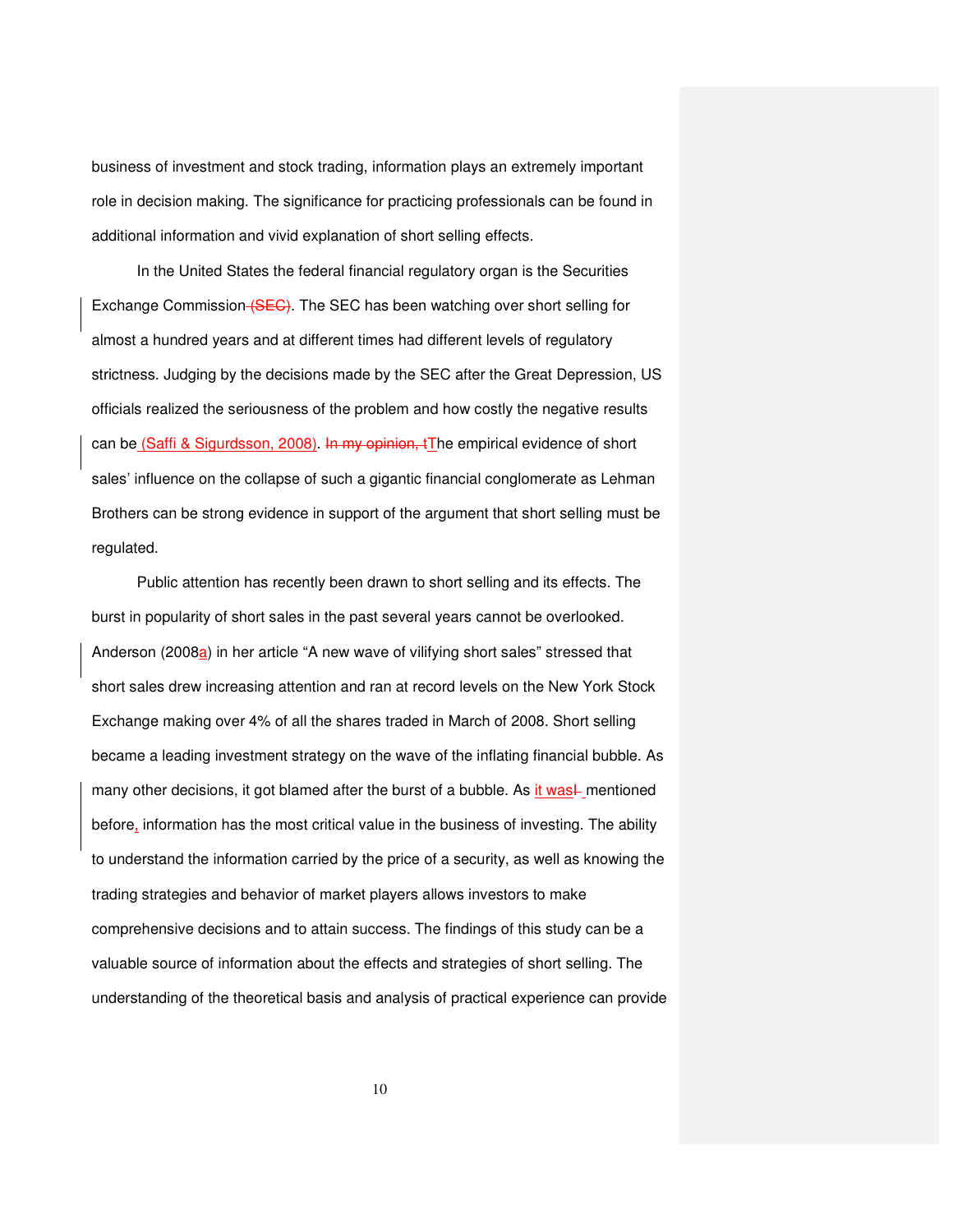deeper insight into the phenomenon of short selling and allow a practicing business professional man to see its negative effects and, possibly, to avoid them.

#### **Glossary**

 The definitions of the terms were obtained from the Encyclopedia of Banking and Finance (Woelfel, 1994) and from www.investopedia.com.

### 130/30 Strategy

A strategy that uses financial leverage by shorting poor performing stocks and purchasing shares that are expected to have high returns. A 130-30 ratio implies shorting stocks up to 30% of the portfolio value and then using the funds to take a long position in the stocks the investor feels will outperform the market. Often, investors will mimic an index such as the S&P 500 when choosing stocks for this strategy.

# Bear

Among operators in various markets, a person who believes that a security or commodity prices will decline, and who accordingly sells on that expectation. Bears are also short sellers, they sell what they do not possess in anticipation of a decline in price at which they can buy back (cover) at a profit.

## Bear raid

 On the stock market, vigorous short selling by bears, taking tactical advantage of the technical position of an overbought market to force prices down and thus compel those who are long of stock to sell at a loss while bears cover at profit. Bloomberg

Bloomberg is a major global provider of 24-hour financial news and information including real-time and historic price data, financials data, trading news and analyst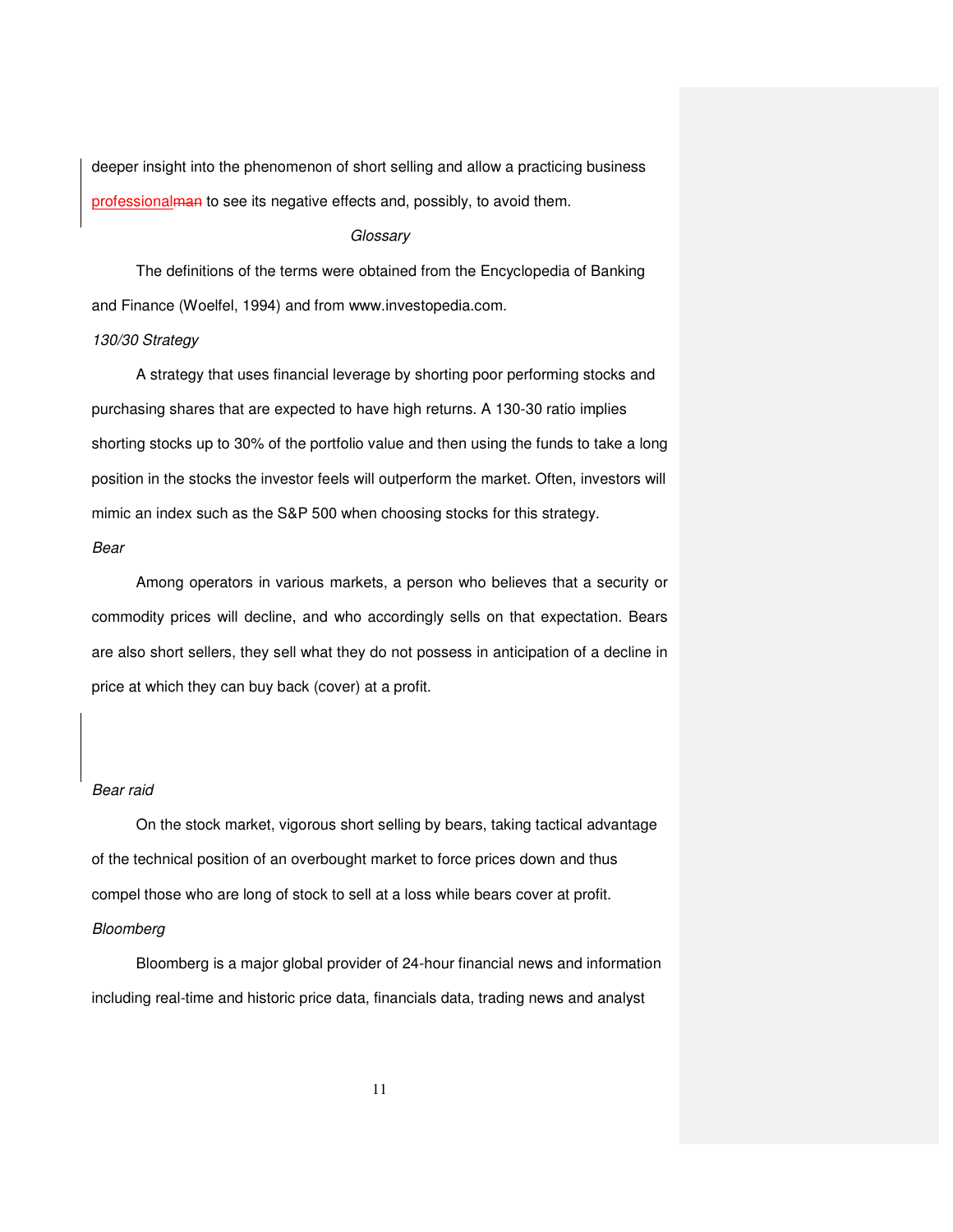coverage, as well as general news and sports. In this research paper I used Bloomberg Professional proprietary APU account as a source of data sample.

# Front running

 The unethical practice of a broker trading equity based on information from the analyst department before his or her clients have been given the information. Manipulation

 In the broadest sense, the artificial advancing and depressing of prices by those who have the ability to do so. The course of prices on an organized market could be artificially influenced in greater or lesser degree by numerous devices.

### Manipulation strategy

 Goldstein and Guembel (2008) define the trading strategy as manipulative when the presence of a feedback effect from the financial market to the real value of a firm creates an incentive for an uninformed trader to sell the firm's stock. In times when this happens the informativeness of the stock price decreases, and the beneficial allocation role of the financial market weakens. The trader profits from this trading strategy, partly because his trading distorts the firm's investment.

# Margin account

 Customers buying stocks on margin or engaging in short sales must have a general account, which also may be used for cash transactions. The strictly cash account permits only cash transactions.

#### Naked short selling

The illegal practice of short selling shares that have not been affirmatively determined to exist. Most point to the level of trades that fail to deliver from the seller to the buyer within the mandatory three-day stock settlement period as evidence of naked short selling. Naked short sellers may represent a major portion of these failed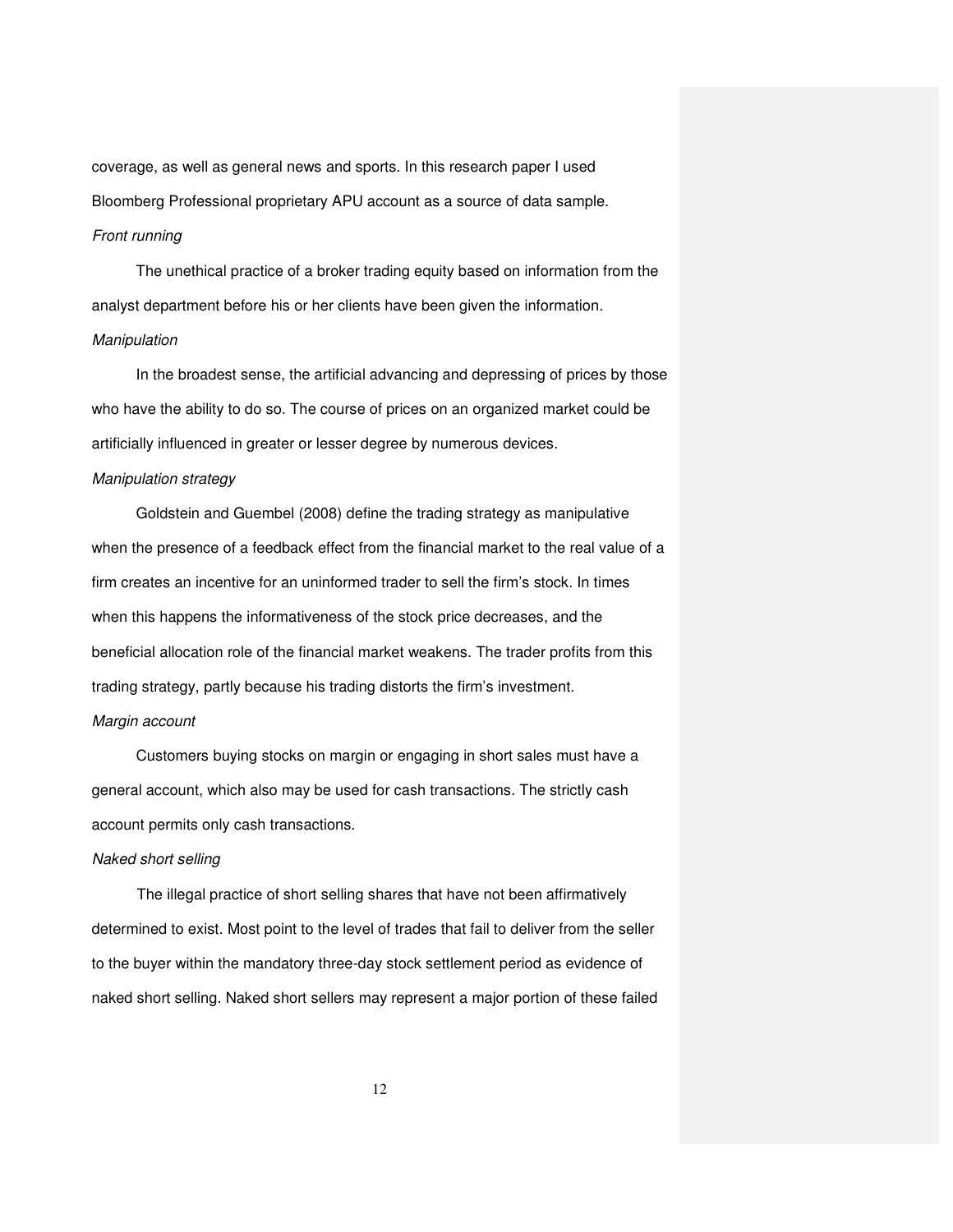trades. Naked shorting is illegal because it allows manipulators a chance to force stock prices down without regard for normal stock supply/demand patterns.

# Noise

 Price and volume fluctuations in the market that can confuse one's interpretation of market direction. Used in the context of equities, it is stock market activity caused by program trading, dividend payments or other phenomena that is not reflective of overall market sentiment. Also known as "market noise".

## Random Walk

 Many economists and financial analysts contend that the price fluctuations of stocks are random, meaning that their movements from one time period to the next are unpredictable. The term used to describe this fact is random walk, meaning that the path of stock prices is random. The random walk model is a model of the behavior of market prices of common stock over time.

### **Speculation**

In its broader sense, is risk taking<sub> $\overline{a}$ </sub> That is i.e. taking investing risks with the anticipation of profit, but incurring the chances of loss. Speculation and investment are often confused. In brokerage circles, it is commonly assumed that purchasing a security with the intention of holding it permanently is an investment, whereas purchasing a security with the intention of selling it as soon as a favorable opportunity presents itself is speculation. Technically, the distinction between investment and speculation rests on the degree of safety on the degree of capital sum committed (i.e. relative degree of risk). An investment is a commitment for any length of period of holding, whether for investment income or capital gain anticipation, in which the degree of risk is low; a speculation is a commitment in which the degree of risk is high. **SuperMontage**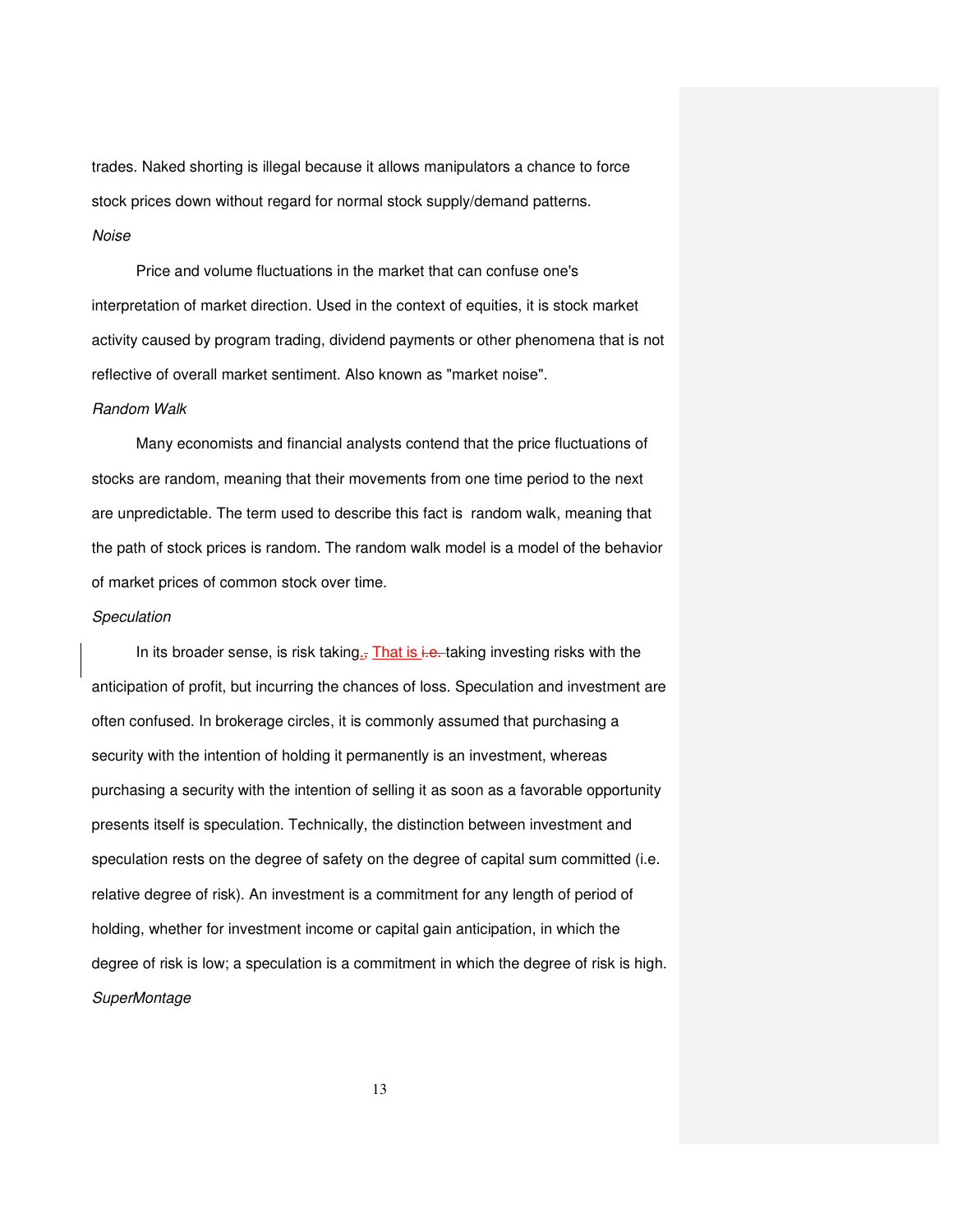A fully integrated order entry and execution system for all securities' transactions used by National Association of Securities Dealers Automated Quotations known as NASDAQ.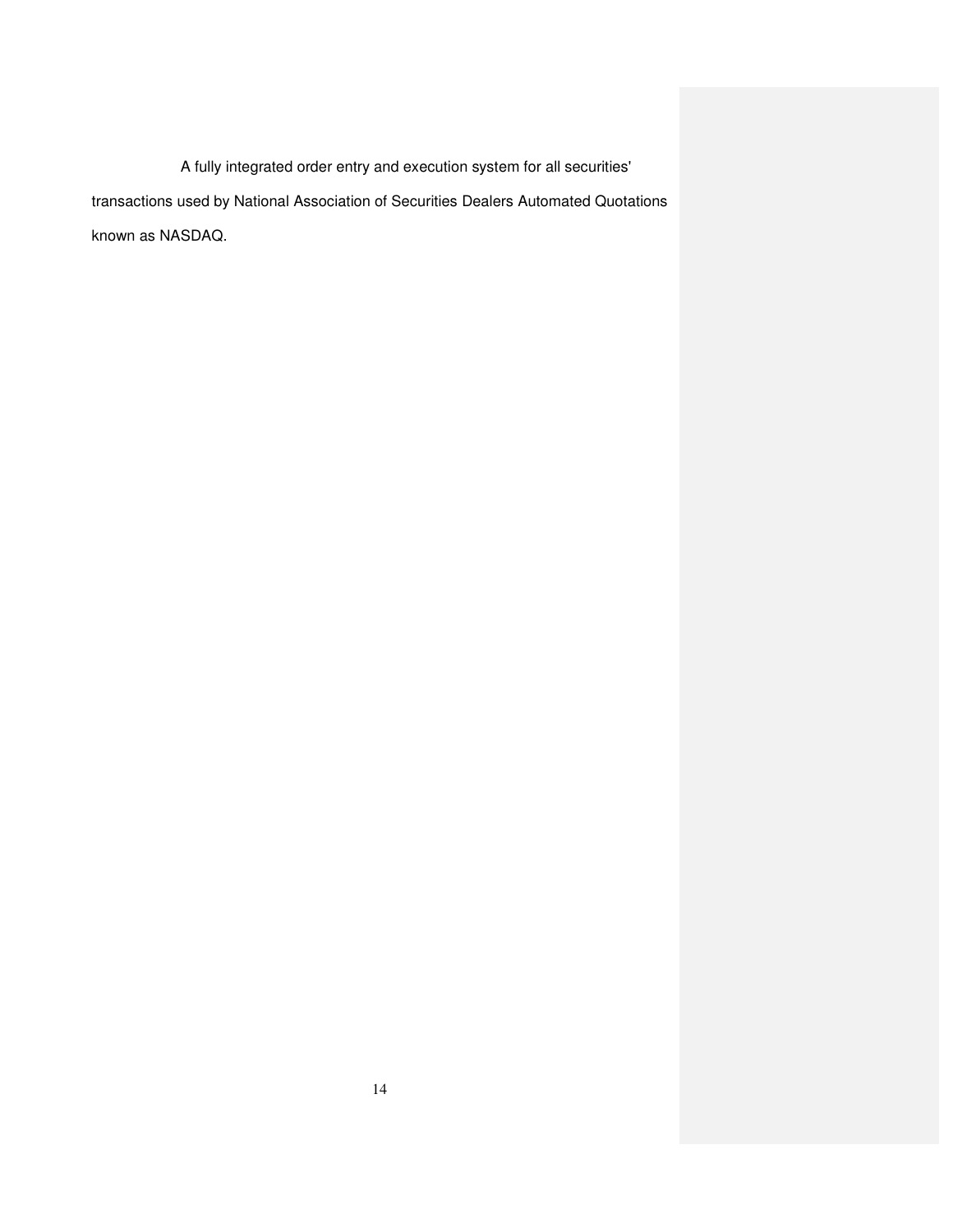### Review of Related Literature

A Ssignificant part of a research project is an overview of a body of related literature on the studied subject. According to Marshall and Rossman (2006), "A thoughtful and insightful discussion of related literature builds a logical framework for the research and locates it within a tradition of inquiry and a context of related studies" (p. 43). To introduce a reader to the studied subject  $\frac{1}{2}$  and overview of the existing studies is offered. that It provides a definition of short selling, theories of short selling and its effect on stock market price efficiency, alternative effects of short sales on the market, and its regulation and practicing entities. I refer to The scholarly works are referred to for explanation of definitions and concepts related to thismy study. The business and finance publications are referred to for To-coverage of -the recent events taking place in financial markets. *I refer to business and finance publications*. This research covers only the short selling of common stock shares. On one hand, it is the most relevant to the objectives of this study and, on the other hand, common stock trading makes up the majority of short sales.

### Short Sale Definition and Process Description

In order to fully describe short selling it is necessary to give its definition. The definition used in this paper is provided by I decided to use the definition provided by the Securities Exchange Commission: "Short sale is any sale of a security that the seller does not own or any sale that is consummated by the delivery of a security borrowed by or for the account of the seller" (as cited in Woelfel, 1994, p.1050). According to the definition in order to sell a stock short it has to be borrowed and the short seller must arrange for his broker to make a delivery for him (Woelfel, 1994). Stocks are borrowed from the "margin account" of regular brokerage customers such as institutions or individuals who acquired the stocks in the primary market. Whenever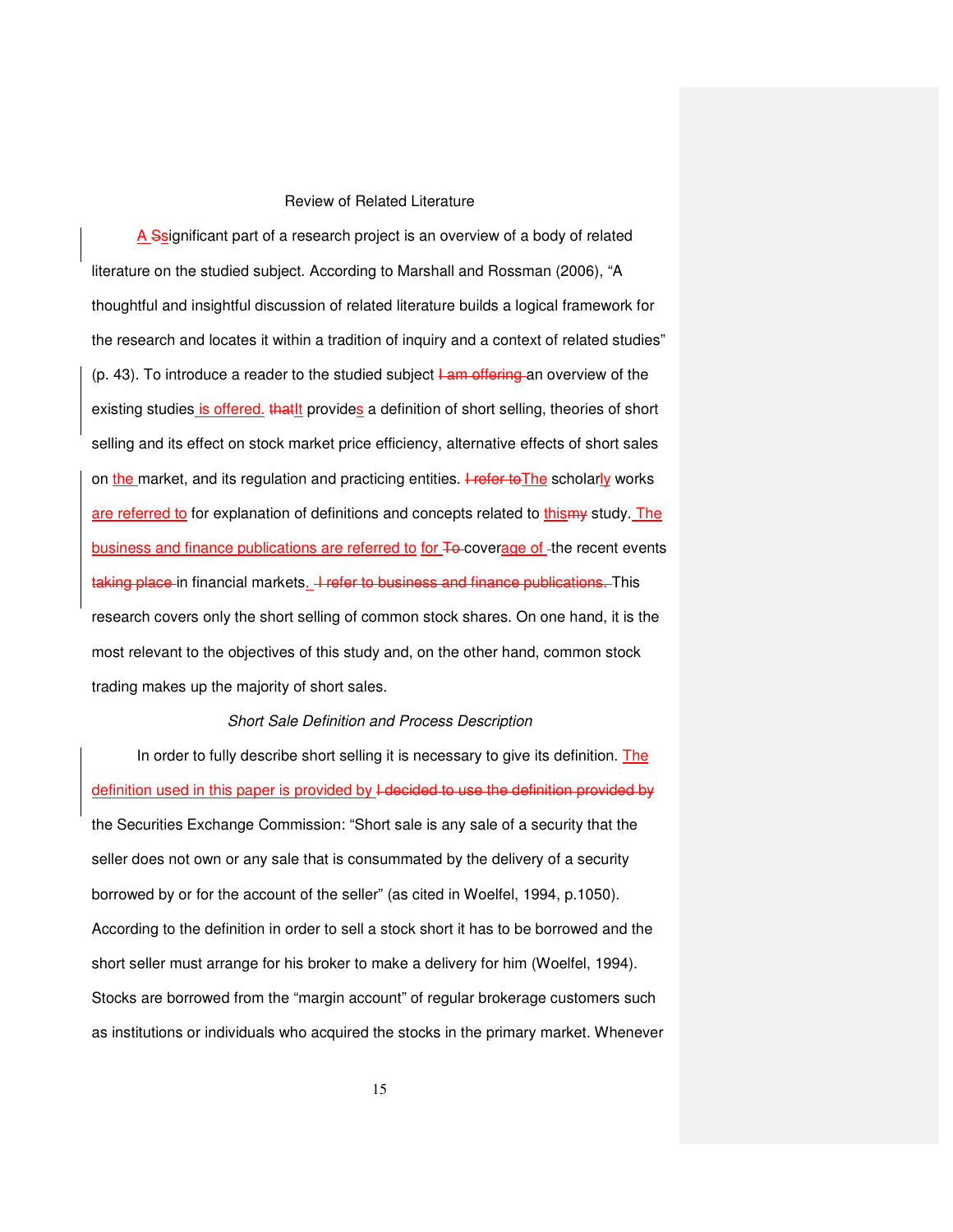an investor wishes to short a particular firm, he or she first needs to locate shares of the firm to borrow. This process is considered to be one of the constraints for short selling because it might imply a low lending supply and tight bidding as well as impose higher searching costs (Saffi & Singurdson, 2008). Different short selling constraints will be addressed in more detail further in this literature review. Once the shares are located, the short seller, depending on the agreement, might need to compensate the lender by paying a borrowing fee (Woelfel, 1994). Fees might vary and depending on how high they areit is, theyit can creates another constraint. Short sellers can borrow stock from a particular firm only when its clients hold the stock in a margin account. Securities in cash accounts are not marginable. The investors from whom the shares are borrowed are not necessarily notified of the transaction and they are generally not compensated for it (Platt, 2002).

The net proceeds of the sale are not immediately available to the short seller. They are used to post the cash for the stock borrowed. Cash in the marginal account must match the value of stocks borrowed at a current market price (Woefel, 1994). If the price goes up the short seller must put more money into the account to match the margin requirements, if it goes down the investor has a right to serve the market notice mark, and receive the excess cash (Woefel, 1994). The short seller receives the cash balance of the account after the positions are covered. The difference in in the price of a share multiplied by the amount of shares shorted is the short seller's profit.

 In case the individual from whom the shares were borrowed decides to trade them, the short seller must cover the position. That means the short seller must buy back the stock in the open market regardless of what the price is and replace the borrowed shares at the brokerage company. In the event that too few shares are

16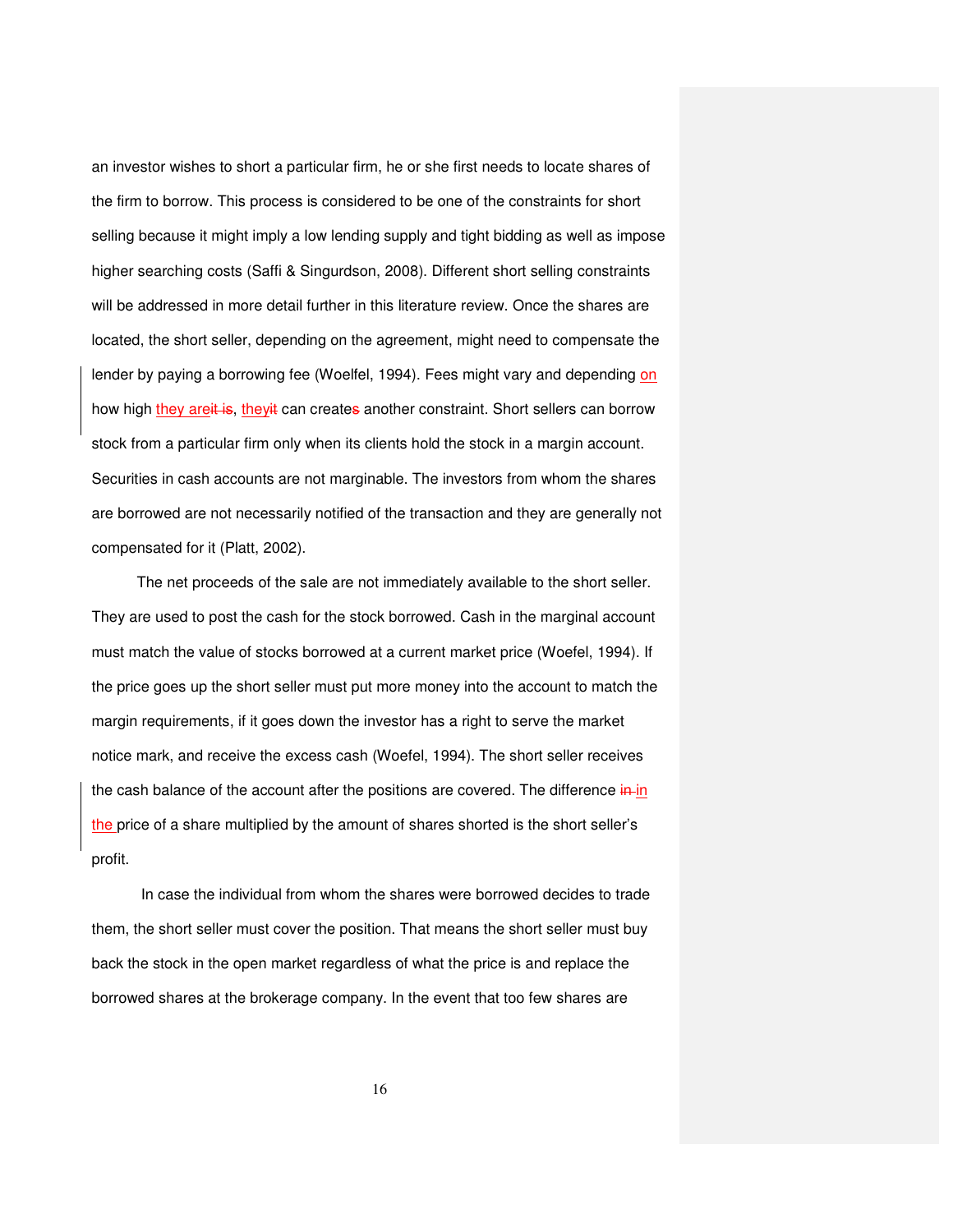available for sale when the short is covering the position, the security price runs up and this situation is called a "short squeeze" (Platt, 2002).

In the description of the process of short selling there are several important aspects. First, a short seller does not own the stock but bears only an obligation to be responsible for it; second, a short seller is expecting the decline of a security price – short sales will not bring profit on a rising price (Goldstein & Guembel, 2008); third, short selling is the primary tool for bear raids and front-running practices (see glossary on page 11) because it provides the ability to play on a descending market (Brunnermeier & Pedersen, 2005); fourth, short selling is recognized and regulated by the Securities Exchange Commission (SEC); and finally there are a number of constraints in the process that allow for indirect control and open opportunities for additional regulation. These aspects play a key role in the understanding of the positive and negative outcomes of the use of this financial tool.

# Regulation of Short Selling

The Securities and Exchange Commission recognizes short selling as a widely used financial tool and intends to regulate it in order to track the short sales and bring transparency to the process. Saffi and Singurdson (2008) express the opinion that the SEC feared that short selling was one of the factors of the crash of 1929 and therefore adopted short sale restrictions under the Securities Exchange Act of 1934. The SEC Rule 10a-1 (b) requires trading institutions to mark every transaction as "short" and "long". The Rule 10a-1(a) imposes regulations on the short sale based on the price change tendency before the sale: "up-tick" and "zero-plus tick" rules (Security and Exchange Commission [SEC], 1934). In 1974 – 1975 there was an attempt by the SEC to improve the process of short sales by regulating information publishing, but the regulations adopted in October 1974 met harsh criticism from multiple practicing investors including a letter of complaint from the New-York Stock Exchange (NYSE)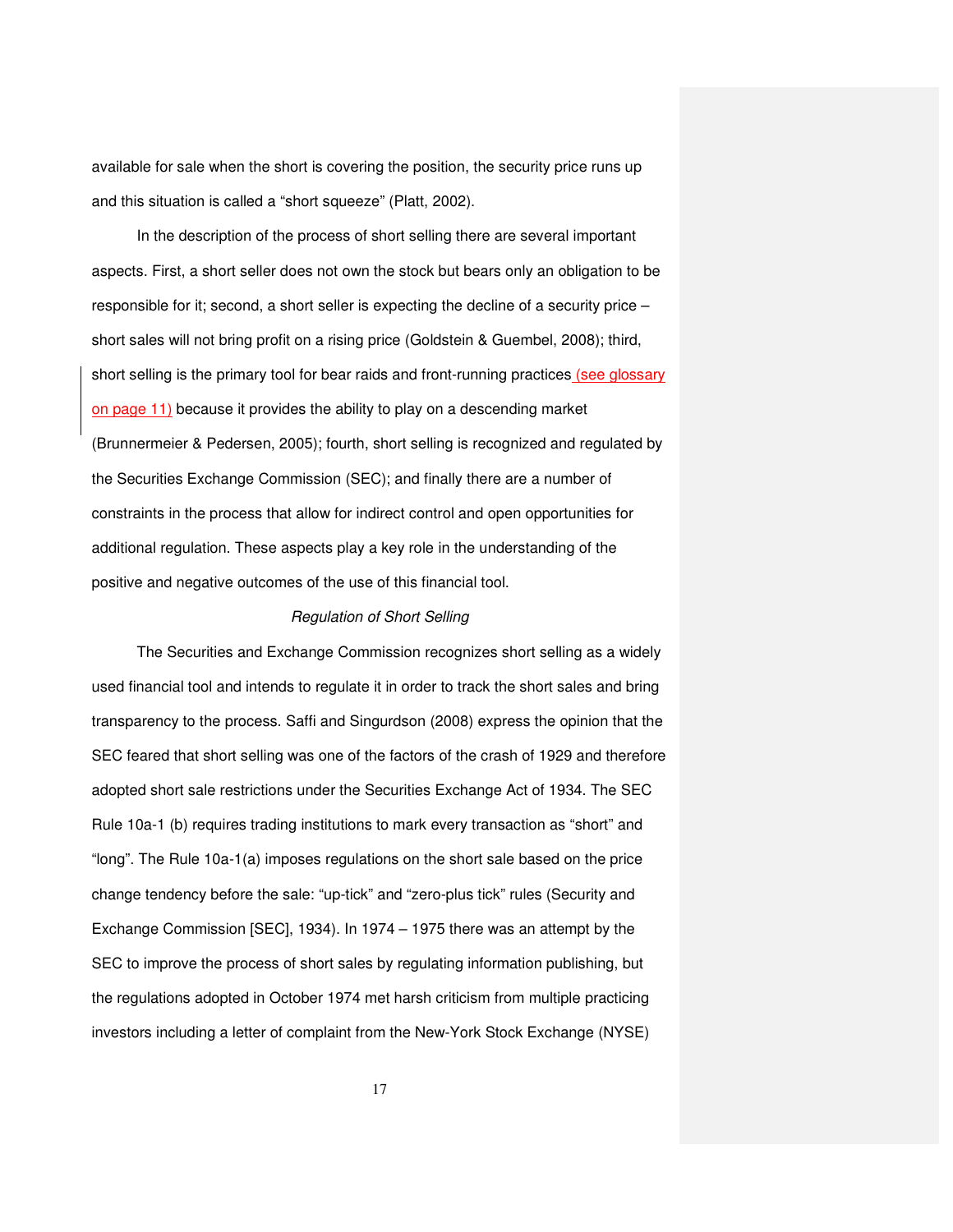and the Amendments to Rules 10a-1 and 10a-2 were suspended and sent to revision. Amendments were adopted in June, 1975 regulating market reporting transactions of short sales (Woelfel, 1994).

In 2004 the SEC proposed changes in regulation to relax short-sale constraints and launched a pilot program to evaluate the effects (Saffi & Singurdson, 2008). It appears that in August of 2004 the SEC established procedures for the Commission to temporarily suspend the operation of the current ''uptick'' test and any short sale price test of any Stock Exchange or national securities association (SEC, 2004). Under this program multiple exemptions were granted for trading institutions to relax control over short sales. For example in June 2006 the NASDAQ was granted an exemption from Rule 10a-1 which allowed the NASDAQ Exchange regulatory measures to control short sales. This permission was granted until the completion of the pilot program (SEC, 2006). On June 13, 2007 the report was published concluding that "the ban on selling short while a share price was declining had come to seem irrelevant" and the "tick test" was abolished with unanimous 5-to-0 vote (Norris, 2007).

On the other hand the SEC focused its attention on naked short selling (see glossary on page 11). Naked short selling is a very controversial practice. While the naked short sale is not illegal per se, abusive or manipulative naked short selling violates the federal securities law (SEC, 2009). An example of manipulative naked short selling is an intentional failureling to borrow and deliver shares sold short in order to drive the stock price down and send thea false informational signal to the market. The SEC responded to the abusive naked short selling in 2004 by adopting a short sale regulation, Regulation SHO, that included provisions specifically designed to address naked short selling (SEC, 2004). In the midst of the mortgage crisis of the summer of 2007 the amount of naked short selling rose again. It was addressed by the SEC in early June. The SHO regulation was revised and corrected to impose more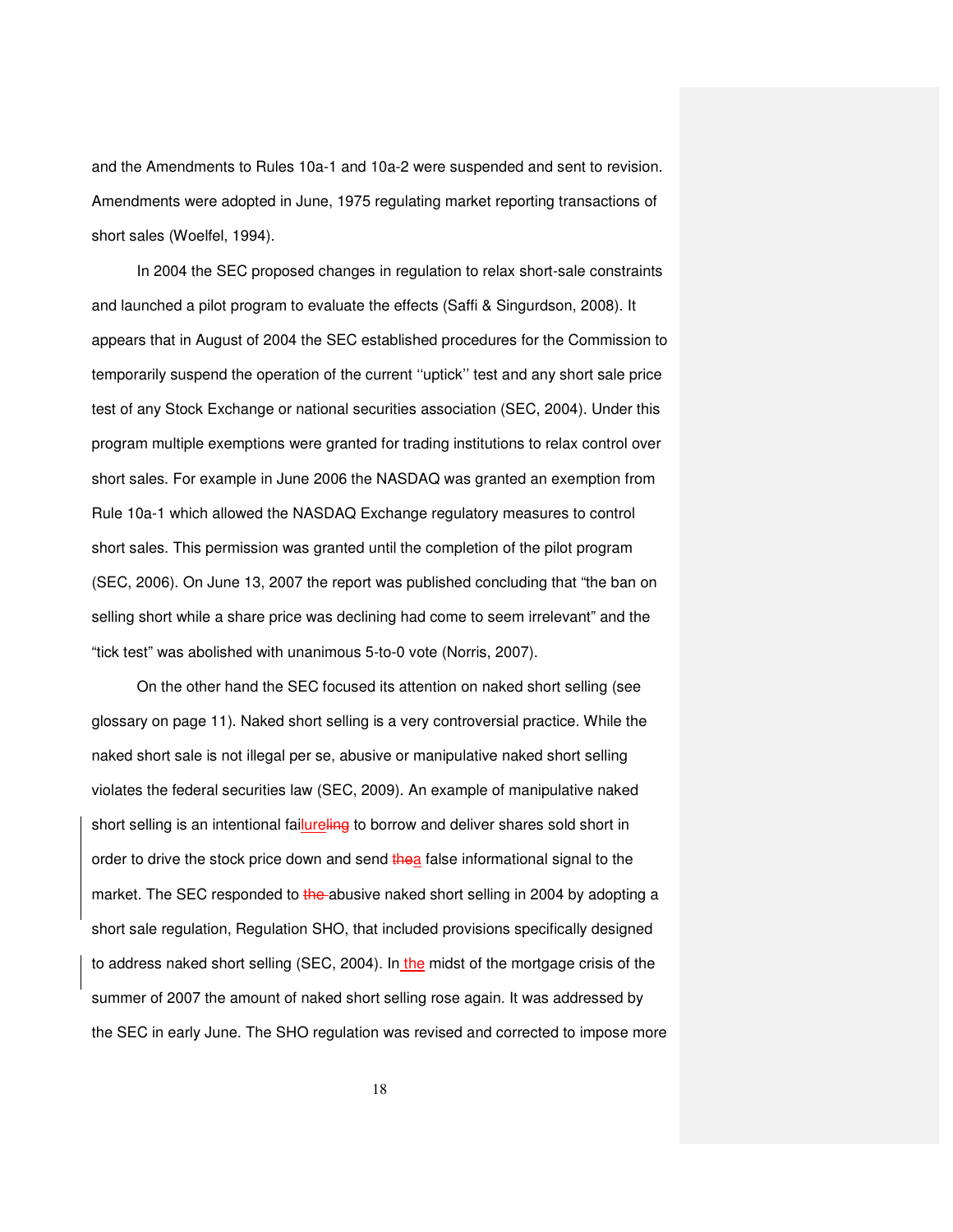responsibility on traders engaging into naked short selling (Norris, 2007). However, these measures appeared not to be not sufficient. enough. During the following financial crisis of 2008 the SEC received numerous complaints "alleging that Enforcement has failed to take sufficient action regarding the naked short selling" (SEC, 2009, p. 1).

Approximately 5000 naked short selling complaints were received by the SEC between January 1, 2007 and June 1, 2008 (SEC, 2009). Many of these complaints asserted that investors and companies lost billions of dollars because Enforcement hads not taken sufficient actions against short selling practices. The SEC responded withby the announcement of emergency measures in July of 2008. It instituted an order to attempt to combat market manipulation by making it harder to short the stocks of 19 financial institutions including the mortgage financial giants Fannie Mae and Freddie Mac as well as the brokerage firms like Lehman Brothers and Morgan Stanley (Anderson, 2008b). Two more emergency orders followed in September and October of 2008 imposing extra disclosure of short sales and short positions by institutional investment managers (SEC 2008a, SEC 2008b).

### Short Selling Effects on Stock Market Price Efficiency

Short selling is a financial tool that has been practiced for almost a hundred years. It has indisputable reasons for existence: first it has been proven by multiple scholars that short selling positively influences price efficiency; second, it is very lucrative and is the best way to react fast to the information that has not yet reached the open market. The question of stock price efficiency has been discussed among economists and financial specialists for a long time and is the cornerstone in successful investment activities. Boehmer and Wu (2008) conducted a quantitative research based on the observation of a large sample of NYSE-listed stocks that empirically proveds that short selling increases the price efficiency of stocks. In this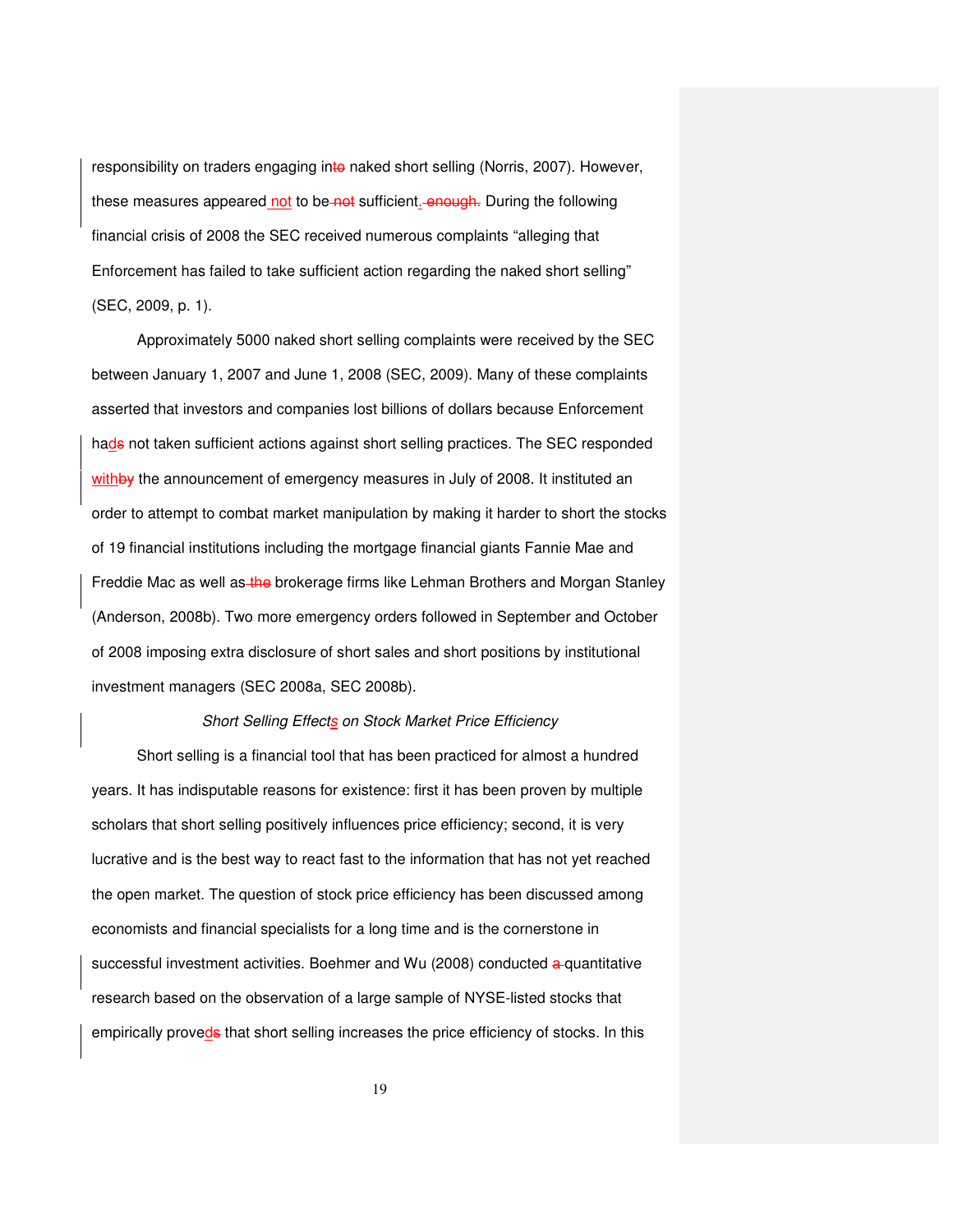study Bohemer and Wu used a strong mathematical apparatus and a research sample of publicly available daily records of short sales data from January 2005 through December 2007 for a large sample of NYSE-listed common stock to prove their thesis. In the research the authors showed that a greater shorting flow reduces deviations of stock prices from a random walk (see glossary page 11). In other words the amount of short selling directly affects the deviation of stock price swings during the process of trading. Second, the researchers proved that at lower volumes more shorting flow accelerates the incorporation of public information into prices (Boehmer & Wu, 2008). Theoretically this regulating effect helps to keep markets lean and stock prices close to reflecting the intrinsic equity value which is the key idea to successful investment business. The financial market reaches the state close to perfect equilibrium when investors are able to read price information correctly.

Another aspect of theire study question is was that short selling specifically contributes to the elimination of post-earnings announcement drift for unexpected large negative earnings-surprises (Boehmer & Wu, 2008). Short sellers are very attentive to such news as large negative earnings announcements and they front-run (see glossary page 11) to make short-term profits on the consequent reaction of longterm investors or on the distressed companies themselves. In moderate volumes these practices eliminate post-earnings announcement drift, substituting it for sharp price declines and a following recovery.

There is one more approach to measuring the effect of short selling on price efficiency. Saffi and Sigurdson (2008) studieddy the effect of short sale constraints on the financial market. They relied on the research data that was collected from weekly stock lending transactions across 26 countries for two and a half years. The researchers made a statement that short-sale constraints are associated with lower price efficiency and they negatively effect the distribution of weekly stock returns (Saffi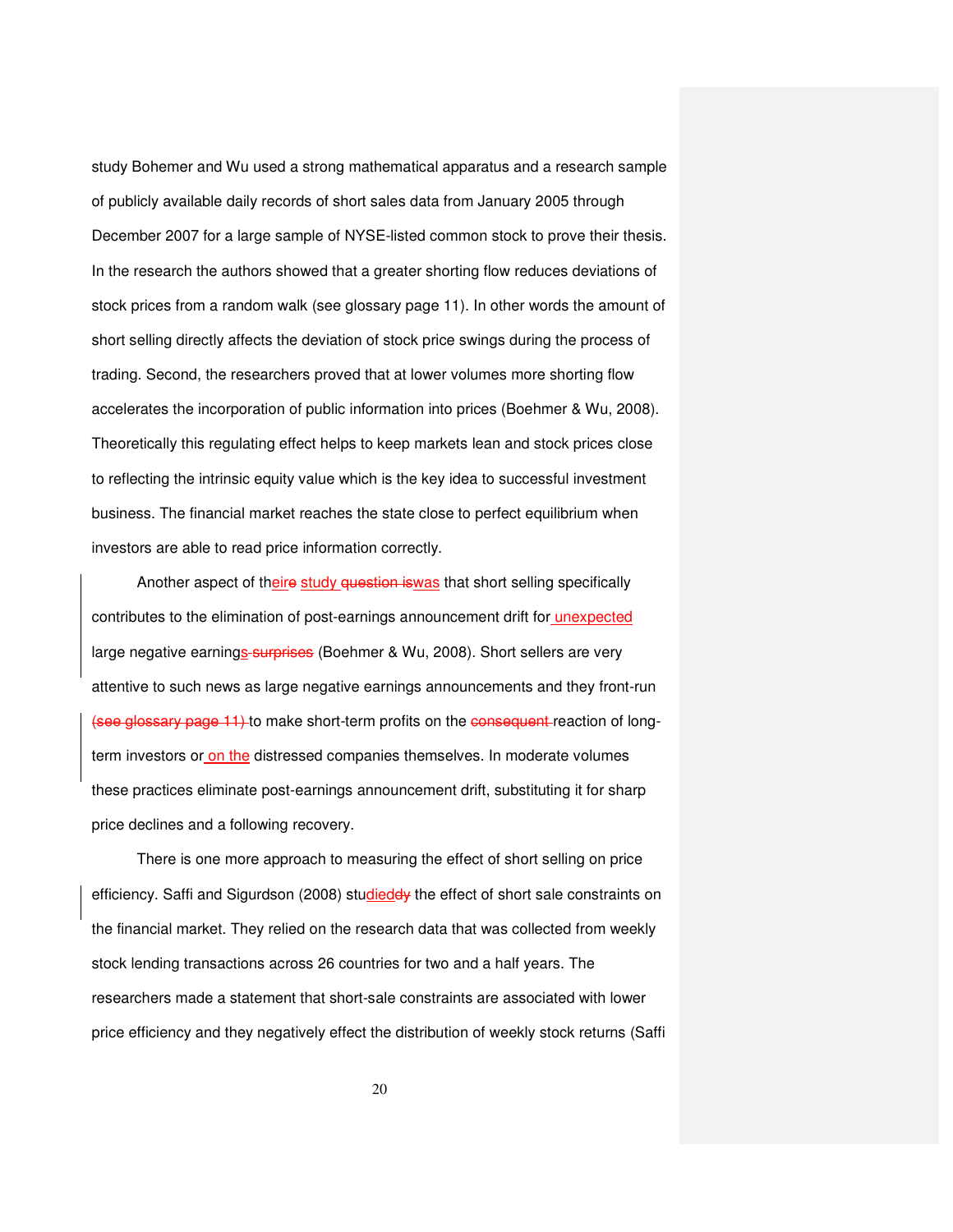& Sigurdson, 2008). This approach suggests that both direct regulation and indirect influence on short selling brings negative economic effects to the market. This point of view closely corresponds to the examples of resistance to progressing regulation by the SEC that I have mentioned before. These findings also are also directly connected to the question of this my rresearch. Saffi and Sigurdson (2008) studied two kinds of constraints: the supply of shares that are available for lending and the borrowing fee. They stated that their findings are relevant to market participants and regulators alike and concluded that the negative impact that short sale constraints have on price efficiency measures is economically large but at the same time the authors stated that these constraints do not seem to affect the frequency of stock price crashes. The authors also concluded that higher levels of constraints are associated with lower standard deviations (R<sup>2</sup>) (Saffi & Sigurdson, 2008). This means that it causes brings stock price changes to fall out of alignment with changes of market indexes, making them less correlated with general market behavior.

Both studies support the idea that short selling is a necessary financial tool that helps to keep markets efficient and that regulation brings only negative effects on economic figures preventing the market from reaching a balance. Hence, investment activities have to overcome additional barriers (Boehemer & Wu, 2008; Saffi & Sigurdson, 2008). Sauer (2006) expresses an opinion that the first most effective tool against the schemes to manipulate the market is not the SEC, which acts slowly, but a short seller. According to his point of view short sellers are the only market participants with an incentive to deflate bubbles and inject pessimistic information into the market (Sauer, 2006).

#### Alternative Effects of Short Selling

The motivation for short selling identified by Figlewski (1981) and others arises when investors feel that a company's equity is overpriced. The explanation of the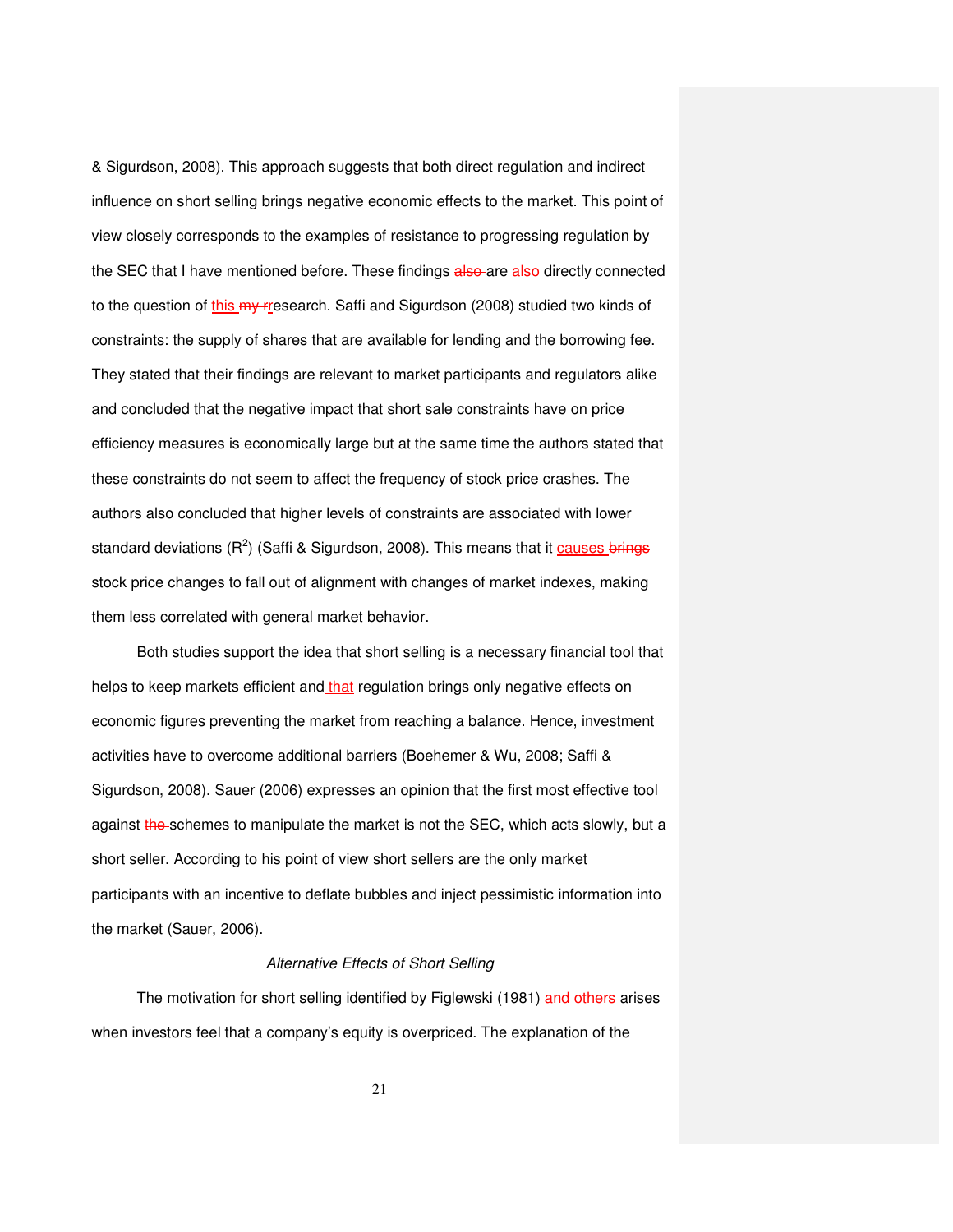relation between short selling and price efficiency discussed above relies on fundamentally uses Figlewski's theory. However, Platt (2002) in his research paper "A Fuller Theory of Short Selling" drewaws attention to an alternative motivation for short selling. He observed the fact that quite a substantial amount of short selling activity takes place when companies face bankruptcy. This observation directly contradicts Figlewski's point of view on short selling motivation. Based on this contradiction Platt (2002) conducted his research and suggested an additional theoretical background for short selling: traders turn to short selling when they anticipate the collapse of a distressed company. The author states that if a trader manages to short the stock of such a company right before it goes bankrupt he will be able to repurchase the stock at an extremely low price or face the situation when "equity does not receive any distribution from the POR [Plan of Reorganization] and the holders are completely wiped out" (p.7). This is the most profitable situation for short sellers to be in. At the same time, shorting the stock of a distressed company puts extra financial pressure on it by devaluing its equity and pushes it to the verge of a fall (Platt, 2002). This addition to the theory of short selling motivation opens the doors to further research and discussion on the subjects of price manipulation, intentionally aggressive, or socalled "predatory", trading and its outcomes.

Shkilko, et al. (2008) conducted research on the question of short selling's influence on price. Not to repeat previous studies on price efficiency, the authors drew their attention specifically to the price-destabilizing effects of aggressive short selling. This study presents evidence of episodic price-destabilizing activities in financial markets. In particular the authors show that the initial stages of large negative intraday price reversals are often accompanied by aggressive abnormal short selling that exacerbates price declines (Shkilko et al., 2008). The findings of this research expand our knowledge of the possible negative effects of short selling and its practitioners.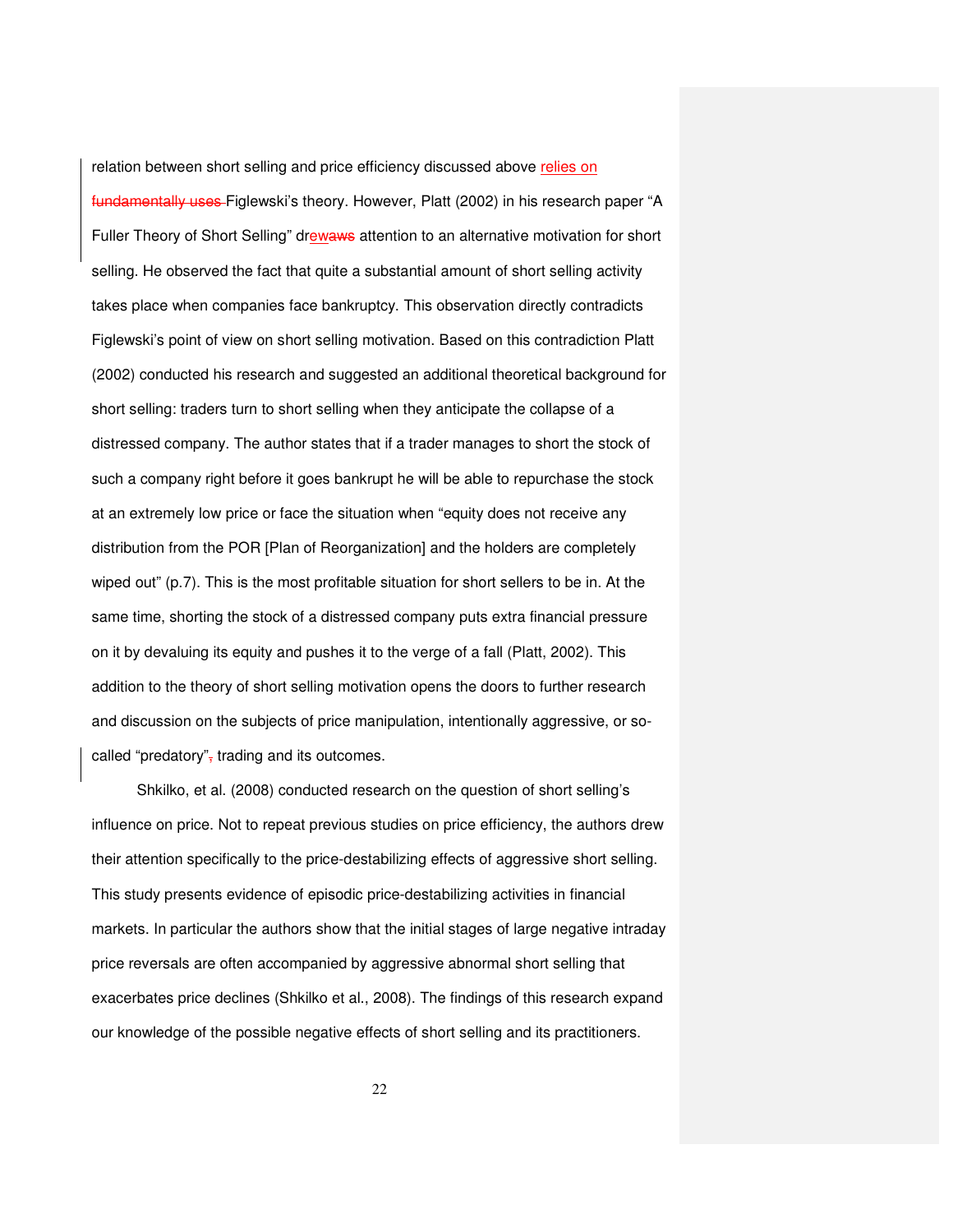Thus, it exposes the relatively unexplored class of short sellers, the class that according to the authors' point of view, "instead of enhancing market efficiency, occasionally manipulates prices" (p.4). Second, the study tested predictions of several theoretical models of speculative and predatory trading built by Brunnermeier and Pedersen (2005), Carlin, Lobo, and Visvanathan (2007) and others. Third, it described the mechanism of large price reversals during the daily trades. The authors concluded that "this study reports evidence short sellers' price-destabilizing activities during occasional intraday liquidity crises" (p. 39). The findings stress the fact that aggressive short selling may become the reason for price reversals. This question is studied in more detail in the works of Brunnermeier and Pedersen (2005), and Goldstein and Guembel (2008). Another important conclusion of this research is the identification of the class of short sellers that exacerbates market frictions and creates temporary liquidity shortages.

Relying on the knowledge of short selling's influence on stock prices we can now look deeper at the research surrounding price manipulation. Goldstein and Guembel (2008) investigated the issue of manipulation presence in the theory of allocation role of prices and offered a financial model describing this phenomenon. The authors provide a definition of manipulation strategy (see glossary page 11) and show that the very fact that prices play a role in allocation of information opens up opportunities for manipulation. This study contributes to the large debate on the role of short sales in price efficiency and illustrates the asymmetry between seller-initiated speculation and buyer-initiated speculation making it very obvious by emphasizing its relevance.

The model offered is based on the 1985 constructed model by Kyle (Goldstein & Guembel, 2008, p. 133). That model explains investor's and speculator's behavior, where the speculator acts on the information available on the market situation and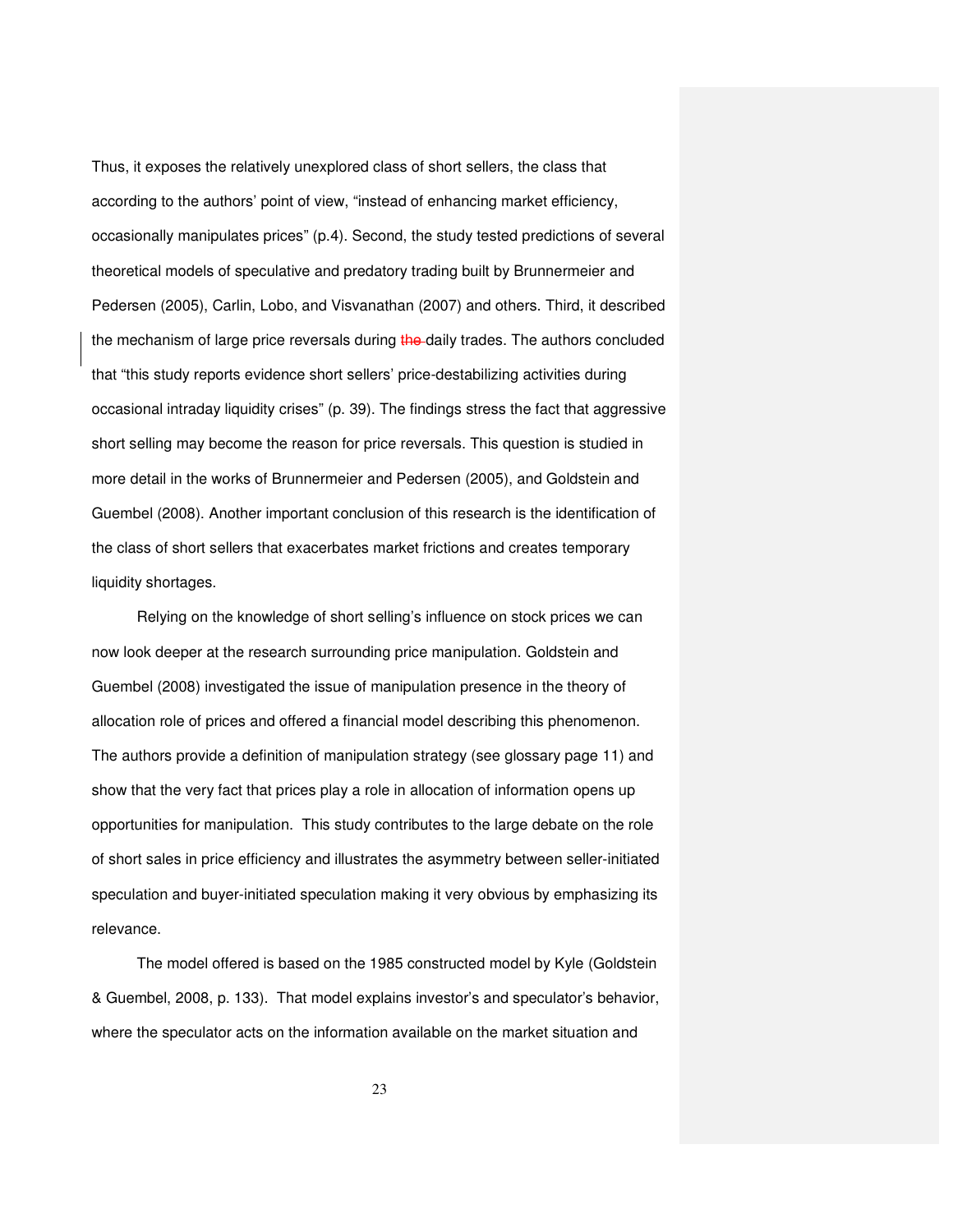benefits from acting on it. The long-term investor follows the short-term speculator and gets a lower profit. The authors add a "feedback effect" to this model assuming that a price can carry information in itself about the recent tradings, as accepted in multiple modern price efficiency studies including those previously discussed by Saffi and Sigurdsson (2008), and Boehemer and Wu (2008). This addition drastically changes the behavior of a speculator and enables the decisions on trades to be made even when there is profit indicating information. Such behavior still influences the decision of the investor, as explained in the old model. The authors also describe how and why the speculator can generate profit only in sale trades and only in short positions. Finally they link the outcomes of the model to recent episodes in real trade experiences, in particular to currency attacks "where the speculators drove down the price of a currency, which led to subsequent economic collapse of a country's currency" (Goldstein & Guembel, 2008, p.135).

Goldstein and Guembel (2008) offer a model for the situation in real financial trading when a speculator, having enough financial power, can create a feedback effect with the price allocation of information that can benefit such actions. Once the impression of this feedback is made strong enough, the speculator can persuade the investor to make a decision that will be correct from the standpoint of the feedback yet absolutely inadequate from the standpoint of the company's financial situation and value of equity. "Specifically, he [the speculator] can establish a short position in the stock and then drive the price down with further sell orders" (Goldstein and Guembel, 2008, p. 150). This, theoretically modeled behavior, has been often practiced in realworld trading, thus it provides a strong basis for any study that might be undertaken with sufficient factual data.

Another example of manipulation presence in the theory of price allocation of information is exhibited in the research by Antonio and Welch (2004). The authors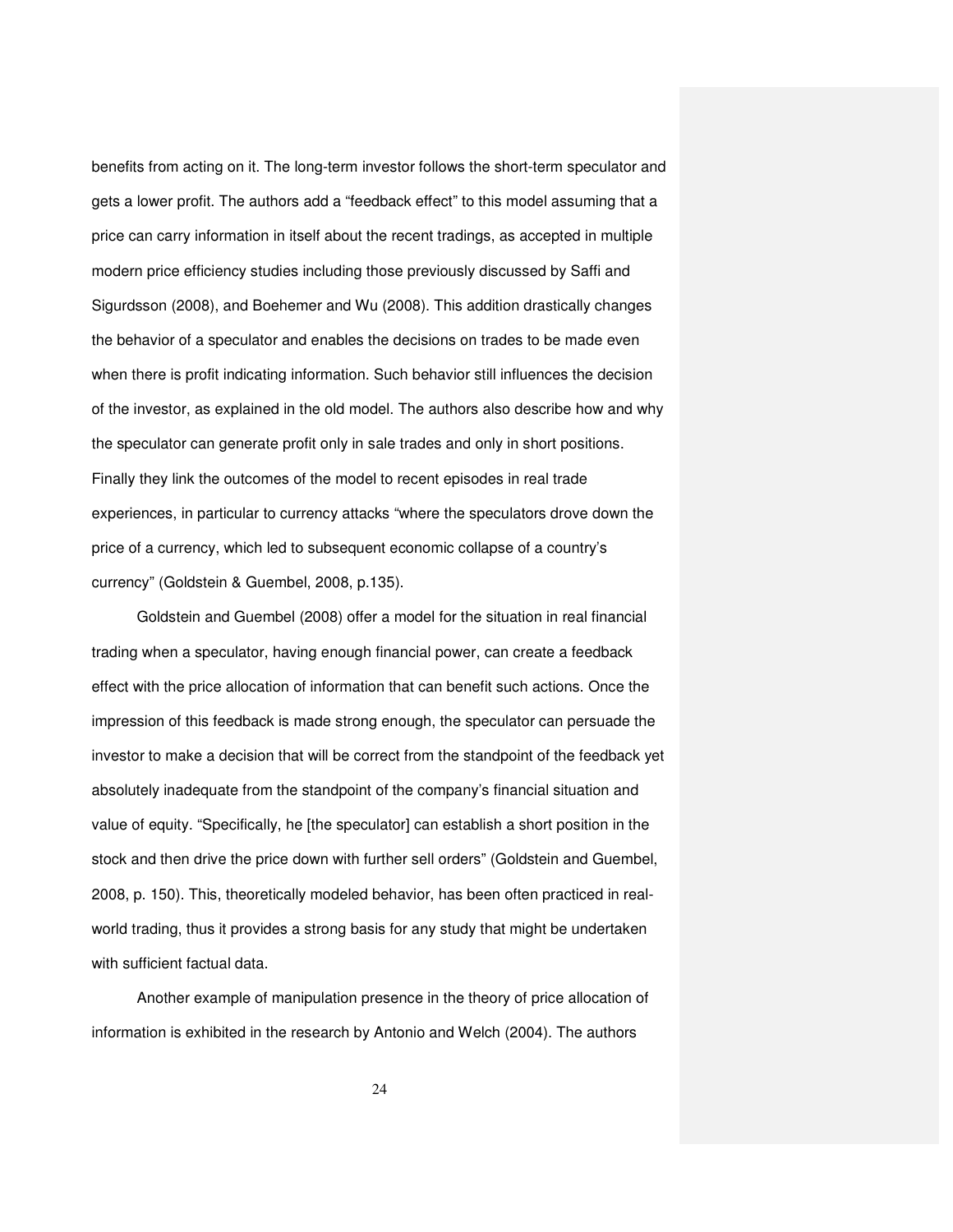conducted research on the connection between the availability of inside information and intentional liquidity runs observed in the market. This study provides another example of side effects from investors' manipulative activities based on the ability of price to incorporate information and distribute it across the market. The question of inside information and its usage to manipulate the market price of shares is meticulously discussed in the research by Bernabou and Laroque (1992). The authors give multiple examples of inside information usage and its influence on the market. Their study contributes to the pool of knowledge available on the question of information misuse and its deliberate effect on prices. Subsequently it proves the loss of market efficiency due to false signals from information owners and investors who act on it.

# Liquidity Runs and Predatory Trading

After an overview of the theories of motivation for short selling, information reflection in price, and after the explanation of an idea of price manipulation, I would like to turn my attention to the implementation of this knowledge in practice. The ability to manipulate market information with means of price and to influence the decision making process by other market participants results in an often observed phenomenon of liquidity runs or so called "predatory trading" (Brunnermeier & Pedersen, 2005). Brunnermeier and Pedersen (2005) conducted research on predatory trading techniques. They gave examples from business practices and then modeled the phenomenon of predatory trading. They argued that the technique of intentionally deliquidating the market is often used by strategic traders to take advantage of distressed companies that have to liquidate some of their positions. This idea directly comes from the addition to short selling motivation theory offered by Platt (2002) and discussed previously. And though the companies that Brunnermeier and Pedersen looked at were not going bankrupt, they were still in a position of financial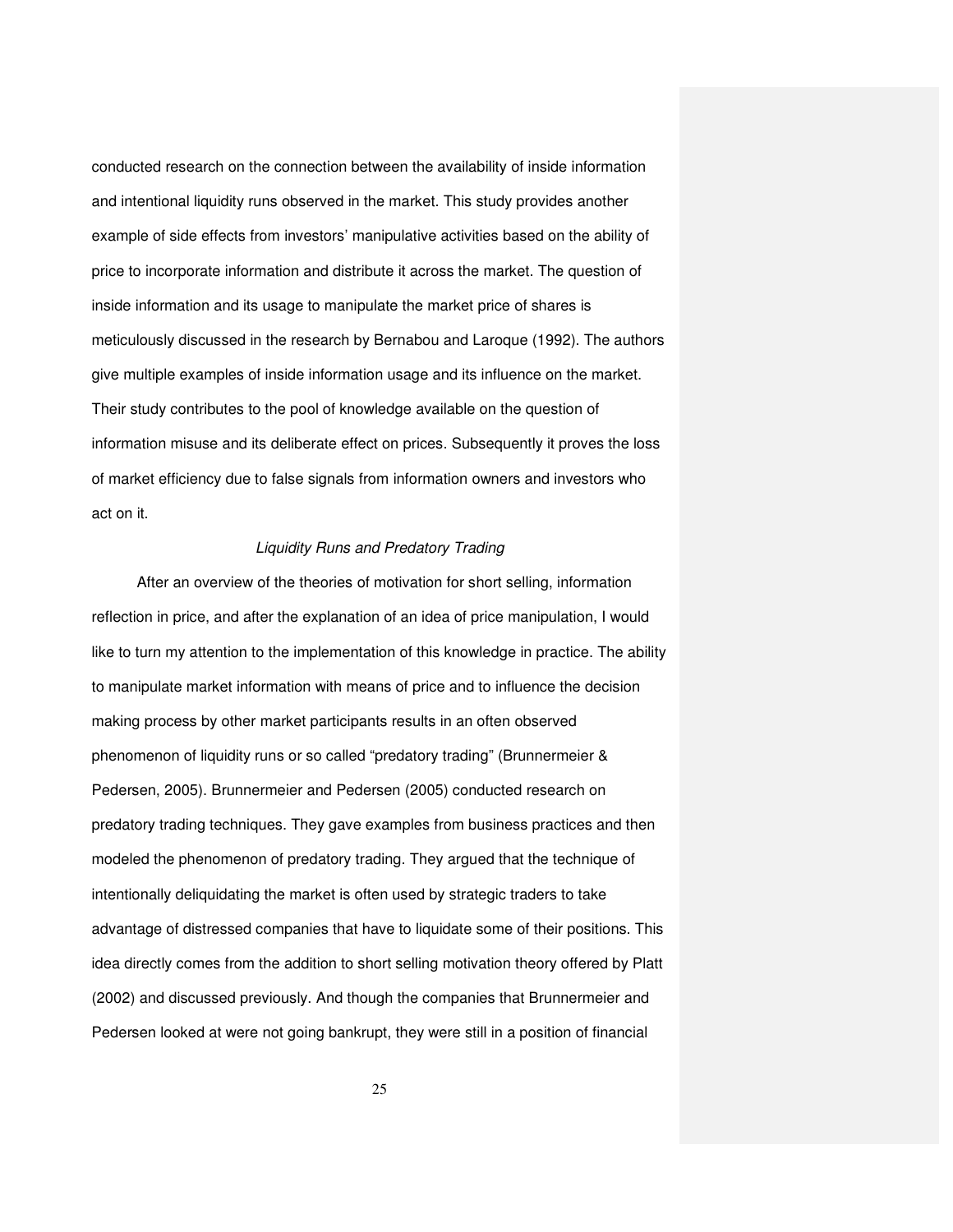distress and were forced to liquidate some of their assets. Brunnermeier and Pedersen (2005) explain: "We show that if one trader needs to sell, others also sell, and subsequently buy back the asset. This leads to price overshooting and a reduced liquidation value for the distressed trader. Hence, the market is illiquid when liquidity is most needed" (p.1825).

Brunnermeier and Pedersen (2005) analyzed the process of liquidity runs and stress that: "predatory trading can even induce the distressed trader's need to liquidate; hence, predatory trading can enhance the risk of financial crisis" (p.1826). There are multiple examples of the implementation of such strategies in the real practice of trading. For example the Askin/Granite hedge fund collapse in 1994 (Brunnermeier & Pedersen, 2005) or the alleged trading against Long Term Capital Management's positions in the fall of 1998 (Coy, 2001).

In support of Brunnermeier and Pedersen's (2005) idea that the predatory trader profits from triggering another trader's crisis and that this crisis can spill over to other traders and across markets; Antonio and Welch (2004) conducted research on the question of liquidity and financial market runs. An important point of this study is that once a crisis spills across to other traders, a consequent liquidity run is based on the fear of the coming market shock and triggers investors to race to liquidate their assets, thus driving a distressed institution from a state of possible liquidity crisis to a bankruptcy state (Antonio & Welch, 2004). The inability of the market to withstand the shock of massive selling accompanied by an imperfect selling execution order creates an atmosphere of huge price falls and panic in the market.

### Short Selling Practicing Entities

### In this section the research Finally, I would like to turn my attention to

theaddresses the participants of short selling ale trading and summarizes some of the literature on the question of who practices it. There are multiple studies available that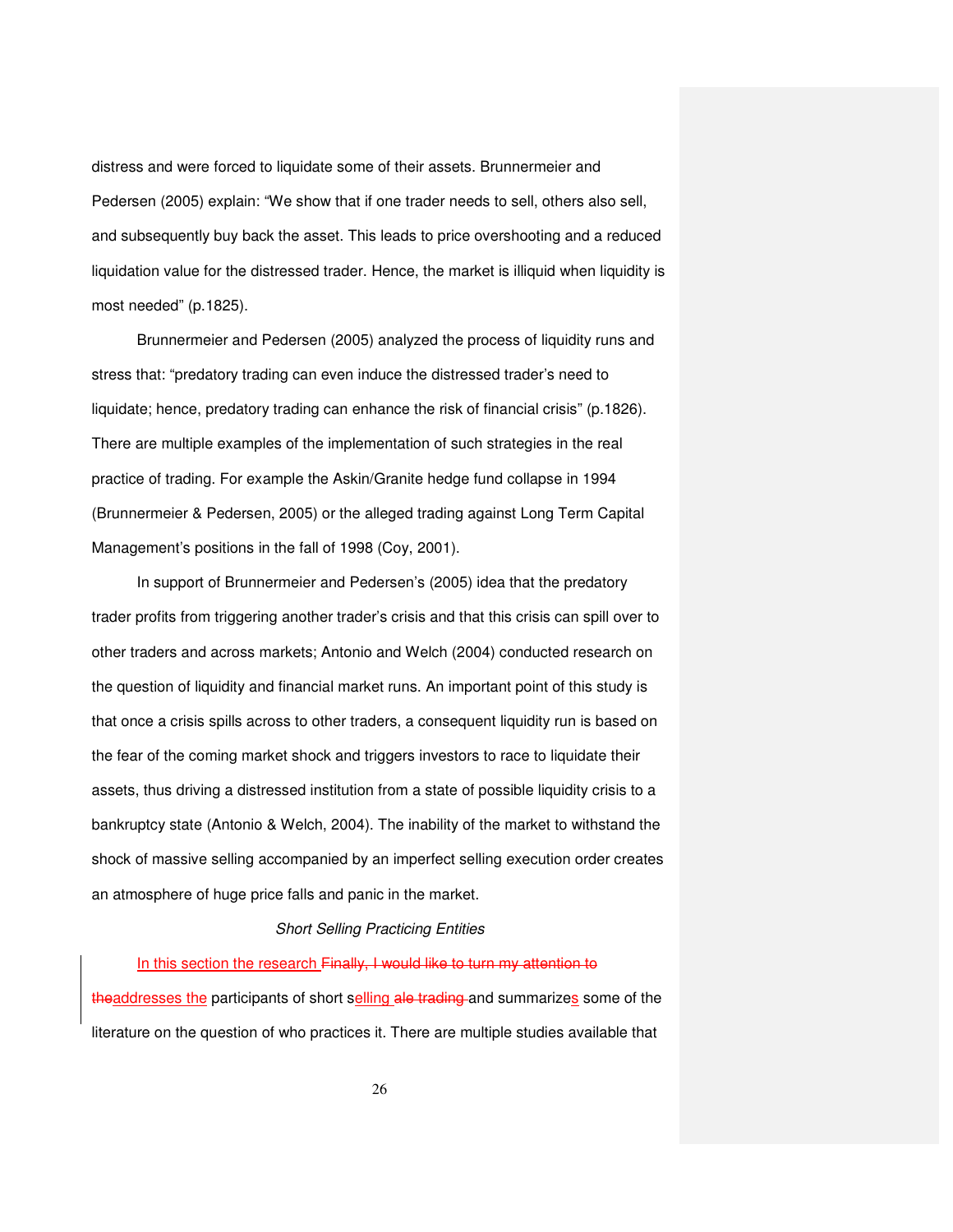carry information about large volume short sellers and the amounts of their capital. For example Chen, Hanson, Hong, and Stein (2008) conducted a study on the activities of hedge funds and their profits from mutual-fund distress. In their research, the authors used indirect evidence to show that hedge funds take on short sales in large amounts when mutual funds are in distressed situations. This study revealeds market players who practice short selling on a high scale. It also provideds examples of the predatory trading mentioned above.

On the other hand, the research paper written by Cheng, Desai, and Krishnamurthy (2008) showed that there isis a developing trend for actively managed mutual funds to use short-selling strategies more often. The authors showed that the percentage of the domestic equity mutual funds that use short-selling as their strategy has increased from 26.7% in 1994 to 34% in 2000 (Cheng et al., 2008). The study was based on the observation of 154 mutual funds that had outstanding short positions in domestic US equity and total net assets for the sample fund average of \$419 million per fund. The average size of the short position per stock is smaller than that for long positions, but the average management fee, expense ratio, and portfolio turnover are all larger than those in other funds (Chen et al., 2008).

It is important to stress that Shkilko, et al. (2007), in their research, documented that the stocks with high institutional ownership are more prone to large reversals. In one of their four tests the authors fouind confirmation to the suggestion that "institutional ownership may be positively related to the probability of large reversals, because institutional owners may be preyed on" (p 5). Institutionalizing and up scaling of the volumes of short trades tends to reveal negative effects of this financial tool.

The data from the examples above show the size of funds available for short trading and the high intensity of trades. Moreover, Chen, et al. (2008) mentioned that "equity beta and standard deviation of returns are higher for the shorted stocks… The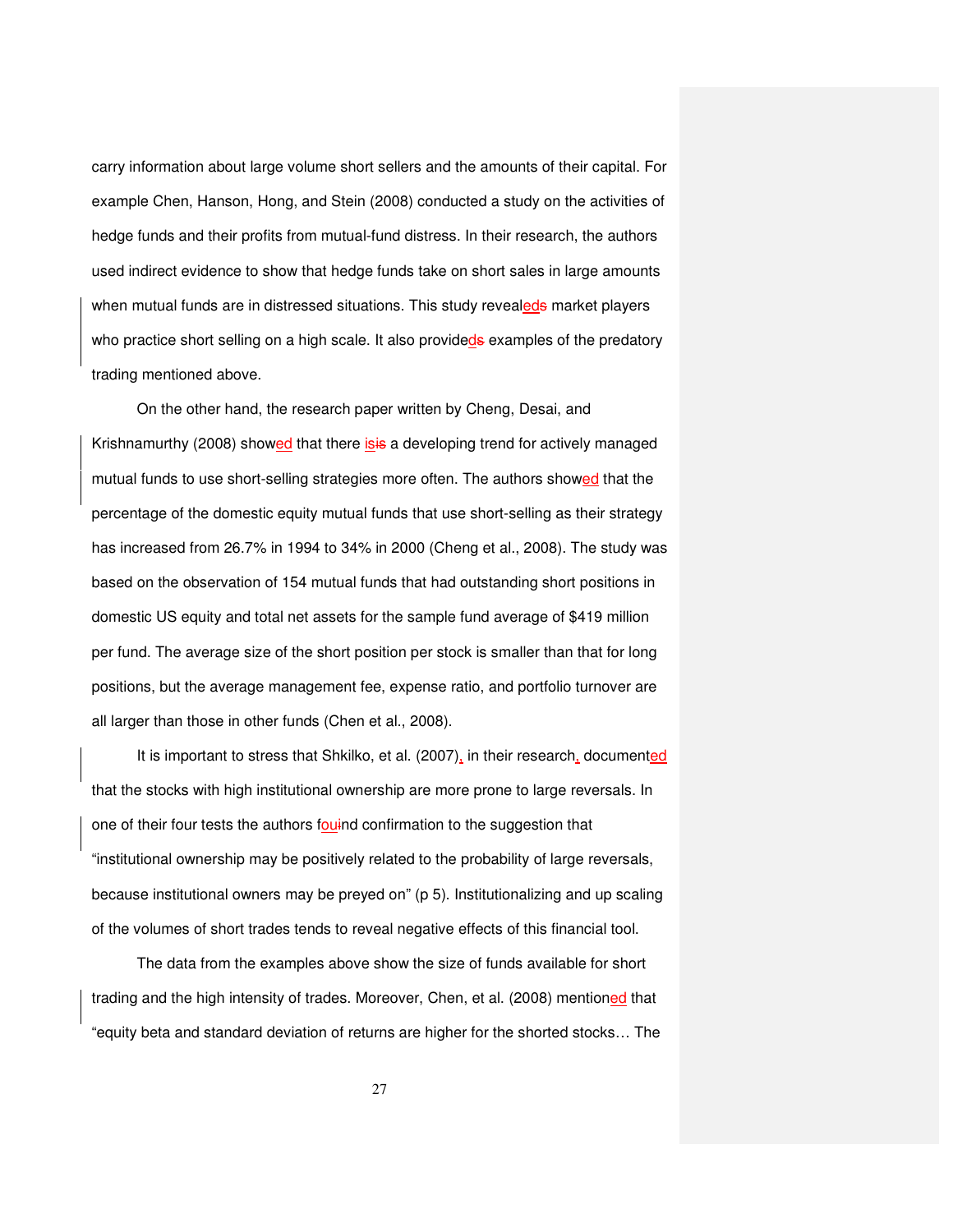fund managers appear to be exploiting well documented anomalies in stock returns such as the book-to-market effect and the accruals anomaly when they short stocks" (p. 4). This data shows that the risk taken by the managers in short selling is higher than in long positions and that they often use atypical market effects to conduct the trades. Mutual funds that use short selling as their strategic approach manage to generate high returns. As a result of successful practices, mutual fund investors reward it with abnormally high levels of fund flows, providing more and more capital for speculative operations. Story (2008), in his article on the profitability of short sale operations in the declining market, stateds that hedge fund managers who focus on shorting companies staoond out in the industry during a horrible trading year of 2008. Relying on the data of Chicago based Hedge Fund Research firm he mentioneds that in the first part of 2008 hedge funds were down more than 4% but short-focused hedge funds were up 9.76% (Story, 2008).

## Lehman Brothers Holding Inc.

Lehman Brothers was founded in 1850 by two cotton brokers in Montgomery, Alabama. The firm moved to New York city after the Civil War and grew into one of Wall Street's investment giants. At the peak of its success Lehman Brothers operated the assets of up to 639 billion American dollars and its shares reached a high of \$82 per share (Mamudi, 2008). However, Lehman Brothers found itself in a difficult financial situation as the mortgage crises unfolded in the summer of 2007. The fears were based on the fact that the firm was a major player in the market of subprime and prime mortgages, and that as the smallest of the major Wall Street firms; it faced a larger risk that large losses could be fatal (New York Times [NYT], 2009).

Lehman Brothers managed to avoid the fate of Bear Sterns, which was bought by JP Morgan Chase at a bargain price under the threat of bankruptcy in March 2008. However, by summer 2008 the financial situation of the company started to get worse;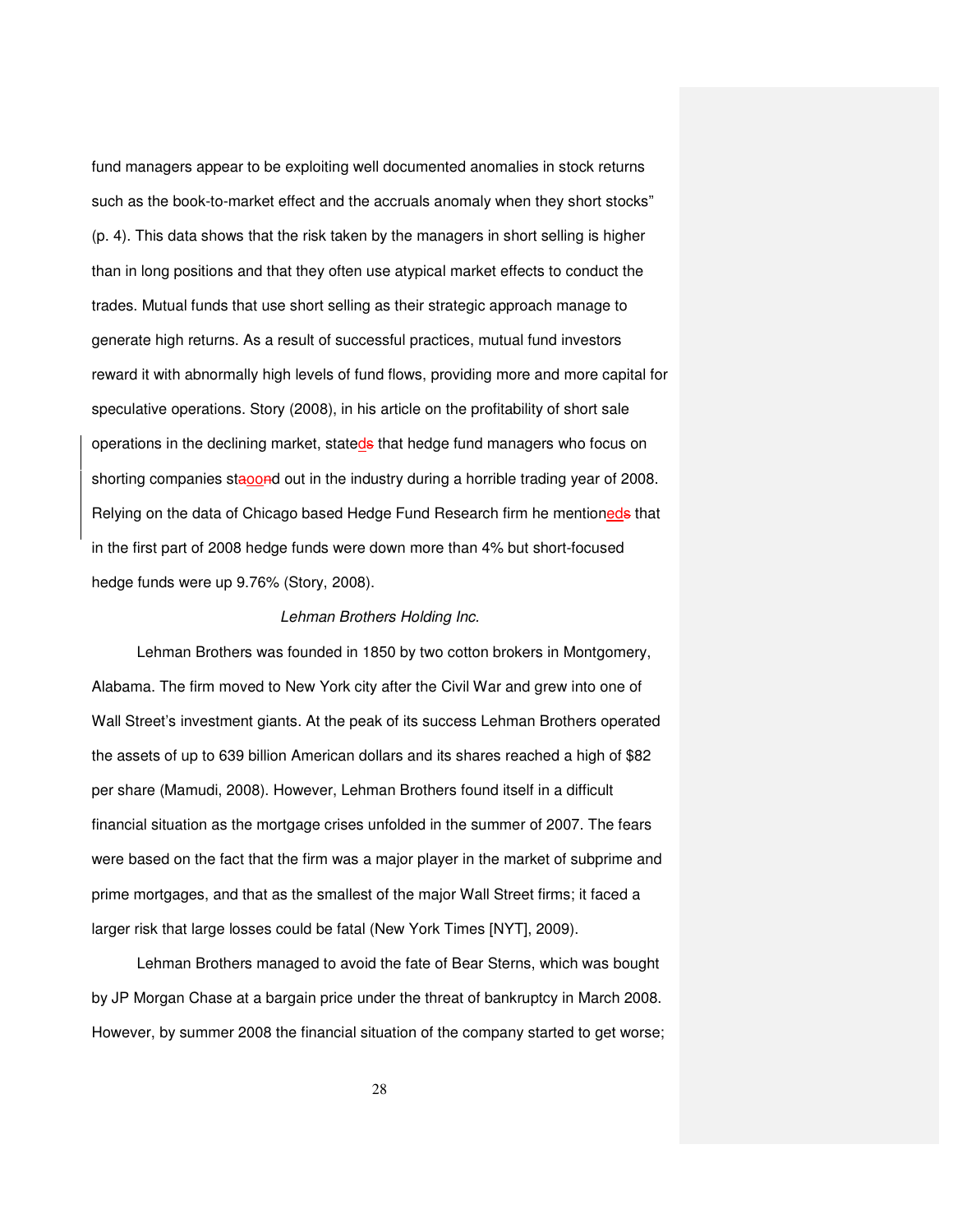a series of write-offs was accompanied by new offerings to seek capital to improve its finances (Marketwatch, 2008). As the situation became tougher for Lehman's financials, the company had to stand up to one more challenge – the increase of short sales of its shares. A slow collapse of Lehman Brothers offered a lucrative opportunity to bet against the company for many institutional investors. Anderson (2008a) in her article "A New Wave of Vilifying Short Sellers" states that shares of Lehman Brothers fell almost 40% the day before the investment bank reported earnings in March. Lehman spokesman said at the time that the company was suspicious that the rumors were promulgated by short sellers who have an economic self-interest (as cited in Anderson, 2008a).

Another example of the attention being paid by short sellers to the demise of Lehman Brothers is the public statement of David Einhorn, one of the most vocal short-sellers on Wall-Street. He made no secret that he was betting against Lehman Brothers when he made a public statement at a large industry gathering in May, 2008. He accused the investment bank of using "accounting ingenuity" to avoid large writedowns and remaining tainted by bad commercial real estate investment. David Einhorn used his own profit to convince people: he had been betting against Lehman's stock since July 2007, when it traded for around \$70 a share, compared to the price around \$40 when he spoke (Story, 2008).

The amount of short sales against the financial institutions rose so high that the question of market manipulation drew the attention of the SEC. In July 2008 the Securities Exchange Commission was forced to interfere in stock market trading. It instituted an order to limit the ability of traders to bet against the shares of 19 financial institutions, including brokerage firms like Lehman Brothers and Morgan Stanley (Norris, 2007). Later in the year the SEC conducted research on practices related to naked short selling that took place in 2008 (SEC, 2009). The amount of complaints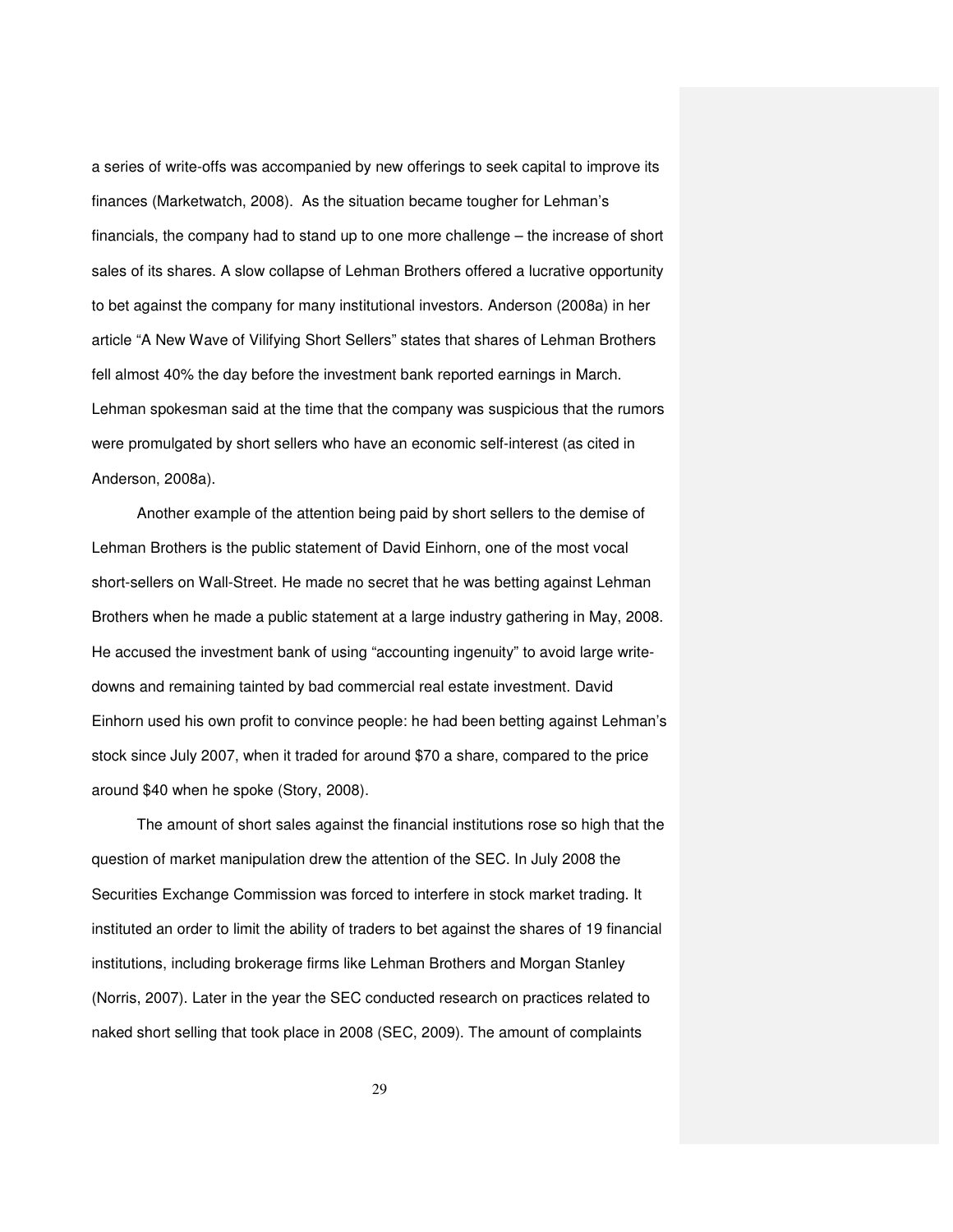and referrals on this illegal practice of short selling was so high that the SEC had to review the process of its response to the overwhelming number of illegal practices of short sale trading.

However, none of the actions taken by Lehman Brothers' management helped to save the company from collapse. In addition, the measures taken by the SEC to protect the financial institutions from market manipulations also failed to help to shield Lehman Brothers from the liquidity run and fail of investor's confidence. On July 10, 2008, the bank announced a second-quarter loss of \$2.8 billion, which was far higher than analysts had expected. On September 10, 2008, a Lehman Brothers representative made a statement that the company would detach a majority of its remaining commercial real estate holdings into a new public company and confirmed the plans to sell a majority of its investment management division expecting to generate \$3 billion. It was also announced that there was an expected loss of \$3.9 billion in the third quarter after \$5.6 billion in write-downs (NYT, 2009).

In the beginning of September the US Treasury had made a final decision that there was no bailout forthcoming for Lehman Brothers and encouraged other institutions to buy Lehman. By the end of the weekend of September 13-14 the two main prospective buyers, Barclays and Bank of America, refused to purchase Lehman Brothers. On September 14, 2008, the investment bank announced that it would file for liquidation after huge losses in the mortgage market, a hit from a loss of investor confidence, and the inability to find a buyer. Lehman Brothers filed for bankruptcy on September 15, 2008 (NYT, 2009).

In the spring of 2009, after the SEC investigation of the complaints and referrals of the high volumes of naked short selling, the attention turned back to the collapse of the Wall-Street giant. Matsumoto (2009) in his article, "Naked Short Sales Hint Fraud in Bringing Down Lehman", mentions that as many as 32 million shares of Lehman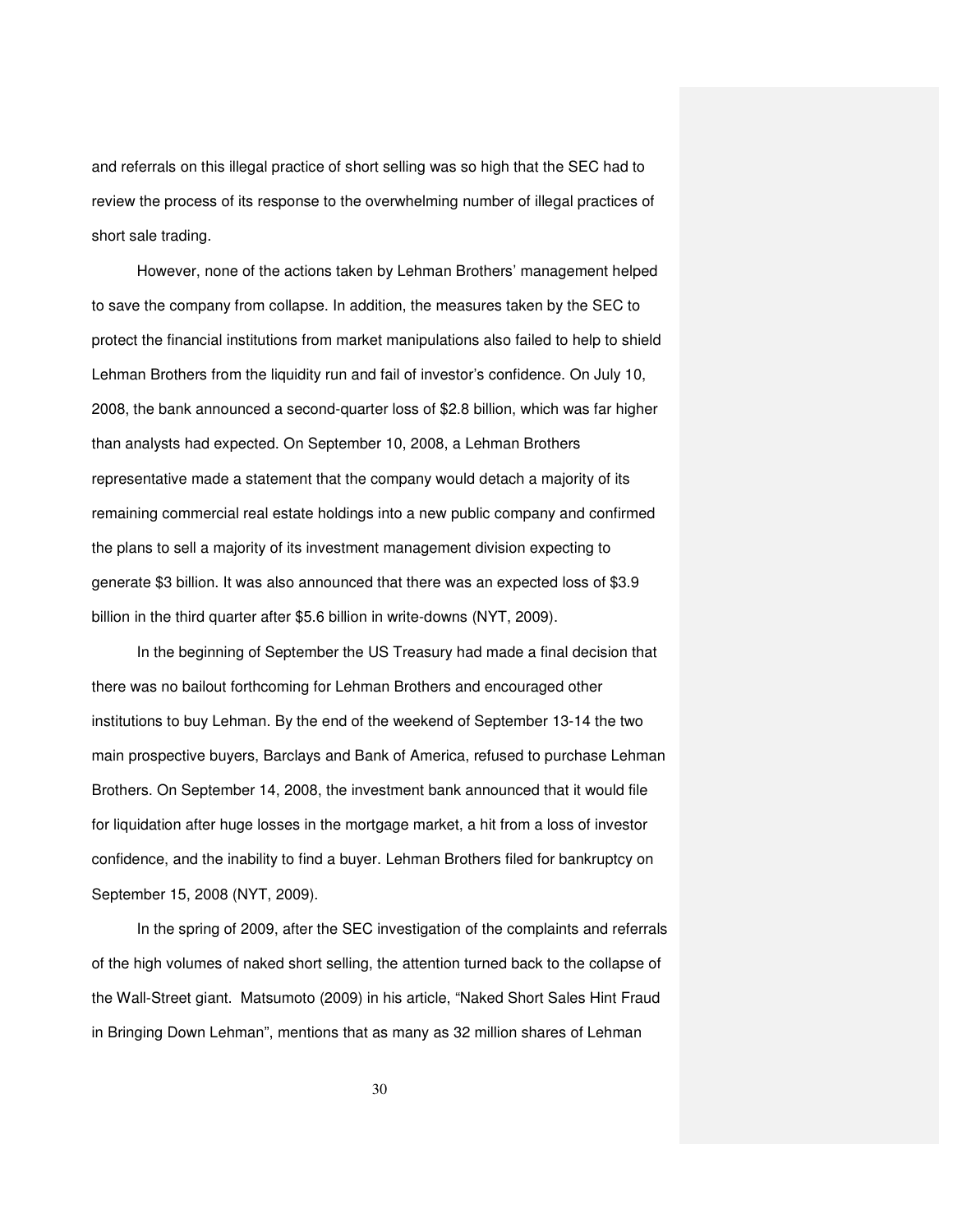Brothers were sold and not delivered as of the day of the banks demise, indicating the potential for a massive naked short of the stock. The 32 million failures to deliver is more than a 57-fold increase over the prior year's peak failures. On September 17, two days after Lehman Brothers filed for bankruptcy, the number of failed trades climbed to 49.7 million which is 23% of overall volume in the stock (Matsumoto, 2009). Naked short selling is illegal but very difficult to prove. However, the author expresses an opinion, that in Lehman's case the proof of a massive market manipulation may be available. Story (2008) believes that while Lehman's shares declined as investors lost confidence in the company, short selling played a significant role in the erosion.

### Market analysis of Lehman Brothers' operations

In this subchapter the study focuses on I would like to present the opinions of professional market analysts on the business operations of Lehman Brothers. I have **collected thThe analytical reports of 10 companies thatthat carry worldwide recognition** and specialize in providing analysis of businesses' performance were collected. The reports analyzed that I analyzed were issued by JP Morgan, Deutsche Bank, Citigroup, Goldman Sacks, Bank of America, BMO Nesbitt Burns, Ladneburg & Thalmann, Bernstein Research, Morgan Stanley, and SHBC Global Research. The reports covered the period from January to mid September of 2008. Hollieve tThe study of professional analysts' opinion will help to understand the mood and perception of the company by investors, their vision of the market situation that Lehman Brothers was functioning in, and predictions about the company's future.

The first point that needs to be mentioned is that analysts opened the year of 2008 for Lehman Brothers with a strong "buy" rating. The "buy" or "overweight" rating means that analysts expect a company to outperform the market in the next six to twelve month period. Deutsche Bank in the report on the  $29<sup>th</sup>$  of February lists a "buy" rating and a return potential of 37% (Mayo & Fisher, 2008a), Goldman Sachs reports a Formatted: Font: (Default) Arial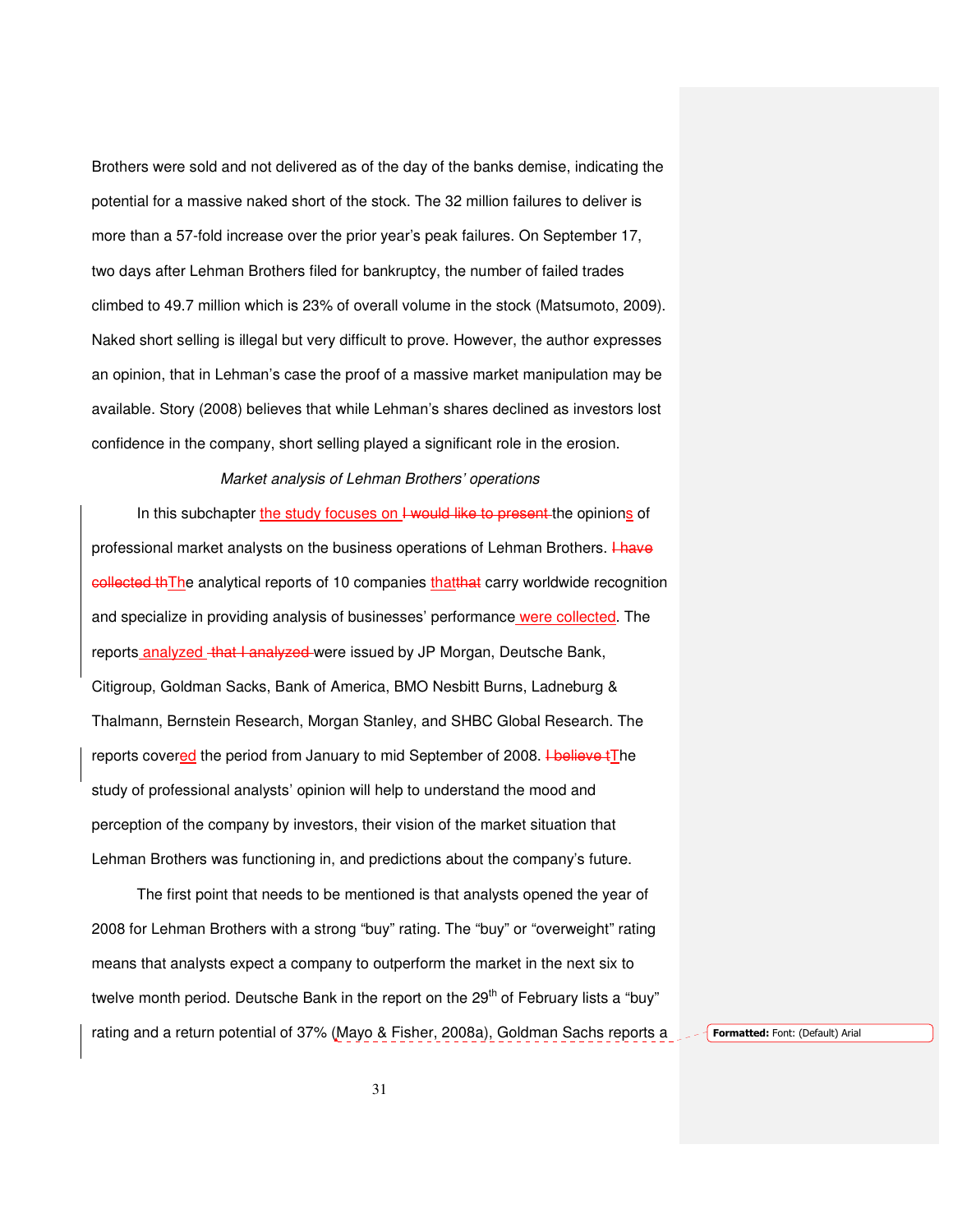rating of "buy" as well and a return potential of  $42\%$  on the 18<sup>th</sup> of March (Tanona, Ramsden, Hatzius, & Harris, 2008). Throughout the winter and spring of 2008 most of the analysts held the "buy" or "outperform" rating. Several companies were somewhat pessimistic and assigned a "neutral" rating to Lehman Brothers. For example JP Morgan and Bank of America had a "neutral" rating for LEH in the reports on the 1<sup>st</sup> of April and the  $16<sup>th</sup>$  of June respectively (Worthington & Akarsu, 2008a). A "neutral" or "hold" rating means that the stock is expected to perform for the next six to twelve month in line with the average total return of the market. A "neutral" rating recommends neither to buy nor to sell a stock.

The study of the analysts' opinions showeds that after the analysis of Lehman Brothers' fundamentals, they had a strong belief in the company's ability to recover from the complicated situation and get back to successful business. They listed a number of positive actions taken by the company management: the raising of additional capital in first and third quarters, less engagement into marginal profit deals with marginal clients, reduction of hard to sell assets, aggressive deleveraging, solicited Federal support, etc. Another aspect of strong belief in Lehman Brothers can be seen in the report of JP Morgan analysts Kenneth B. Worthington and Funda Akarsu. In the report of the  $18<sup>th</sup>$  of August they said, "Lehman appears a survivor with a great culture and senior management team" (Worthington & Akarsu, 2008b). On July  $14<sup>th</sup>$ , Bernstein Research stated that even with the problems that the company faced "the firm should be able to survive any confidence crises" (Hintz, Werner & Curotto, 2008).

In spite of positive ratings and belief in Lehman's business, analysts identified a number of problems that the company faced. They tracked every decision made by management and reported on positive and negative effects. Among the identified problems were huge write offs in the first quarter and expected write offs in the third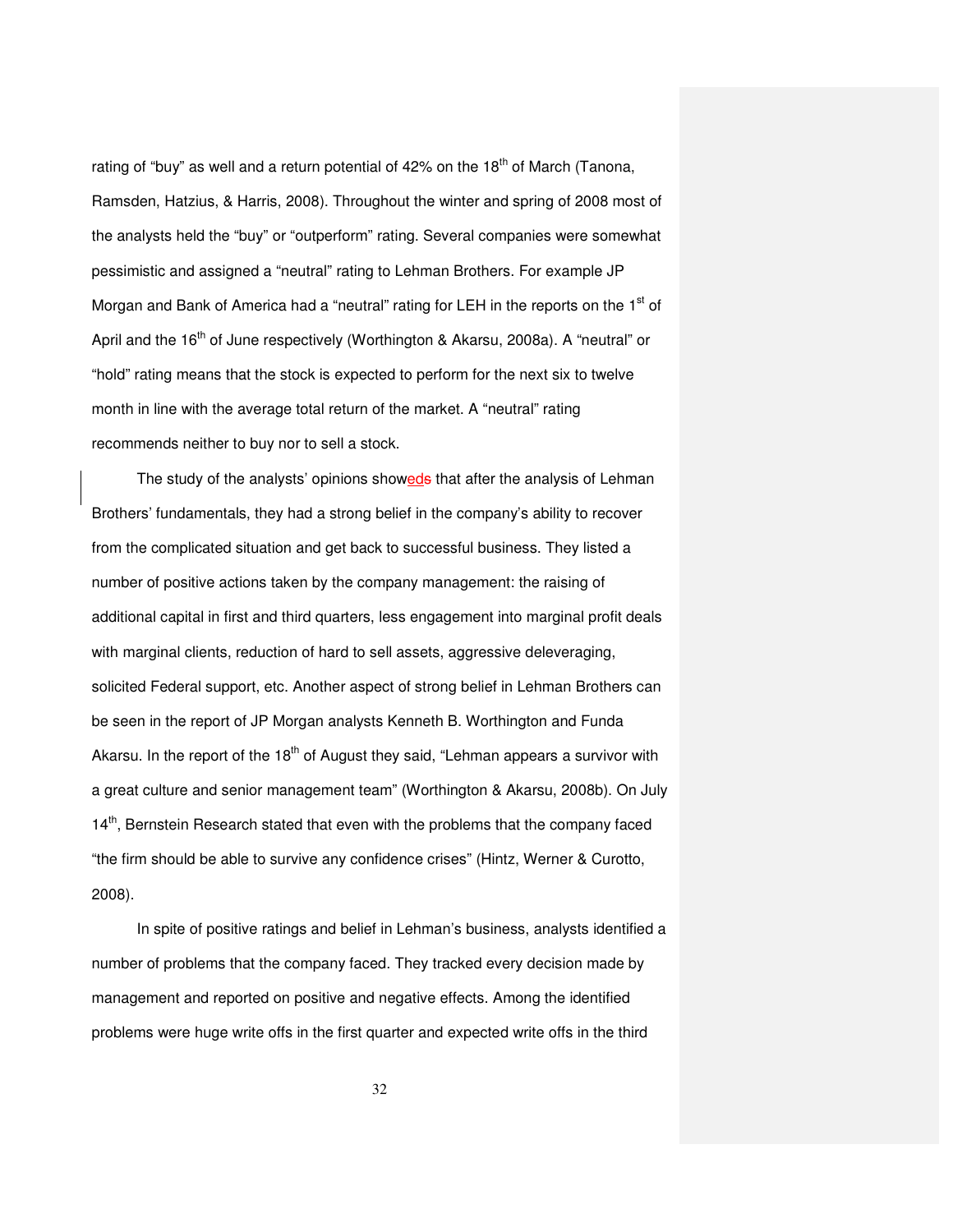quarter, exposure to real estate materials, continuing sale of assets, reduction in return on investments, pressure on the share price arriving from market fears and volatility of the market in general. However, after weighing the problems that the company faced and the ability to solve them, there was not a single negative rating encouraging investors to sell Lehman Brothers' shares, and only few analysts assigned a neutral position.

After the announcement of the second quarter results on July  $10<sup>th</sup>$  and a new wave of huge write offs, analysts downgraded their ratings to "neutral" or "hold". The opinions split and belief in Lehman decreased. Analysts included a possibility of a rating agency downgrade and a company "fire sale", although they did not assign a high probability to these actions. Citigroup, in its report on the  $11<sup>th</sup>$  of September downgraded Lehman's rating to "hold" and assigned a 65% probability for the company "to stay the course and execute on the announced plan" (Bhatia, 2008, p 1). However, at the same time Citigroup assigned a 10% probability to a complete loss of confidence. Deutsche Bank also downgraded Lehman to a "hold" position in its report on the  $11<sup>th</sup>$  of September and brought investors' attention to a possible rating downgrade below "A" level. However, the bank stated that in their opinion "liquidity and charges are manageable" (Mayo & Fischer, 2008b, p 1). On the other hand, in the middle of the second week of September HSBC Global Research and Morgan Stanley removed their ratings and coverage of Lehman Brothers' business. Patrick Pinschmidt, the analyst for Morgan Stanley, stated, "While we will maintain research coverage on LEH shares, we are removing our rating and price target due to heightened market uncertainty following the company's announcement of 3Q08 EPS results and strategic initiatives" (Pinschmidt, 2008, p 1). On the morning of the  $15<sup>th</sup>$  of September Lehman Brothers filed for bankruptcy protection.

**Summary**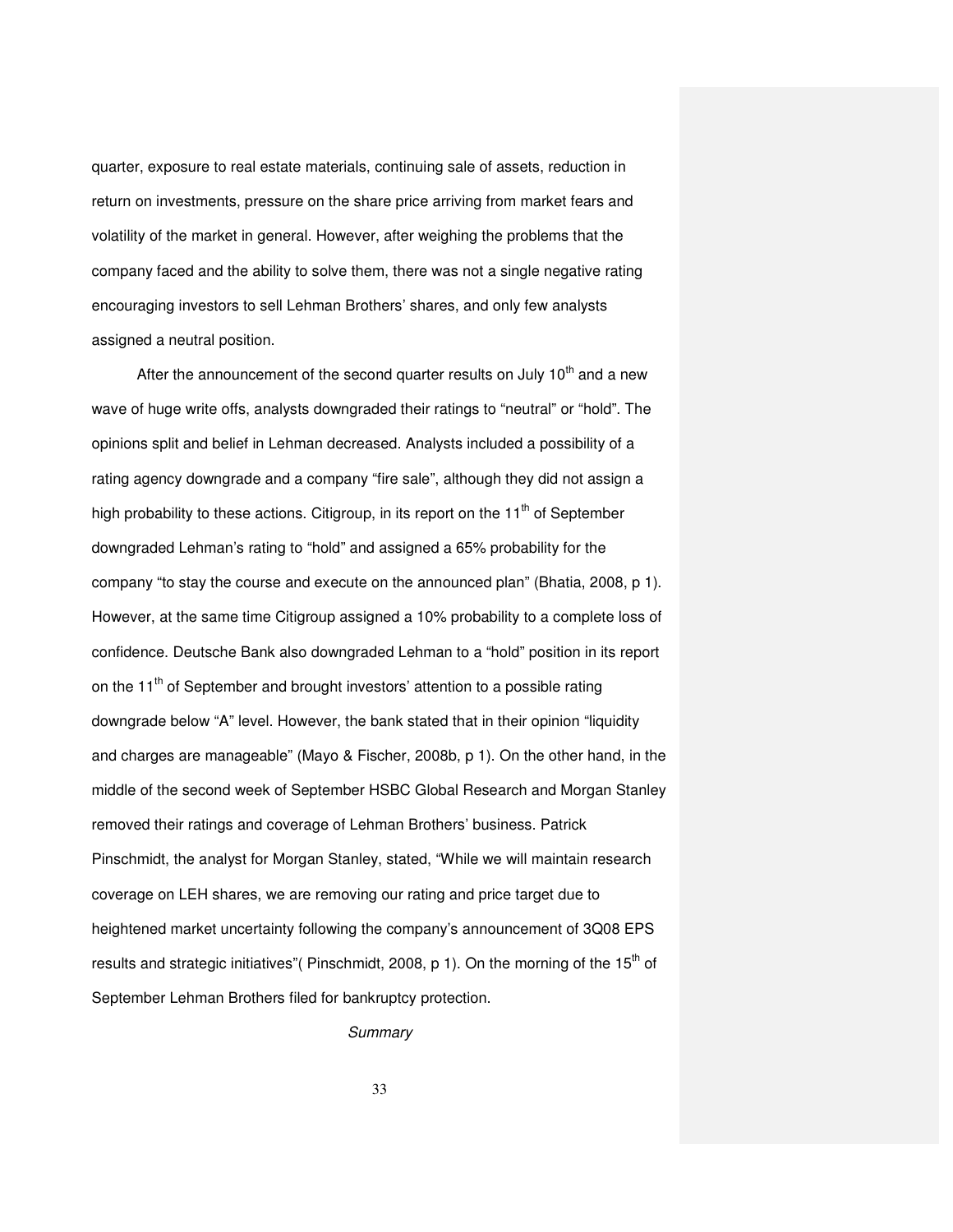A valuable part of the study was to reveal the existing research on the subject of short sales, and to establish the connection between the definition of this financial tool, the ways it is regulated, the effects it has on the market, and entities that practice it. The analysis of the related literature offered a full picture of the phenomenon of short sales and explained its positive and negative effects. The other purpose of the literature review was to introduce a reader to Lehman Brothers Holdings Inc, its business and events that brought the company to the state of bankruptcy.

The first part of the literature review aimed to provide the definition of short selling and describe the process of selling a stock short. During the description of the process I pointed out the constraints to selling a stock short. These constraints are used for indirect regulation of the phenomenon and they are also referred to in the further analyzed research papers. The other important point brought up in that section was the naked short selling. This section offered the definition of naked short selling, a description of the process, underscored the differences from regular short sales, and explained the concerns about naked short selling becoming a fraudulent practice when it reaches high volumes.

The second section offered a traditional view of the phenomenon of short selling. It explained the original theory of short selling motivation and offered examples of its practices in the past. In support of short selling, scholars argued that it improves the efficiency of stock prices. The stock price efficiency is the cornerstone of successful investment business. This section offered a summary of several extensive research papers that indicated the positive effect of short selling on the efficiency of stock price and the negative effect of constraints. Another point of view that was brought up was the market provides financial stimulation in the form of high profits for short sellers to identify the companies that inflate their stock price or engage in fraudulent operations. Thus the short sellers are viewed as natural predators in the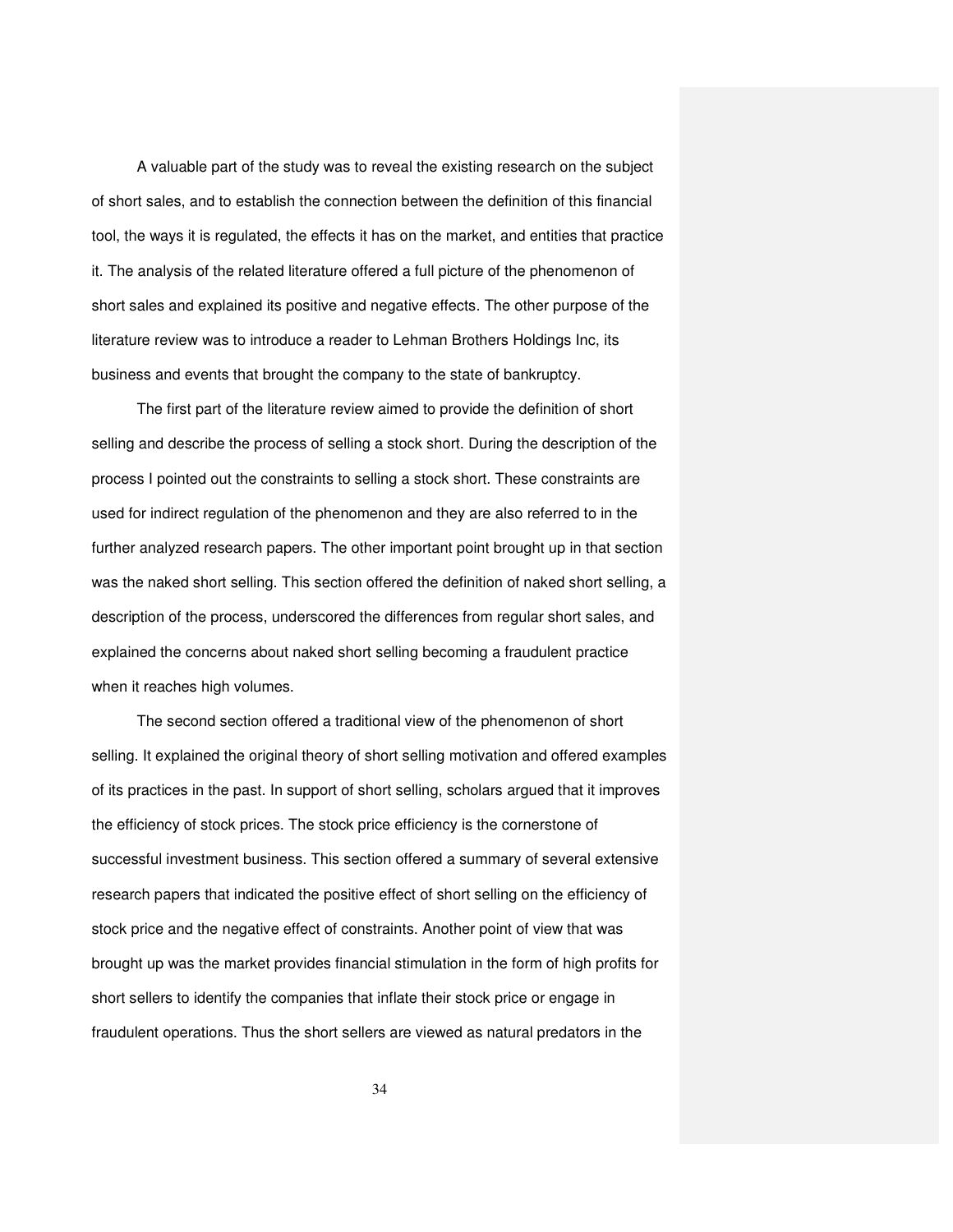market fulfilling the necessary function of control over the businesses that are not honest with their investors.

The section on the alternative effects of short selling introduced the opposing point of view to the traditional approach. Platt (2002) stated that short sellers are motivated to work not only with "bubbling" companies but also with distressed companies, which are expecting the price of their shares to decline as well. Thus betting against the distressed companies becomes lucrative for short sellers. The research of the price destabilizing effects of short sales provided proof that short sales of high volumes exacerbated price declines and thus worked against price efficiency. The intentional demolishing of price efficiency accompanied by possible profits made me look into the research on price manipulation by means of short selling. This section also addressed the research on the ability of the stock price to allocate market information, ways to manipulate it, and described the model of manipulation. This section aimed to describe the theoretical ability of short selling to bring negative effects to the market and to serve as an effective tool for manipulating the market or using distressed companies to generate income.

The section on liquidity runs and predator trading offered examples of real practices based on the theoretical models of market manipulation. It analyzed several research papers on intentional market deliquidation, identified the role of short selling in these practices, and provided examples of such events. The information in this section is relevant to the financial crises of 2008 and the case of Lehman Brothers in particular, because the illiquidity of the market and the accumulation of illiquid assets on the balance sheets of companies was a crucial issue.

The section on the entities that are involved in short selling identified the organizations that practice it and revealed the volumes of capital that are involved in short selling. The analysis of the research on this subject showed that there are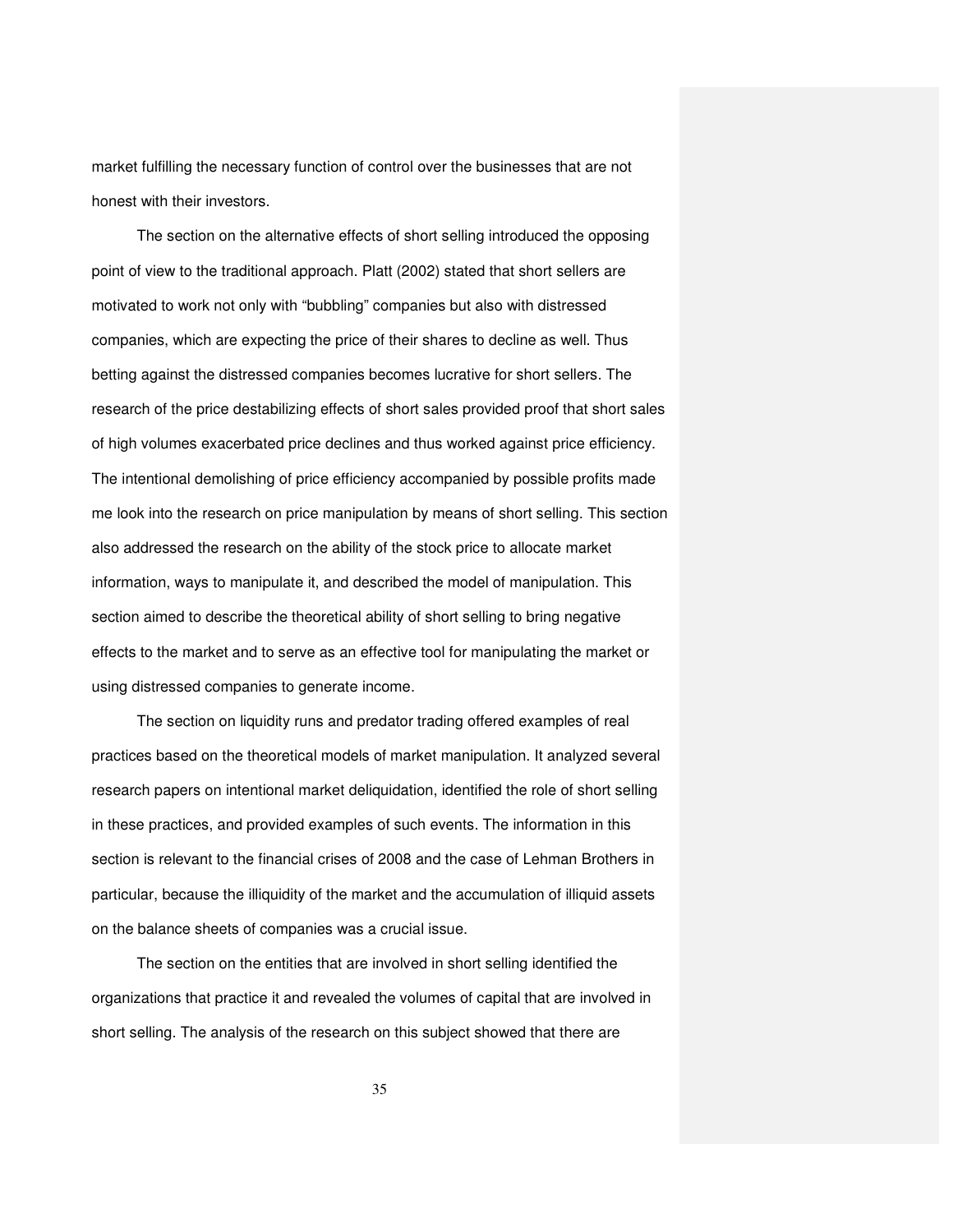companies that rely on short selling as a routine business practice and derive large amounts of capital from it.

The sections on Lehman Brothers and the evaluation of its business performance by market analysts introduced a reader to the company that was researched. Analysts offered a description of Lehman Brothers' business, provided a look at its history, described the financial situation, and its position in the market. The section on Lehman Brothers provided a detailed retrospective overview of the company's decline throughout 2008. The research of the market analysts' opinions showed the perception of Lehman Brothers by market participants. I chose to study  $t$ The analysts' opinions were studied because they described the way the market viewed what was happening to the company. Since the complete demise of Lehman Brothers was a verymuch unexpected and even unbelievable event, the research examined I dedicated time to researching if there were any indications of the fall, or if there were any individuals who foresaw it.

In my opinion, this structure of the review of the literature on the subject of short selling describes this phenomenon objectively and explains the events that Lehman Brothers went through. It sets the theoretical foundation for further research and can be used for the analysis of the research findings.

36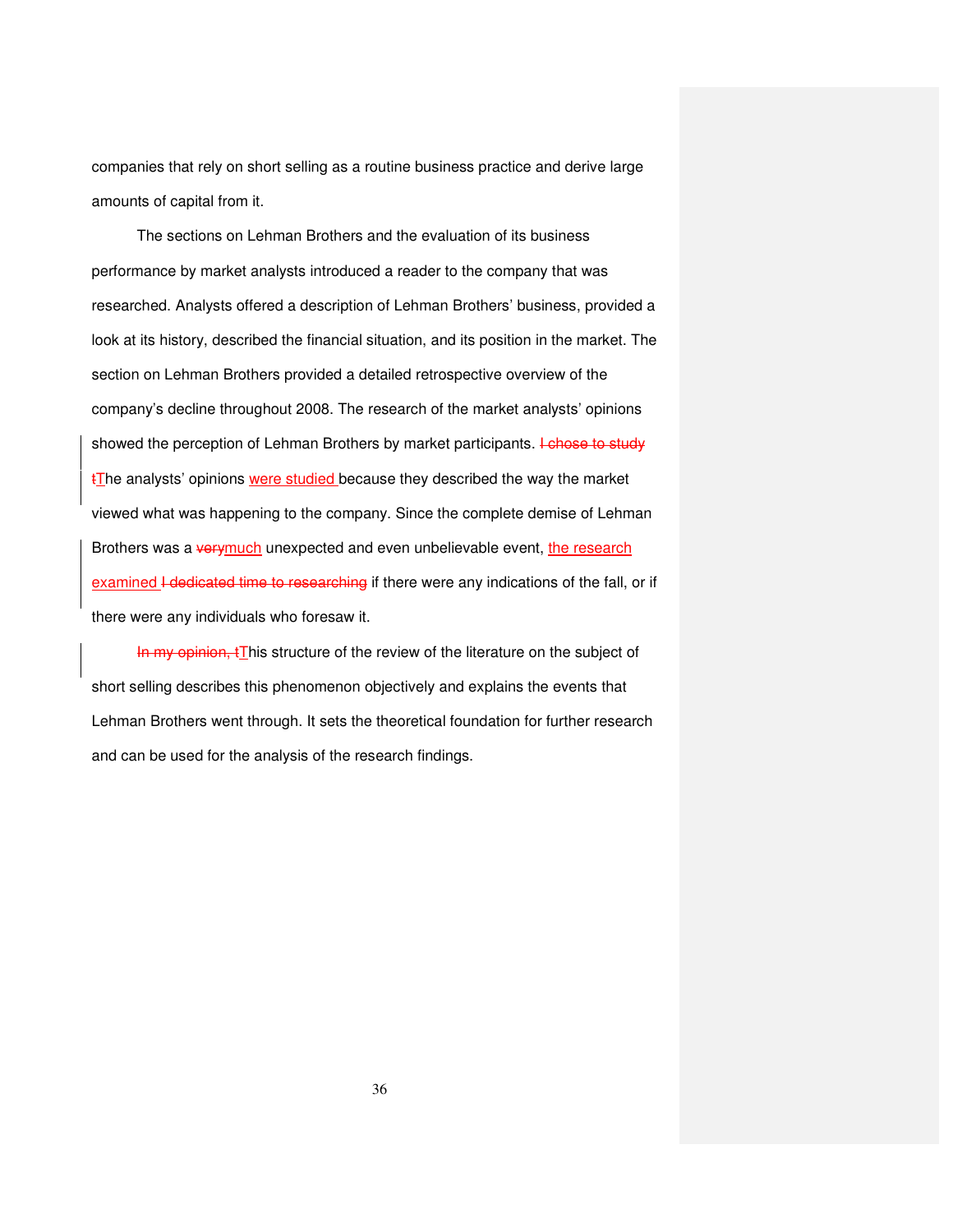## Methodology

#### Introduction

This research addresseds the ambiguous financial tool of short selling. As the review of related literature and previous studies showed, there wasing no direct approach to short selling and opinions of leading economists and scholars wereare divided. The purpose of this study wasis to analyze the effects of large volumes of short sales on a distressed company.

The objective of this research wasis to analyze the effect of short selling on Lehman Brothers during its period of distress up to the point when the company filed for bankruptcy.

#### Research Method

To accomplish the objective of this research  $\frac{1}{2}$  chose to conduct a a quantitative study was conducted. According to the opinion expressed by Creswell (2003) "In quantitative research, the hypotheses and research questions are often based on theories that the researcher seeks to test"  $(p.119)$ . I chose to use tThe quantitative research method was used because it enabled the researchers me to analyze the recorded data of trading that occurred and helpeds to answer the question of whether short selling played a role in the demise of the distressed Lehman Brothers. The quantitative research method was chosen for several reasons. First, this research was is-designed over an actual situation in the past that produced the factual results which were recorded and now ecouldan be used as a sample database for analysis. Second, quantitative research provideds the necessary tools and methods for analyzing the statistical records of a complex phenomenon. In the case of this study the choice of a quantitative analysis will helped me to examine several variables with nonlinear trends of changes. Finally, the quantitative approach better reflected the s-cause and effect thinking and useds deductive logic for analysis (Creswell, 2003).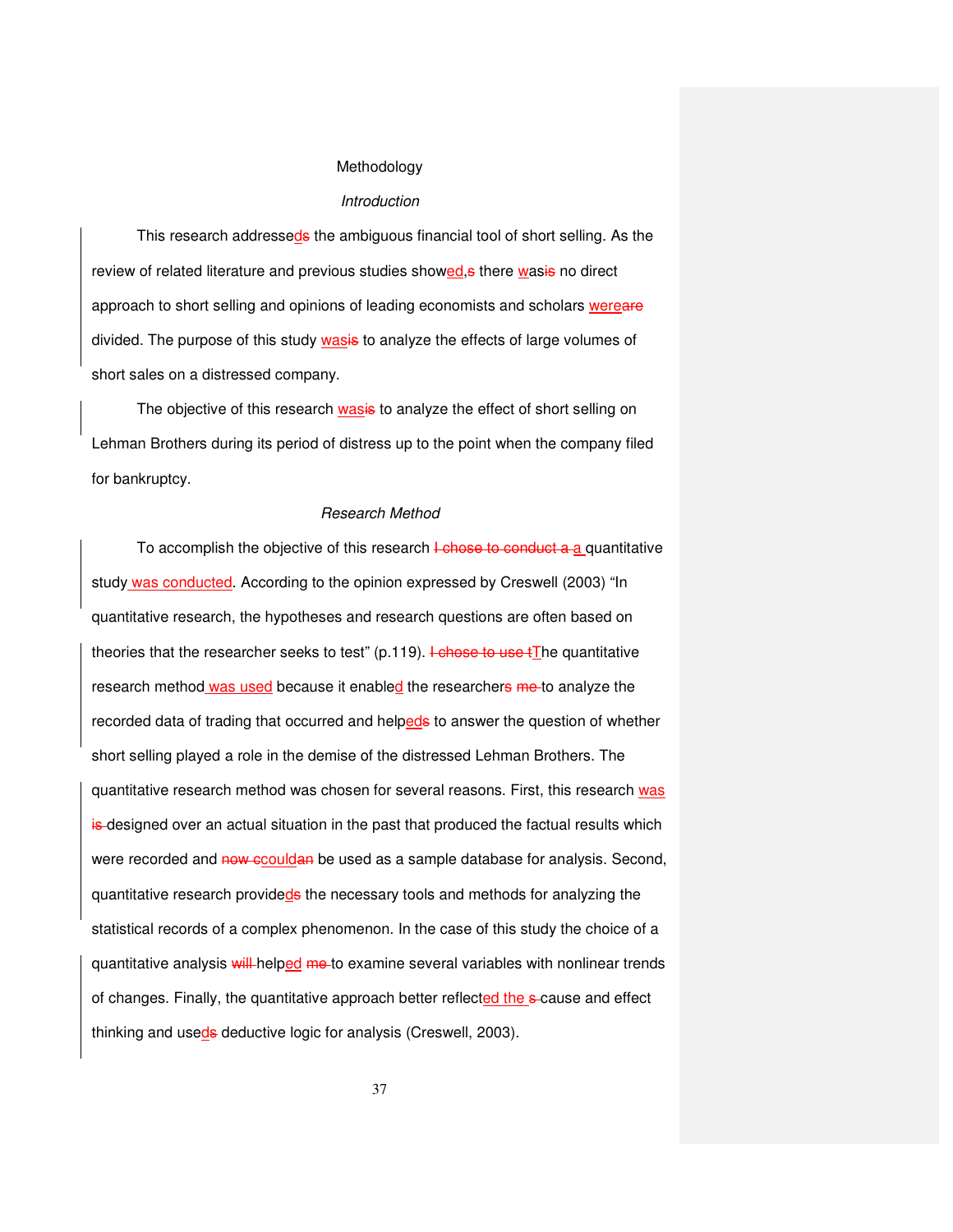The goal of this research was is to analyze the demise of Lehman Brothers. Based on this goal *I* designed thisthe research was designed as a case study. According to Bryman (2008) a study based on a case entails intensive and detailed analysis. Although a case study design often gets associated with qualitative research, Bryman (2008) stateds that the quantitative approach can be used with case study as well. The choice of a quantitative strategy affects the approach of a case study and makes the research bear a deductive character. This idea closely responds to the opinion of Creswell (2003) that quantitative research puts a theoretical foundation to test. Yin (2003) addeds to this statement by formulating the objective of a case study: "the important case study objective is to examine some relevant "how" and "why" questions about the relationship of events over time" (p.126). He added an important description of a case study and stated sthat the ability to trace changes over time is a major strength of case studies (Yin, 2003).

This study focuseds on the case of Lehman Brothers. Its rapid decline and the following bankruptcy was a shock for the market and brought stress to the whole financial industry. This case falls under the type of a critical case. Bryman (2008) identifieds a critical case as the one when a researcher has a well-developed theory, and a case is chosen on the grounds that it will allow a better understanding of the circumstances in which the hypothesis will and will not hold. The case of Lehman Brothers also hade a longitudinal element due to the fact that in order to cover the desired period of a study sample the research I have turned to turn to analysis of archival information and made chronological comparison of several variables.

The strategy chosen for analyzing the case study evidence was is the pattern matching. Yin (2003) describeds pattern-matching logic as a comparison of an empirically based pattern with a predicted one. He stateds that if the initially predicted values hadve been found, and at the same time alternative "patterns" of the predicted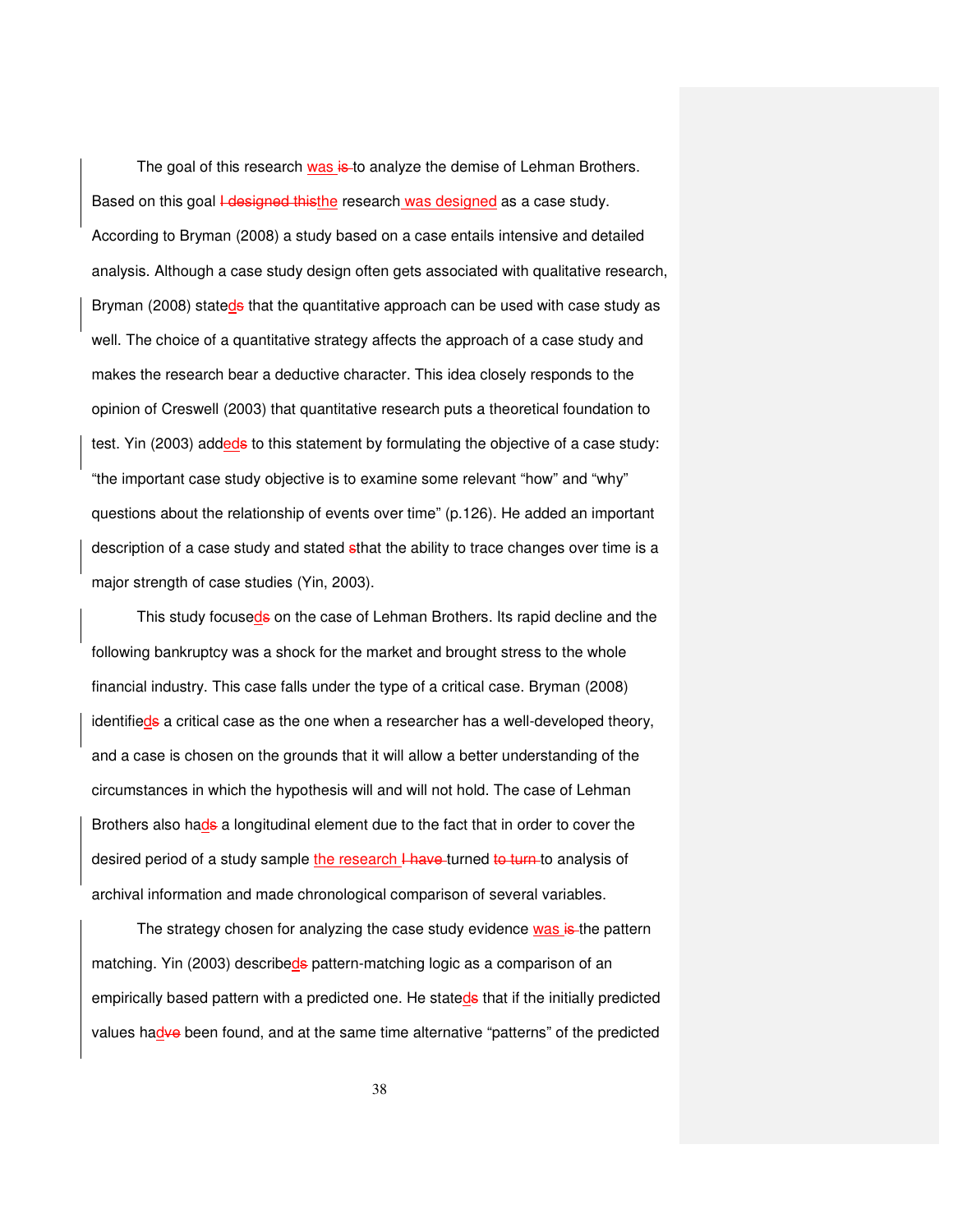values hadve not been found, strong causal inferences terferences couldan be made. As mentioned before, this study hade an explanatory character and the observed change patterns of variables were compared to the theoretical layouts to describe the case of Lehman Brothers. In its turn the findings were used to strengthen the argument of short selling effects.

## Research Design

The research design wasis based on the analysis of the historical data. Records of trades in Lehman Brothers (LEH) stock of short and regular positions together with the price of the stock wereill be uused as a data sample. Lehman Brothers was a major participant in the market of subprime and prime mortgages. It fell into a troubled state as the mortgage crises of 2007 emerged (NYT, 2009). In early 2008, as the mortgage crises turned into a credit crisis, the company fell into a distressed state and had to write off large sums of financial assets. Eventually the management of the company had to make a decision to file for bankruptcy. The choice was made to I-chose to-analyze the fall of Lehman Brothers in my research because it provided an example of fast deterioration and collapse of a profoundly strong financial institution, which was thought to be one of the major market participants in its industry. Lehman Brothers met the necessary requirements for this study. First, it was a publicly traded company, which meant that its stock was traded on the organized exchange and was available to the public. It also meant that the stock of LEH was available for short selling. Second, Lehman Brothers went into a distressed state and ended up filing for bankruptcy. This fact showed a definite end of the existence of the company as the result of a financial distress that the company was going through. Unlike the Bear Sterns that went through a very similar scenario but in the very end was purchased by JP Morgan Chase. In the case of acquisition the question of complete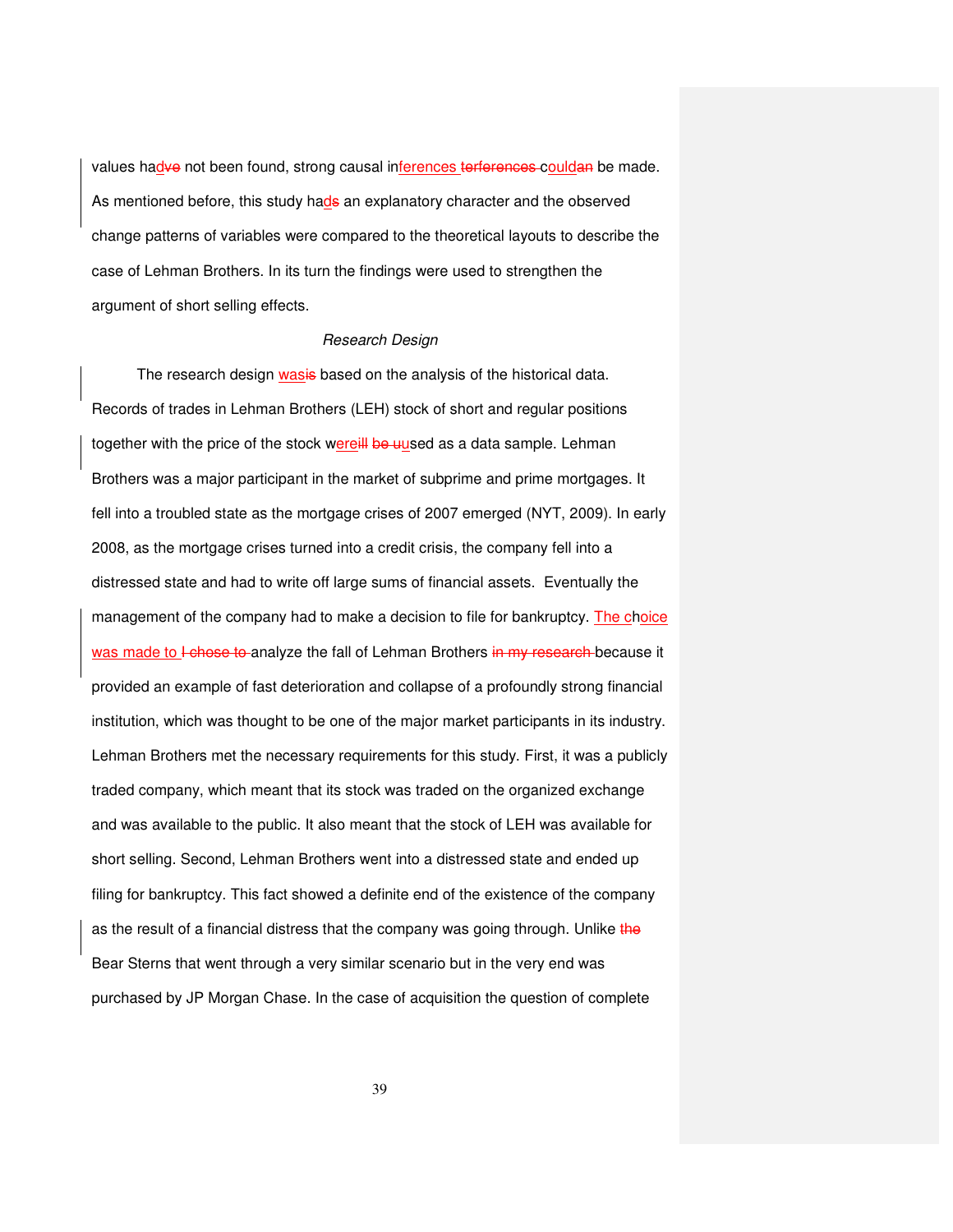bankruptcy would have remained open and it would have made it more complicated to get the test results.

The pattern matching analysis technique requireds the comparison of empirically based pattern of variable changes with a theoretically predicted one. The theoretical foundations of the effects of short selling and identification of market manipulation were laid out in the literature review. The analysis of factual data provided the empirically based patterns. The research design involveds two types of data analysis. First, the data was analyzed vertically or chronologically. Chronological comparison of data wasis necessary to determine that the company was in the state of a distress. According to the Fuller Theory of short selling a distressed state of the company becomes a motivation factor for active short selling of the company's stock (Platt, 2002). At the second step, the data was analyzed vertically to determine the relations between the observed phenomenon of short selling, the price of the stock and the volumes of trading.

The results of both data analysis wereare systemized presented in the form of tables and graphs. Theoretically and empirically derived patterns of variable changes wereare compared in the conclusion section of this research. Based on these results the conclusions were drawn about the possible influence of intensive short sales on the demise of the company.

#### Data Collection

 Bloomberg (see glossary page 11) was used as a source of stock trade records. The Bloomberg professional service is the source of real-time and historical financial news and information for central banks, investment institutions, commercial banks, government offices and agencies, and corporations in over 150 countries (Bloomberg, 2009). The data for this study was retrieved from Bloomberg information system on April 15, 2009. The access to Bloomberg information system was provided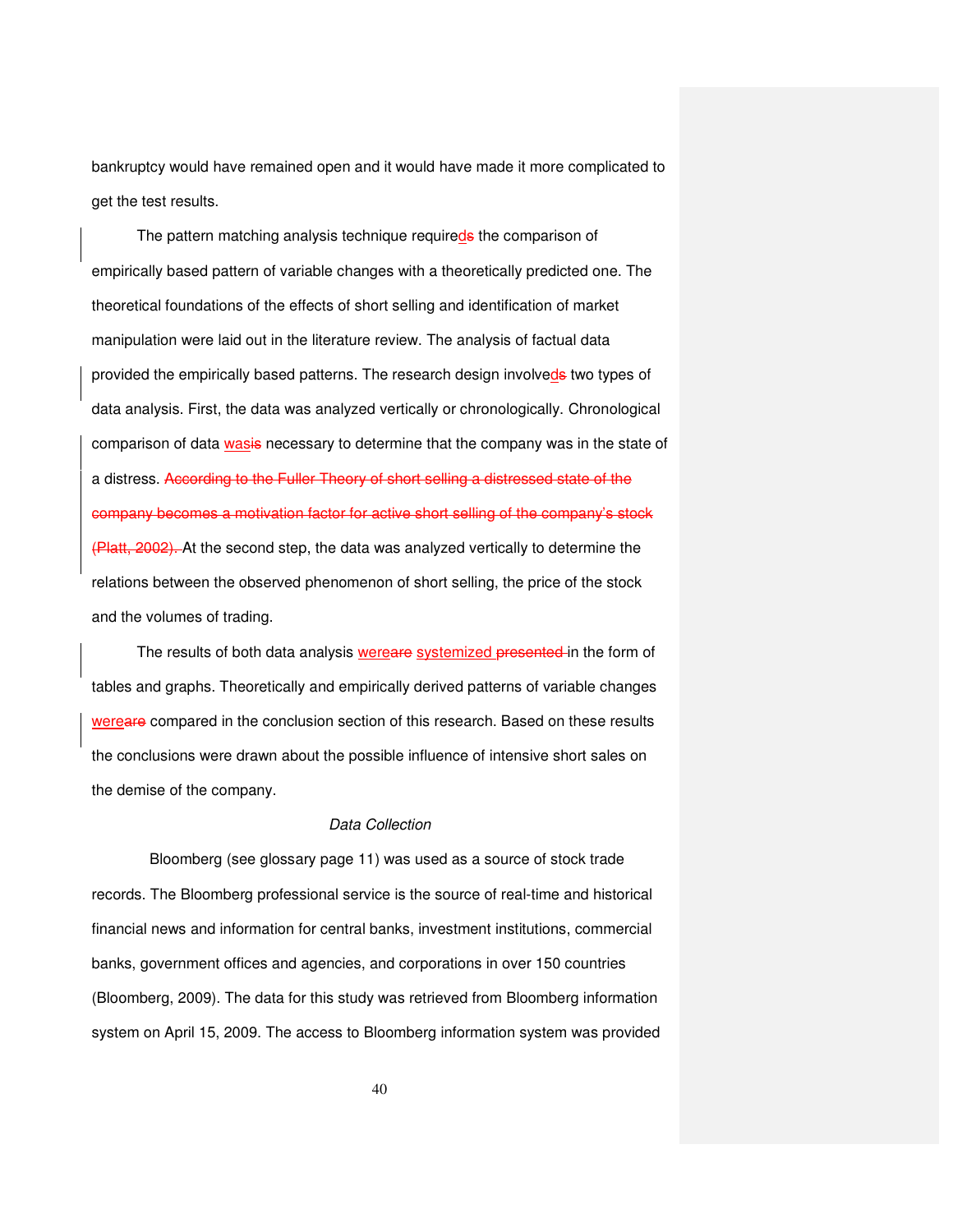by Alaska Pacific University as the subscriber of the proprietary account, Bloomberg Professional.

The Bloomberg information system keeps historical records of short sales as well as regular stock trades. Records of Lehman Brothers transactions are provided with reference to the New York Stock Exchange (NYSE) listings. The NYSE Short Interest File is a monthly file that contains the reported uncovered short positions of NYSE listed securities. The data are reported by Broker Dealers for the current month in accordance to NYSE Rule 421. These records were chosen for the research because the NYSE filings are the first-hand source of information that provides unprocessed factual data.

The data presented by Bloomberg are in two tables: General Price and Short Interest. General Price table contains dates for the data displayed in daily, weekly and monthly periods, closing price of stock trading, and volume of stocks traded. The General Price data can be used for graphing historical closing prices and tracking the performance and price movement patterns of the security over a specified period of time.

Short Interest table contains dates for the displayed data in bi-weekly periods, closing price of stock trading, the volume of short interest, and short interest ratio. Short Interest is the total amount of shares of stock that are sold short and have not yet been repurchased to close out the position. The short interest ratio is the number of days it would take to cover all current short positions based upon the daily average trading volume, assuming all transactions are used to cover outstanding short positions. Data from short interest table can be used to follow market sentiment and observe market liquidity.

The data were collected for the period starting on the  $1<sup>st</sup>$  of January, 2006 and up to the point when the company declared bankruptcy on the  $15<sup>th</sup>$  of September,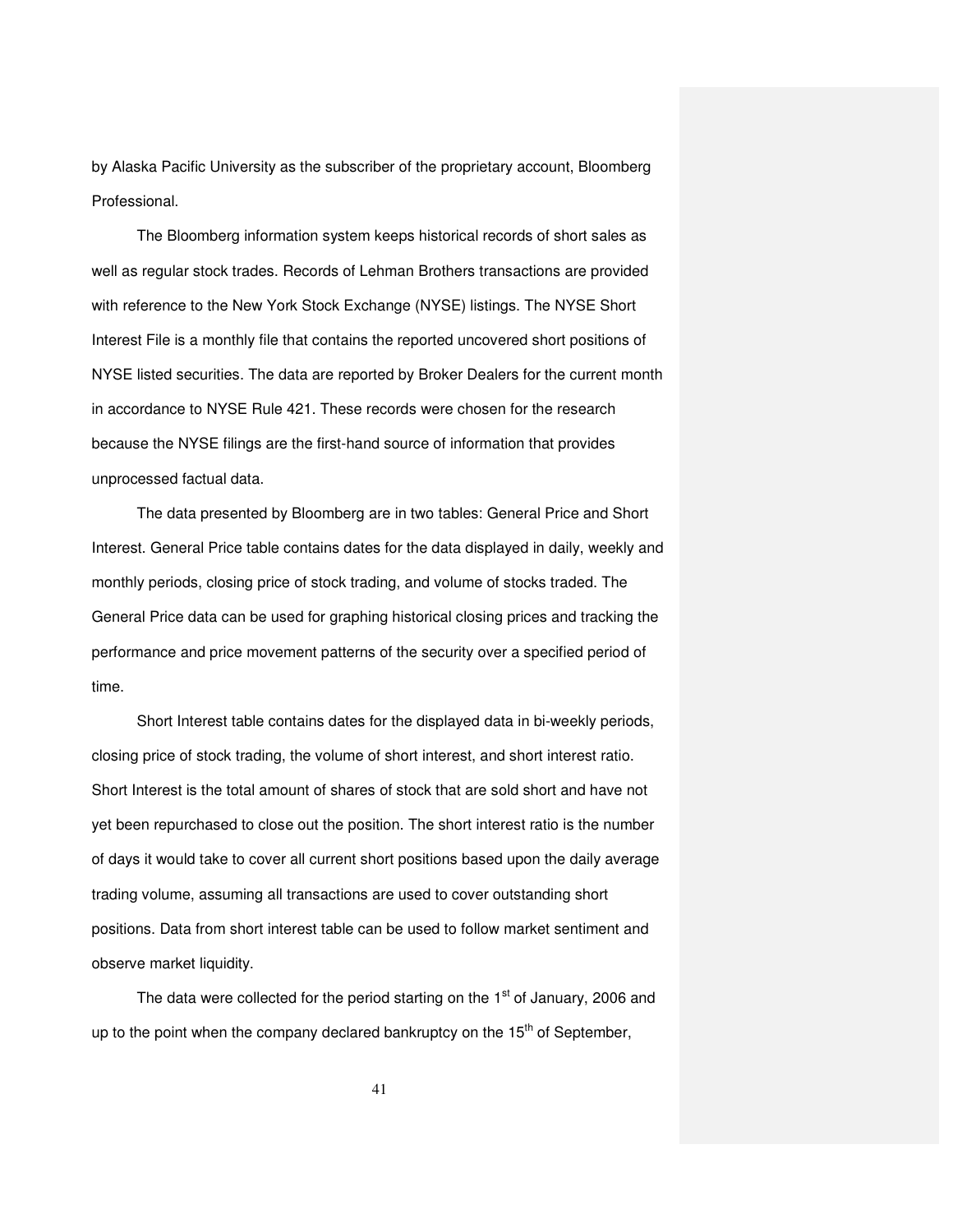2008. The data covered the period of the company distress as well as the period of two years of business prior to it. This time frame provides enough information for thorough chronological comparison of the company's activities during the distressed period to normal business conduct. The records of short sale transactions for LEH are available on bi-weekly bases for 2008 and monthly for 2007 and 2006. The data on trading volumes and price changes are available on a daily, weekly and monthly basis. However, for the purposes of the comparative analysis for three different kinds of tests original data was modified into matching patterns. Data from General Price table was averaged from weekly into biweekly periods, and the biweekly data from the Short Interest table was modified into monthly periods. The results of modifications are exhibited in the modified research data table (Appendix A).

#### Data Analysis

The data analysis consists of three steps. Its goal was is to present chronological comparison of the analyzed variables and dependences between them.

First, it wasis important to show that the company was in a distressed state. To demonstrate that, the price of the stock, the volume of trading activity and the volume of short sales were compared month-to-month for 2006, 2007, and 2008. The results of the comparison were graphed into the area chart (Figures 1,2 &3). Area chart displays the trend of values over time and helps to compare visually the patterns of changes.

The second stage of the analysis is established ing the standard deviation of the stock prices during each year. The standard deviation of a set of sample values is a measure of variation of values about the mean (Triola, 2008). Healculated tThe standard deviation of the price of stock for 2006, 2007 and 2008 was calculated. The results were pulled together in a table for comparison. After the findings were analyzed, the analysis of variance (ANOVA) was used to compare the results of the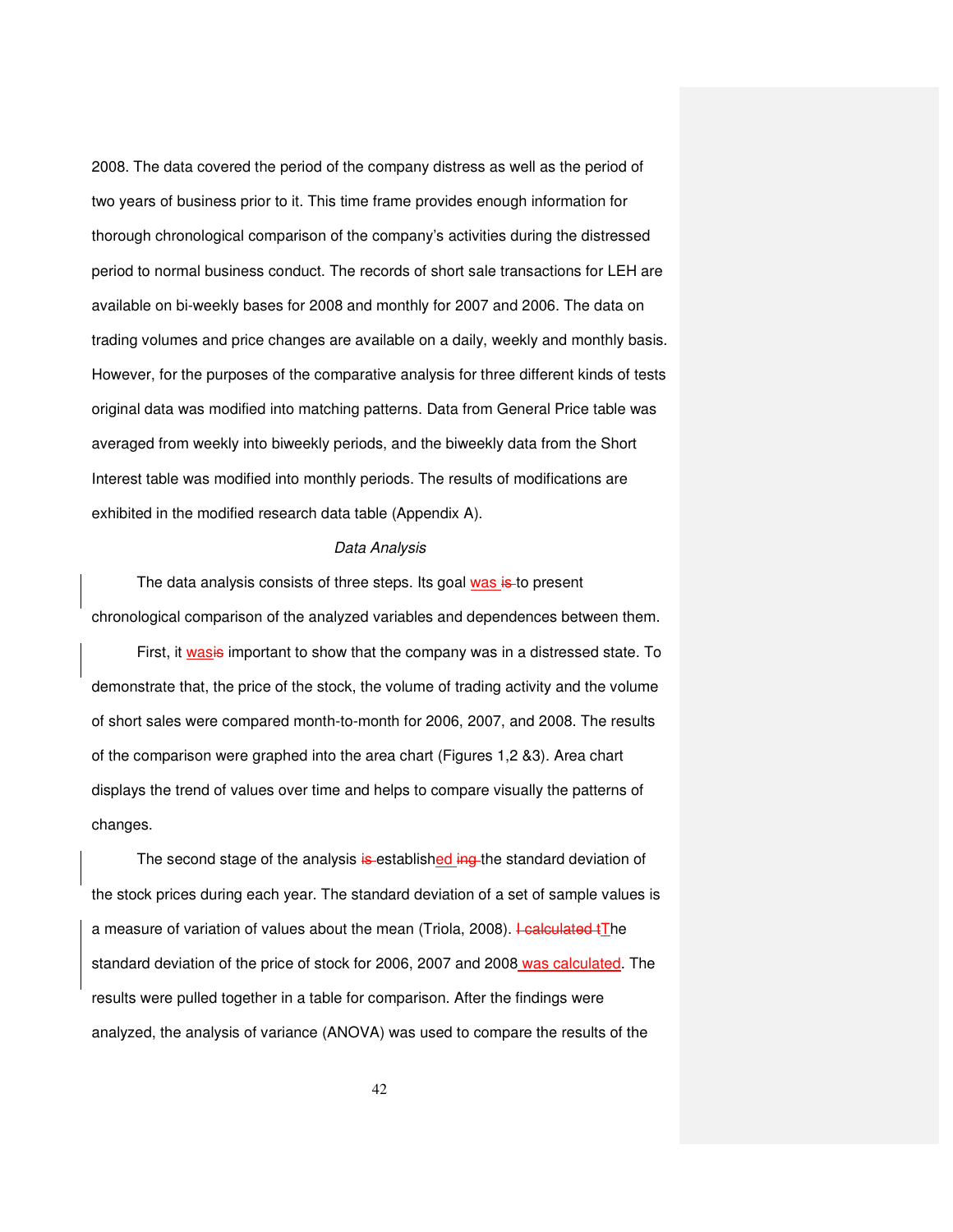experiments. ANOVA is a method of testing the equality of three or more population means by analyzing sample variances (Triola, 2008). The calculation of standard deviation of the stock prices and its analysis shows the price volatility of the stock. The JMP statistical software was used for data processing. My hypothesis for the standard deviation test was that the deviations for each year would differ significantly. The alternative hypothesis was that standard deviations for all three years would be the same.

$$
H_0: \sigma_{2006}^2 = \sigma_{2007}^2 = \sigma_{2008}^2
$$
  

$$
H_1: \sigma_{2006}^2 \neq \sigma_{2007}^2 \neq \sigma_{2008}^2
$$

My expectation was that standard deviation of the stock price reacheds its highest measure in 2008. In 2008 the price becaomees the most unstable as a response to the worsening distress of the company. At the same time, the volatile price of the stock can indicate the panic around the securities of the company and inability of the investors to read the market signals correctly. The findings of the test areare presented in and interpreted in the results section.

Third step of the analysis wasis to find out if there was is a correlation between the changes in short sales, price of the stock and volume of trades. Correlation is a numerical measure of the strength and direction of the linear relationship between two variables representing quantitative data (Triola, 2008). The My hypothesis in this test was is that large volumes of short sales haved a direct impact on the price of shares as well as they affected the trading volumes of the stock. Lehose tThe Pearson's correlation was chosen to find out if there iwass a dependency between these variables. If there wasis a dependency between these variables, correlation showeds how closely they wereare related. The variables for correlation were tested separately for each yearon a yearly basis. Data for 2008 wereis tested in biweekly periods. Biweekly time periods provide more data entries for analysis and make the findings more robust. After plotting the data on scattergraph it was 4-noticed that correlation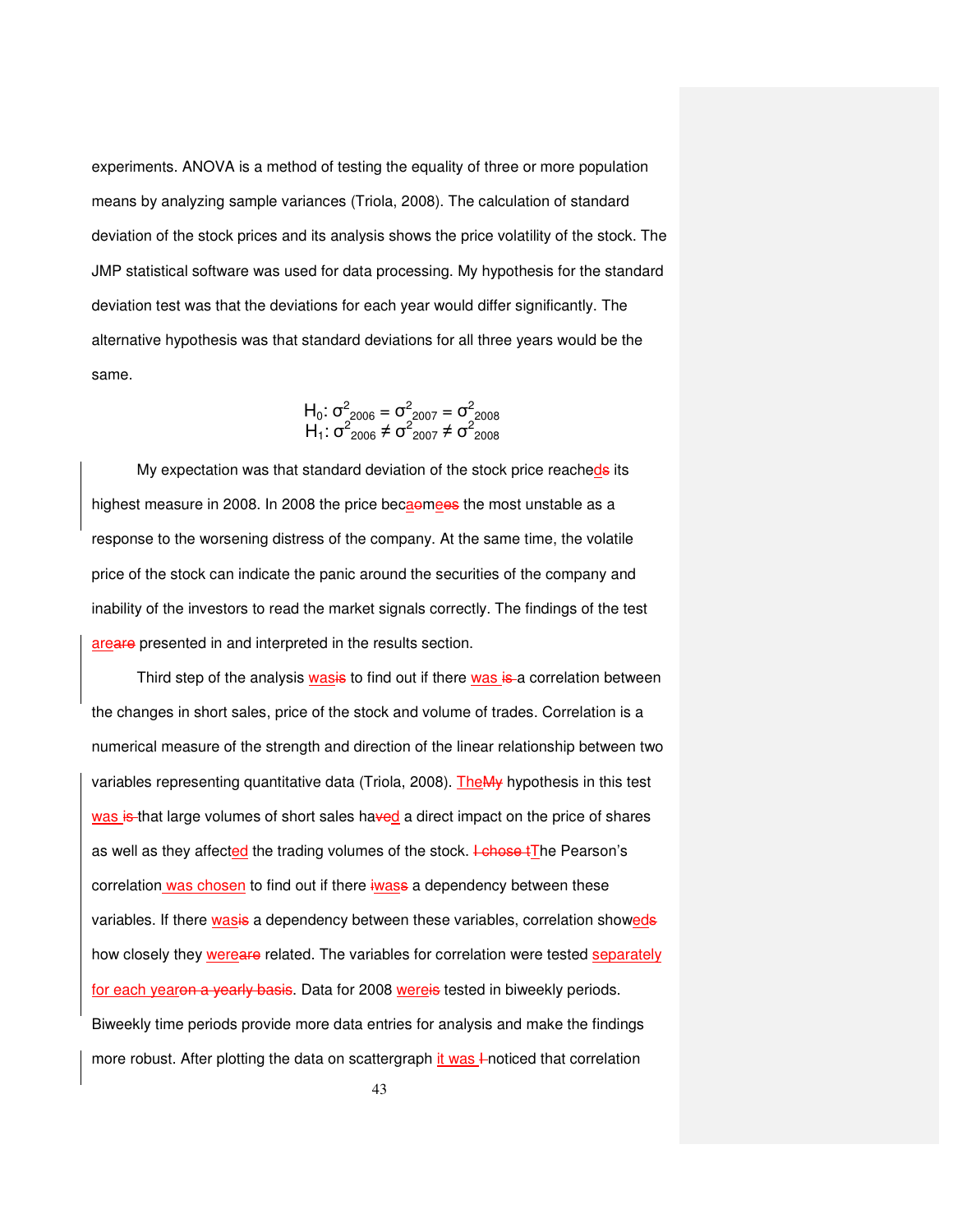between price and short interest had one outlying point and correlation between short interest and trading volumes had two outlying points. In order to get more substantial results two tests were made for each situation including and excluding the outlying points. Data for 2006 and 2007 wereas tested in monthly periods. The scattergraph did not identify any outlying points thus only one test was made for each comparison.

The JMP statistical software was used for data processing. This test helpeds to understand if there wasis a possible influence of large volume short sales on the company.

## Validity and Reliability

The validity of this research is grounded in extended database and reliability of its sources. The NYSE files the reports on short selling activities according to the requirements of the Securities and Exchange Commission. Bloomberg refers to the NYSE listings for the data on Lehman Brothers. The data used for this research is from the primary source and has not been processed before. On the other hand, the Federal requirements for reporting provide extensive database of records of business transactions, which is available for analysis.

The example of Lehman Brothers chosen for this research also adds to the reliability of the study. The experience that this company has gone through is the vivid example of the way the financial market functions. Within a year the profoundly strong company with assets of \$640 billion faced bankruptcy. The change from stability and success to a bankruptcy in such a short period of time provides a very clear example of market incident that can be studied.

To add more credibility to the statistical analysis of the data, **Have expanded** the datathe time frame was expanded to include two years of business activities during the time of growth and development. The variables from the state of distress acquired from the raw data were compared chronologically to the ones from the period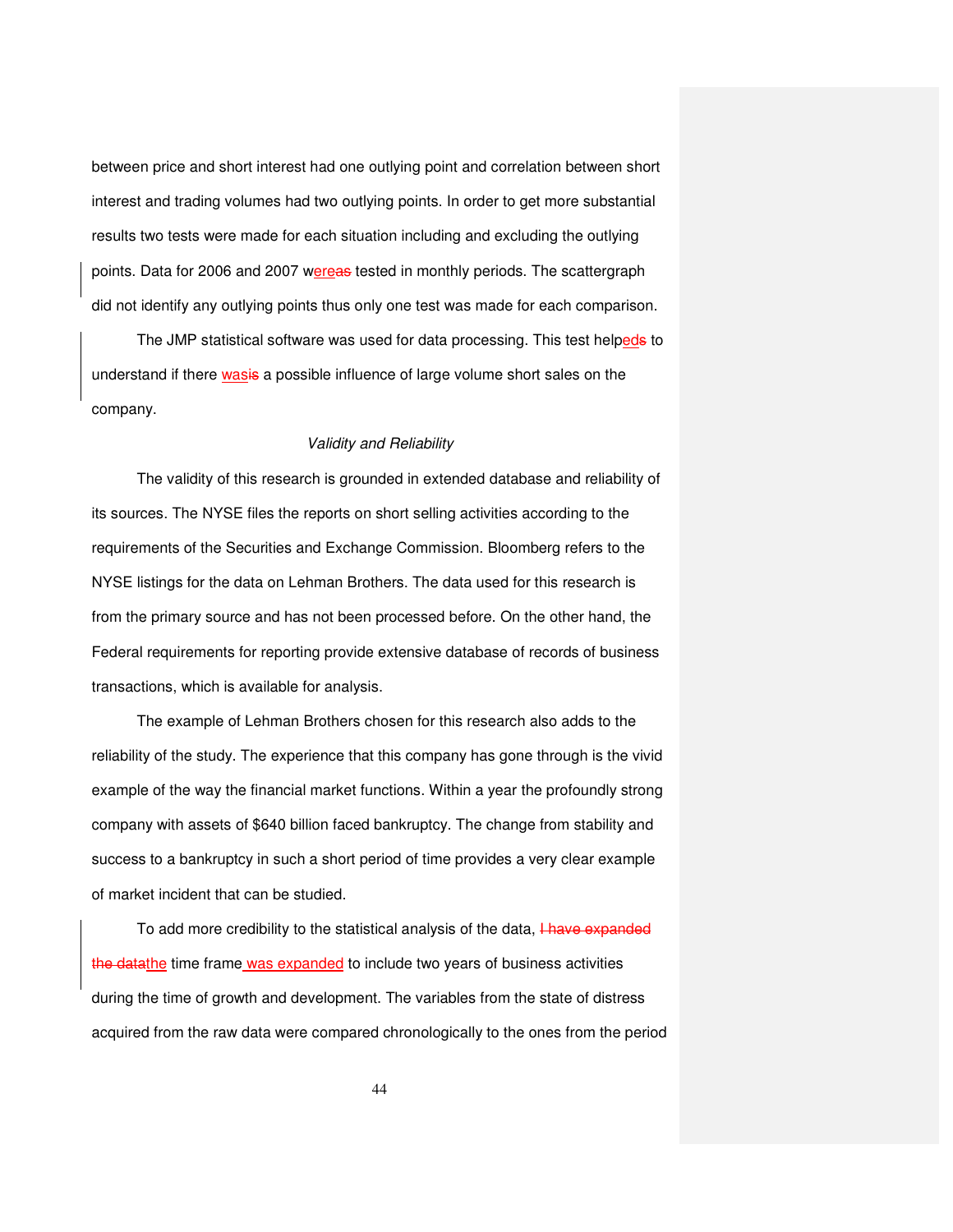of stability. The correlation tests include three years as well. This design helped to show sharp differences between the periods of company work. Such comparison allowed accentuating the anomalies in observed changes.

The fact that this research wasis based on the events that took place in the past and were not a staged experiment protects the study from internal validity threats. There are no experimental procedures, treatments or experiences of the participants that might have brought an error to research process. The research wasis based on the factual data of the historical incident. The data representeds a full set of available records. This fact allows the use of formulas for calculating the full population variance and standard deviation instead of working with sample formulas. Due to this fact the results have more credibility.

To avoid external validity threats I refrained from generalizing my conclusions were not generalized over other companies engaged in similar business. This research intendeds to study the effect of short selling in the particular case of Lehman Brothers and the results are not to be identically projected on other companies.

However, there are several limitations that had an effect on this research. First, the data of short sale transactions collected from Bloomberg is in bi-weekly periods. Two weeks is a much extended period of time for the stock market. Within a week volumes and prices of the trades can dramatically change. It would be preferable to work with data recorded on daily or weekly bases. The second important factor to mention is that there is no direct dependency between the volume of short sales and the volume of regular sales. The trades wereare taking place in an opened market and for every sale order there wasis a buyer. It is important to state that it wasis not the volumes of trades that were analyzed but the patterns of their changes.

Researcher Statement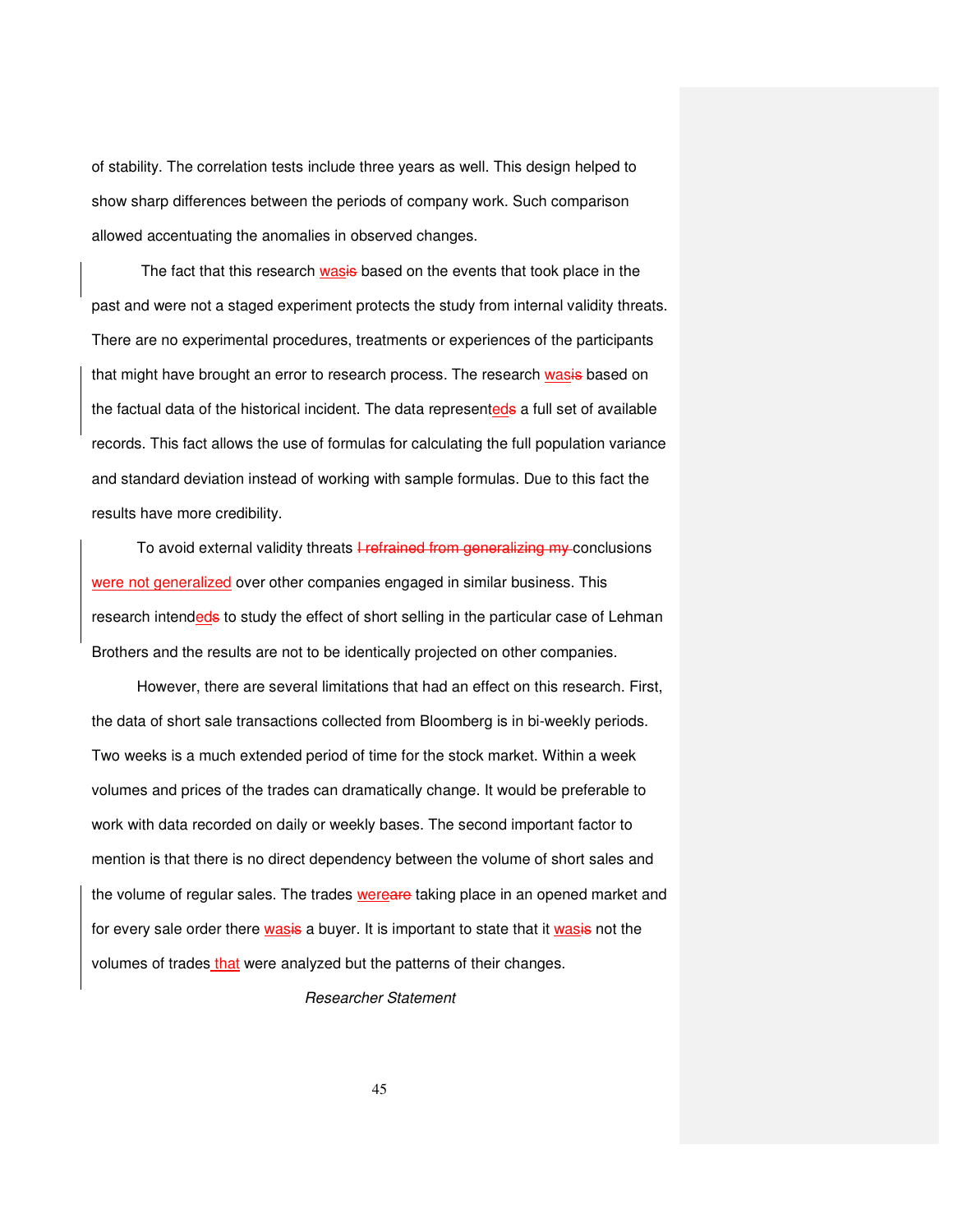The fall of such a large financial institution as Lehman Brothers is an occurrence of a large scale. It produced an effect over the whole financial market and had reflections on the national level. To analyze the event of this scale the researcher is required to have a world class education and extensive experience in the financial analysis. I need to mention that this research project wasis being carried out on an undergraduate level of education. Thus, the depth of this analysis has its reasonable limitations. It reflects basic knowledge of business finance and my passion for the subject as an aspiring specialist.

In order to identify the possible bias in this research I feel a need to state that in my personal opinion the financial market should be regulated. I think that the idea of free market regulating itself has proved itself wrong one more time during the event of the financial crises of 2008. The modern society cannot afford to expose itself to the market shocks of such scale. The last proof to that is the spill of American financial crises all over the rest of the world. In my opinion the financial business must be understood, standardized, and controlled in order to prevent the similar incidents in the future. I started this research to contribute to the work of understanding the business of finance and intended to explain the phenomenon of short selling objectively.

46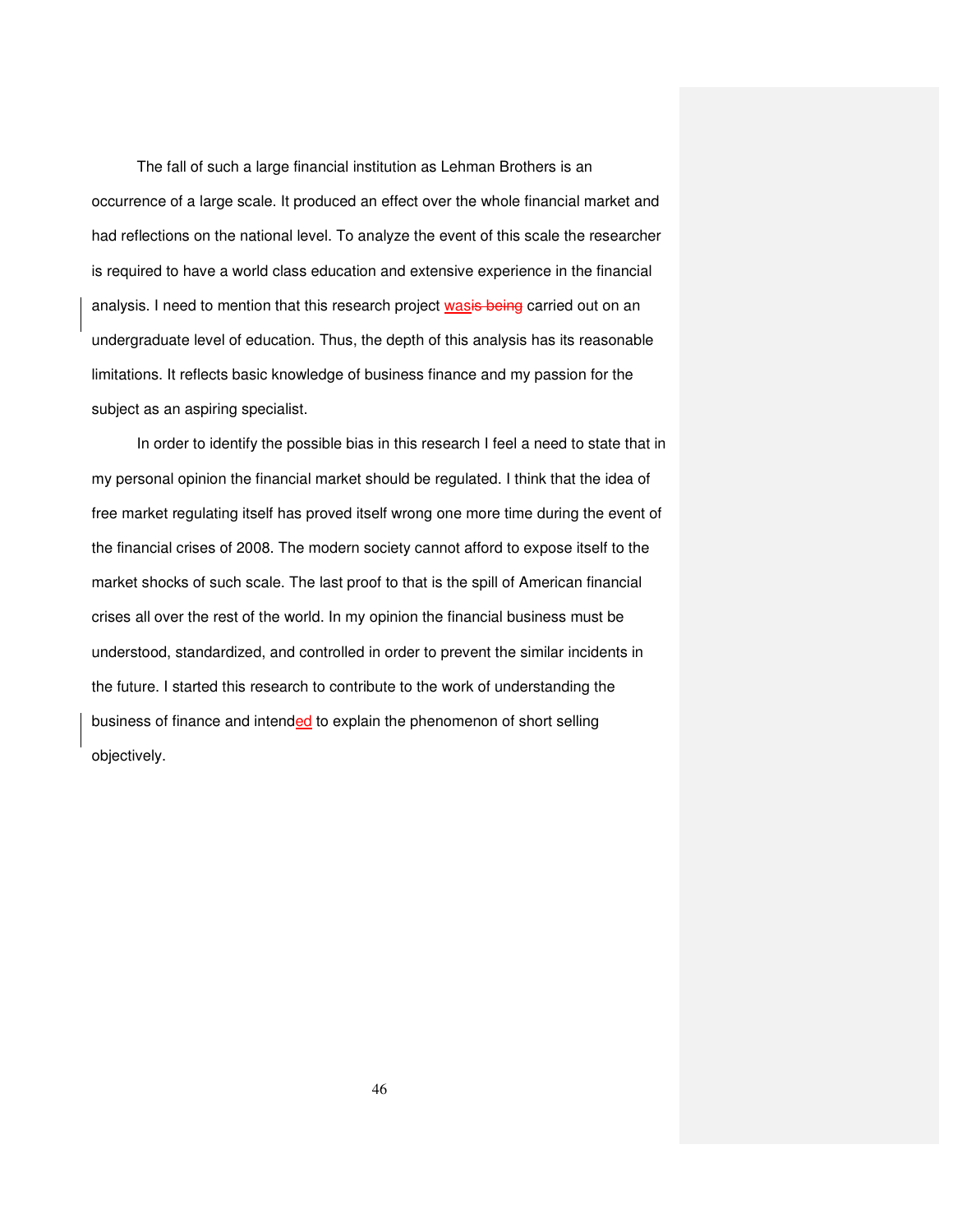#### Findings

Chronological comparison of the stock price, volumes of short sales and regular

#### trades

The chronological comparison between the price of the stock, trade volumes, and amount of short sales is provided as a visual interpretation of the data and patterns of changes. Figure 1 shows the changes of the stock price from month to month during the observed period. Figure 2 shows the changes in trading volumes and Figure 3 demonstrates the changes in the amount of shares sold short.





Figure 2. LEH stock trading volumes

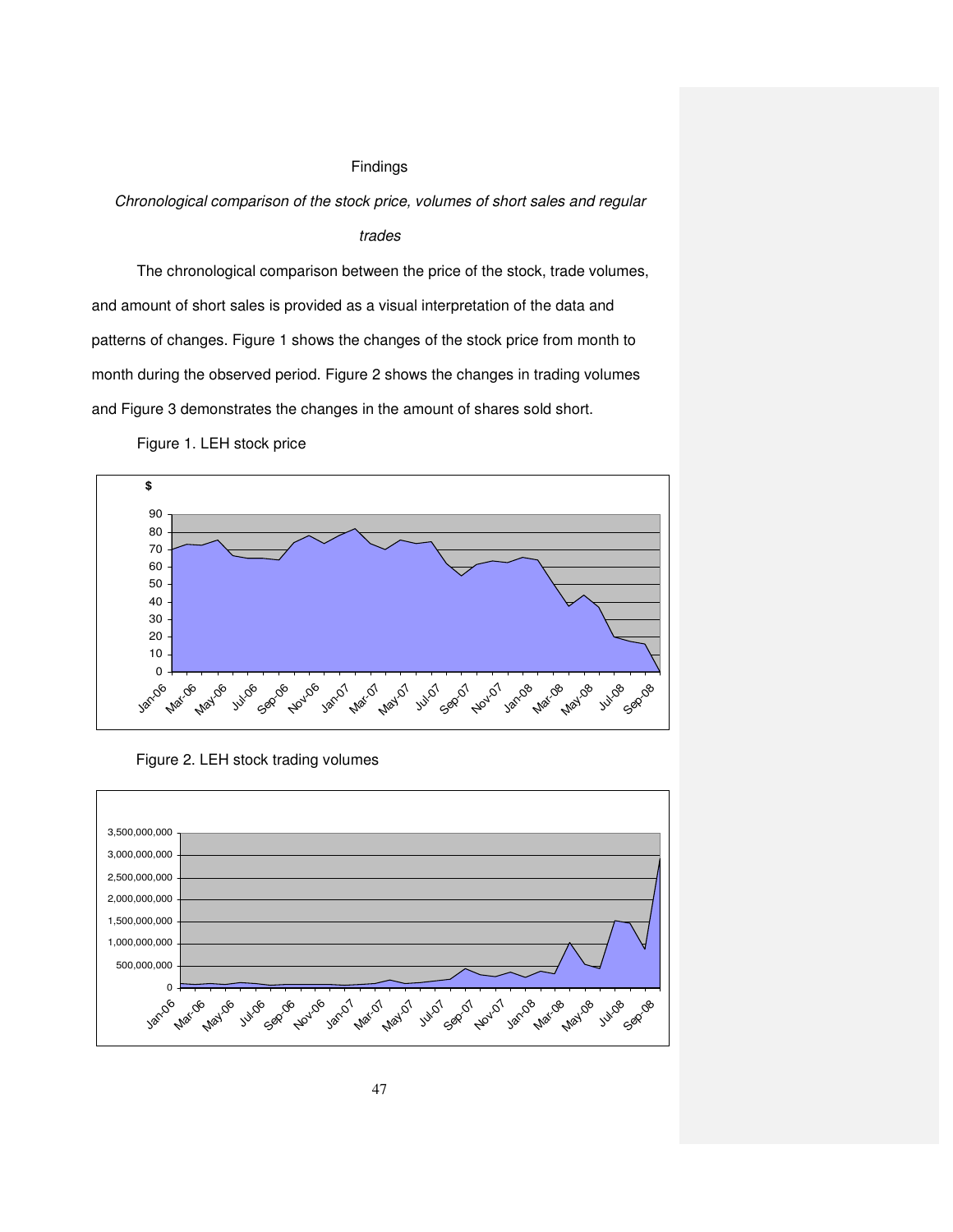Figure 3. LEH stock short interest



This comparison illustrates the significance of changes in the observed variables in 2008. The rapid fall of the price and increase in both short interest and trading volumes is vividly depicted on the graphs. To be able to make a comparison of variables during the observed time period I have calculated their averages and highest and lowest values. The average price of LEH stock in 2006 was \$ 70.45 (SD = \$5.1440), in 2007 it was \$ 69.23 (SD = \$8.7797), and in 2008 it fell to \$ 36.43 per share (SD =  $$16.5505$ ). The highest price in 2006 was  $$78.65$  and the lowest was 59.42. In 2007 the highest and the lowest prices were \$ 85.8 and \$ 51.57 respectively. In 2008 the highest price was registered at \$ 66.00 and by the day before the company filed for bankruptcy it fell down to \$ 3.65 marking the lowest point of the price before the bankruptcy.

The average, highest and lowest values for trading volumes and short sales are displayed in Table 1. The analysis of this data shows the dramatic increase in both absolute and average values in 2008 for both short sales and trading volumes. In 2006 and 2007 I have observed changes in values. While changes increase from 2006 to 2007, 2008 stands out by a wide margin.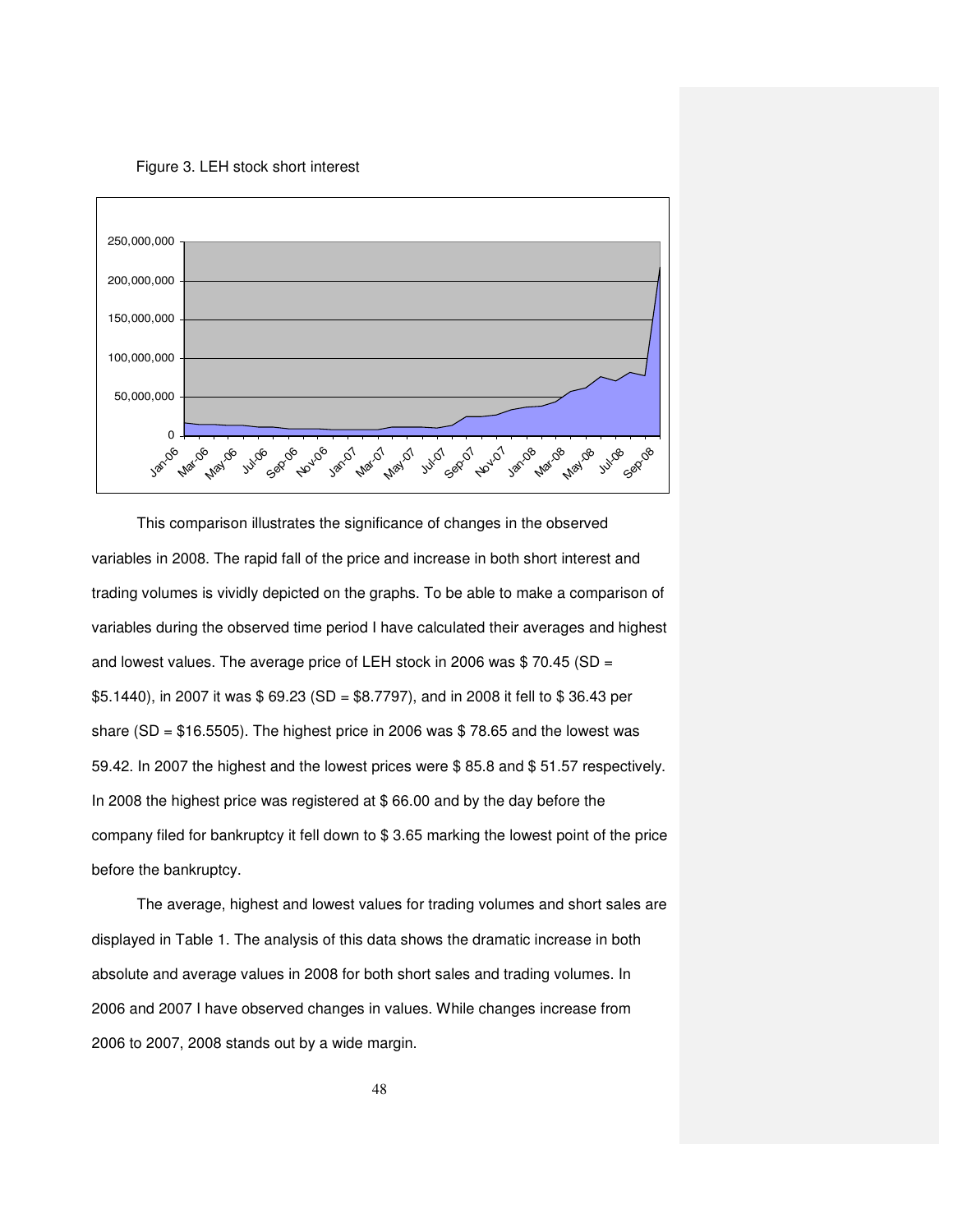| Year | SS          | <b>RS</b>   | Value   |
|------|-------------|-------------|---------|
|      | 5,664,786   | 10,562,300  | highest |
| 2006 | 4,000,065   | 4,094,074   | average |
|      | 3,256,863   | 1,103,500   | lowest  |
|      | 37,126,588  | 44,602,888  | highest |
| 2007 | 21.368.258  | 10,013,878  | average |
|      | 7,726,113   | 2,500,600   | lowest  |
|      | 217,545,184 | 473,167,232 | highest |
| 2008 | 71,521,560  | 51,983,895  | average |
|      | 38,406,284  | 8,438,871   | lowest  |

Table 1. Average, high and low value for short sales and trading volumes

Bloomberg Professional

#### Standard deviation and one-way ANOVA tests

A one-way analysis of variance was conducted to determine if there were significant price changes between each year of 2006, 2007 and 2008. The data was based on daily periods reflecting price changes for every day of the stock trading for each year. The data for 2008 trading was analyzed only up to the 15<sup>th</sup> of September when the company filed for bankruptcy. The results of the test are exhibited in Appendix B. One-way ANOVA produced the results for each year: in 2006 the average price was  $$70.45 (SD = $5.1440)$ , in 2007  $$69.23 (SD = $8.7797)$  and in 2008  $$36.43$  (SD =  $$16.5505$ ). The analysis of variance showed that there are significant differences between the means for each year F (2, 677) = 668.4880,  $p <$ 0.0001 which means that the chance for a mistake in this test is less than 0.01%.

To test the differences between the results for each of the years I used a post hoc t – test. The results for the t-test are exhibited together with the results for the ANOVA test in Appendix B. The t-test gave three pairs of comparisons showing the results for each pair. It found that there are significant differences between the means of years 2006 and 2008; and 2007 and 2008 with significant p values. It also found that there is no significant difference between the means of 2006 and 2007.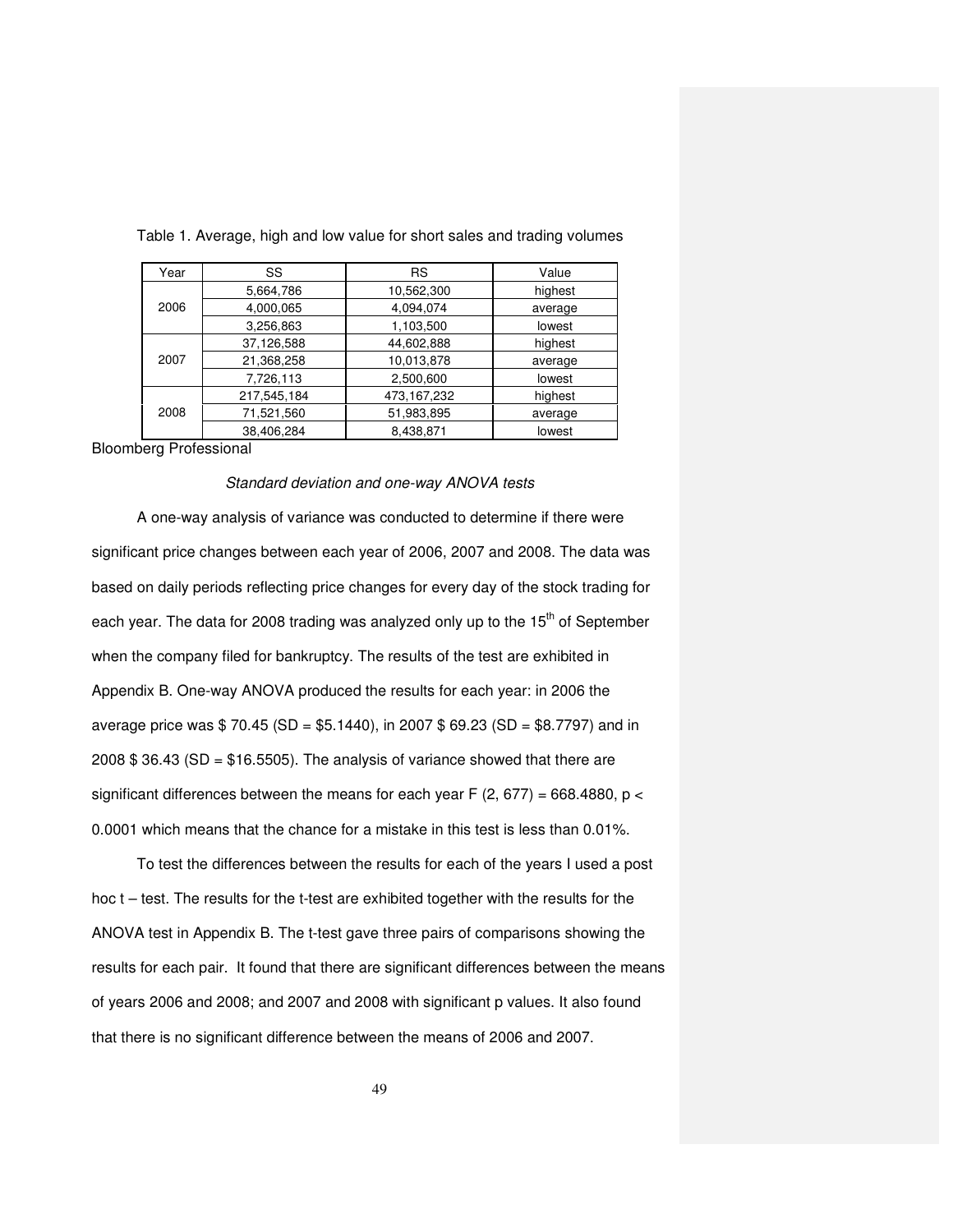The results of these tests support the hypothesis that there were significant differences in the values of means and standard deviation in 2008 compared to 2006 and 2007. My expectations to see higher price volatility in 2008 were met.

$$
\sigma^2_{2006} \approx \sigma^2_{2007} \neq \sigma^2_{2008}
$$

## Correlation tests

The correlation tests were run to analyze the dependency between the changes of LEH stock price, trade volumes, and short interest. The correlation was analyzed for 2006, 2007 and 2008 separately. The following is a presentation of the results of the tests and the explanation of the findings.

## Correlation tests for 2008

Two correlation tests were run to determine if there was a linear relationship between the changes of stock price and the volumes of shares sold short, and the changes in trading volume and the volumes of shares sold short. The results of the tests are exhibited in Figures 4-7 (Appendix C). The figures show the correlation results, scatterplot matrix, and pairwise correlations. The data for 2008 is analyzed on a biweekly basis and makes the sample of 17 points.

Correlation between short sales and price of the stock. In Figure 4 the scatterplot matrix lists all of the variables vertically and horizontally. It fills in the correlations with each combination. In each test there were two variables, thus there are four correlations listed in the graph. Most of these correlations are redundant. The matrix is symmetric along the diagonal. The diagonal list the variable's correlation with itself and has the correlation of 1. This result is not important for the test; it basically shows the necessary condition of correlation – each variable is perfectly correlated with itself – is fulfilled. The other two quadrants show the correlation between the changes in short sales and the price of the stock in 2008. The test shows a significant negative correlation. The test results are  $r = -0.7556$ ,  $p = 0.0005$ . The r of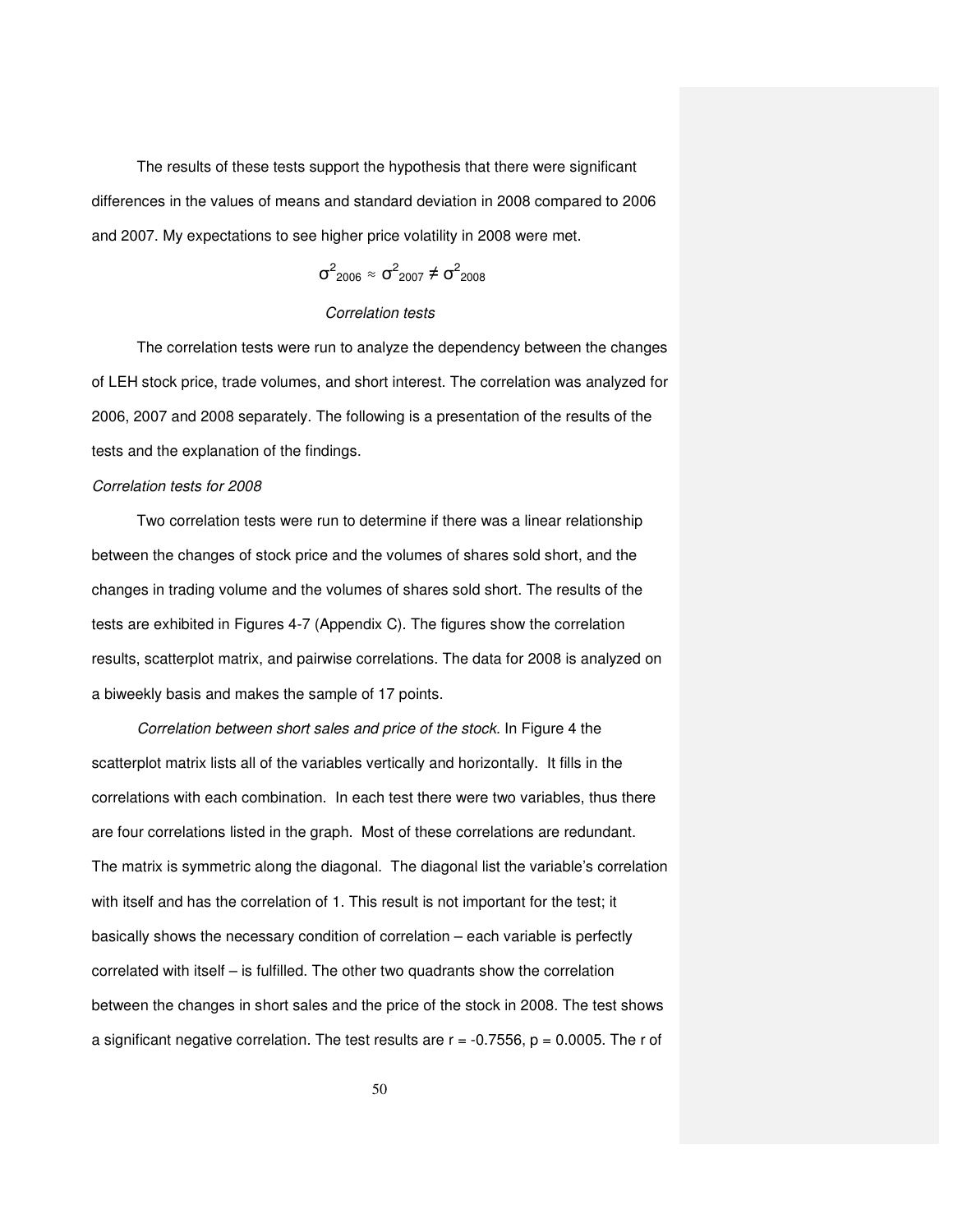-0.7756 shows a high negative correlation between the short sales and the stock price. It means that the increase of short sale volumes was very closely associated with the declinerease in the price of the stock throughout the year. The p of 0.0005 shows that the correlation result is very significant. In fact the chance that the correlation between short sales and stock price for 2008 was wrong is only 0.05% if the null hypothesis is true.

However, during the analysis of the scatterplot matrix I noticed that one point of data is much different from the others and lies behind the boundaries of the correlation chart. One of the necessary requirements for calculating the correlation says that any outlying points must be removed if they are known to be errors. The effects of any other outliers should be considered by calculating r with and without the outliers included (Triola, 2008). The point that appeared to be an outlier is the last point in the table. It responds to the day when the Lehman Brothers filed for bankruptcy which resulted in immediate collapse of the share price and a huge increase in short interest. From the market point of view this behavior is not an error. However, to satisfy the statistical requirement I deleted the outlying data point and ran the correlation test one more time. The results are exhibited in Figure 7. The r value came out to be -0.8490, p<0.0001. These results mean that after removing the outlying point the correlation came out to be even stronger and the result of a mistake dropped down below 0.01%.

Correlation between short sales and trading volume. The results of the correlation test between the changes in short sales and the volume of regular sales are exhibited in Figure 6. The scatterplot matrix shows a wider spread in data and two outlying points. The test results are  $r = 0.5384$ ,  $p = 0.0258$ . With the significance level of 0.05 I can conclude that there is a correlation between short sales and volumes of regular trades. A 0.05 significance level is a standard level of acceptance for statistical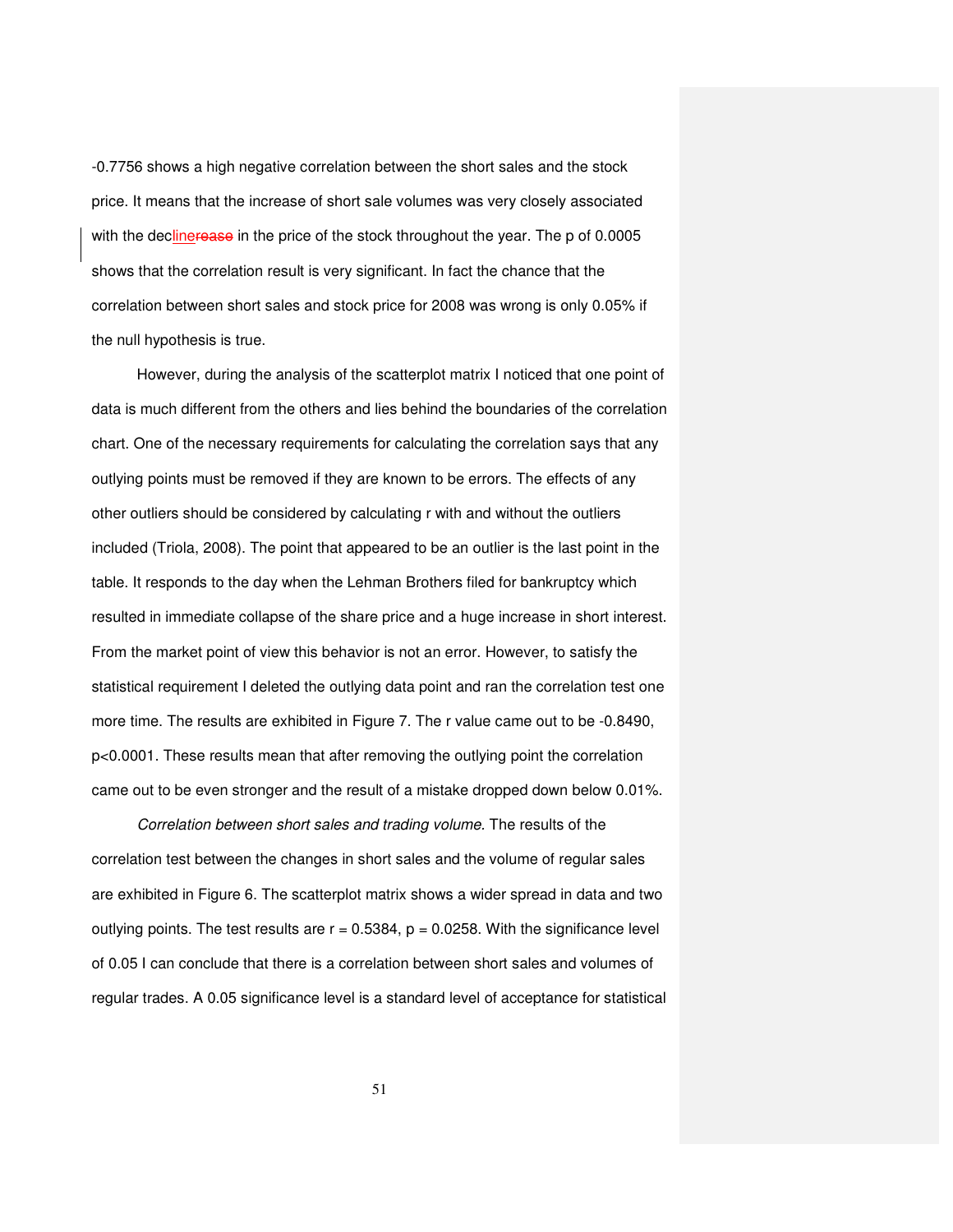calculations, which shows that the probability of a mistake is lower that 5% if the null hypothesis is true.

In order to fulfill the requirements for calculating the correlation the outlying data points were removed. These two points also cannot be considered as errors from the market point of view; however, they can have a significant effect on statistical calculations. In the second test the outliers were removed and the correlation test was run one more time. The results are exhibited in Figure 7. The r value is 0.5368,  $p =$ 0.0391. With the significance level 0.05 both tests show that there is correlation between the observed variables. However, it must be concluded that the correlation between short sales and volumes of regular trades is much weaker than the one between short sales and price of the stock.

Based on the results of these tests the conclusion is that the hypothesis is correct. In 2008 the changes in large volumes of short sales are strongly correlated with the changes in the price of shares, and affect the trading volumes of the stock. Correlation tests for 2006 and 2007

Correlation tests for 2006 and 2007 have the same structure as the ones for 2008. The difference between them is that the data for 2006 and 2007 is reported in monthly periods. Therefore the data sample has 12 entries. I made a decision to run correlation tests for 2006 and 2007 in order to be able to compare the results to 2008. Although I am not focusing on the effects of short selling during these years, the results of these tests will extend the studied period and make it possible to compare the results in chronological retrospective.

Correlation between short sales, stock price, and regular sales in 2007. The results for these tests are exhibited in Figures 8 and 9 (Appendix D). The analyses of the scatterplot matrix showed that there were no outlying points. Based on this analysis I ran a correlation test of the full data sample. For short sales and price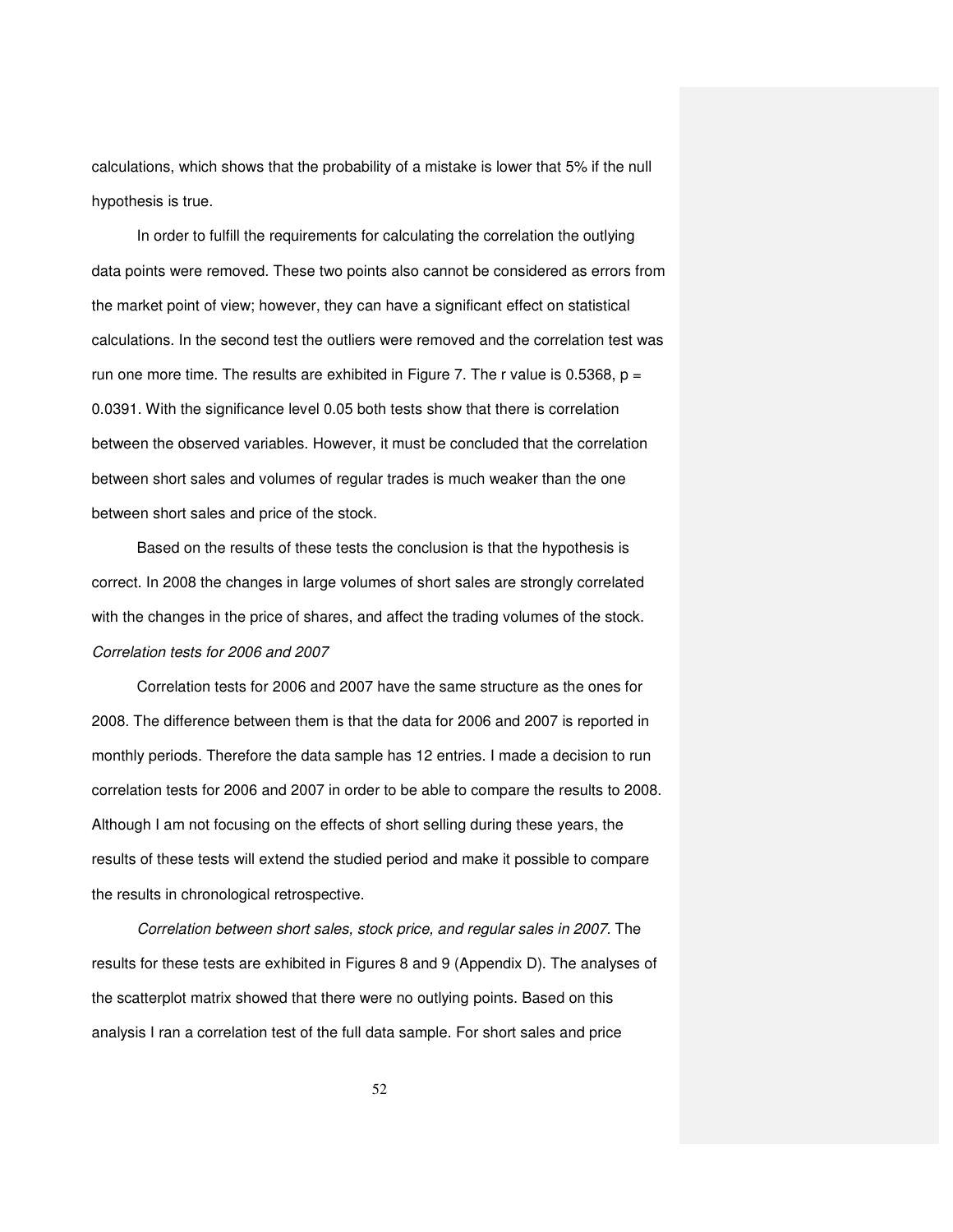correlation the results were  $r = -0.6967$ ,  $p = 0.0118$ . For short sales and regular sales correlation the results were  $r = 0.7746$ ,  $p = 0.0031$ . The results are significant enough to make a conclusion that in both cases correlation between the variables is observed. The correlation is not as strong as in the year 2008.

Correlation between short sales, stock price, and regular sales in 2006. The results for these tests are exhibited in Figures 10 and 11 (Appendix E). The analyses of the scatterplot matrix showed that there were no outlying points for both tests. Based on this analysis I ran a correlation test of the full data sample. For short sales and price correlation the results were  $r = -0.2542$ ,  $p = 0.4252$ . For short sales and regular sales correlation the results were  $r = 0.5347$ ,  $p = 0.0733$ . The results for these tests suggest that there is no correlation between the change in short sales, stock price, and trading volumes in 2006.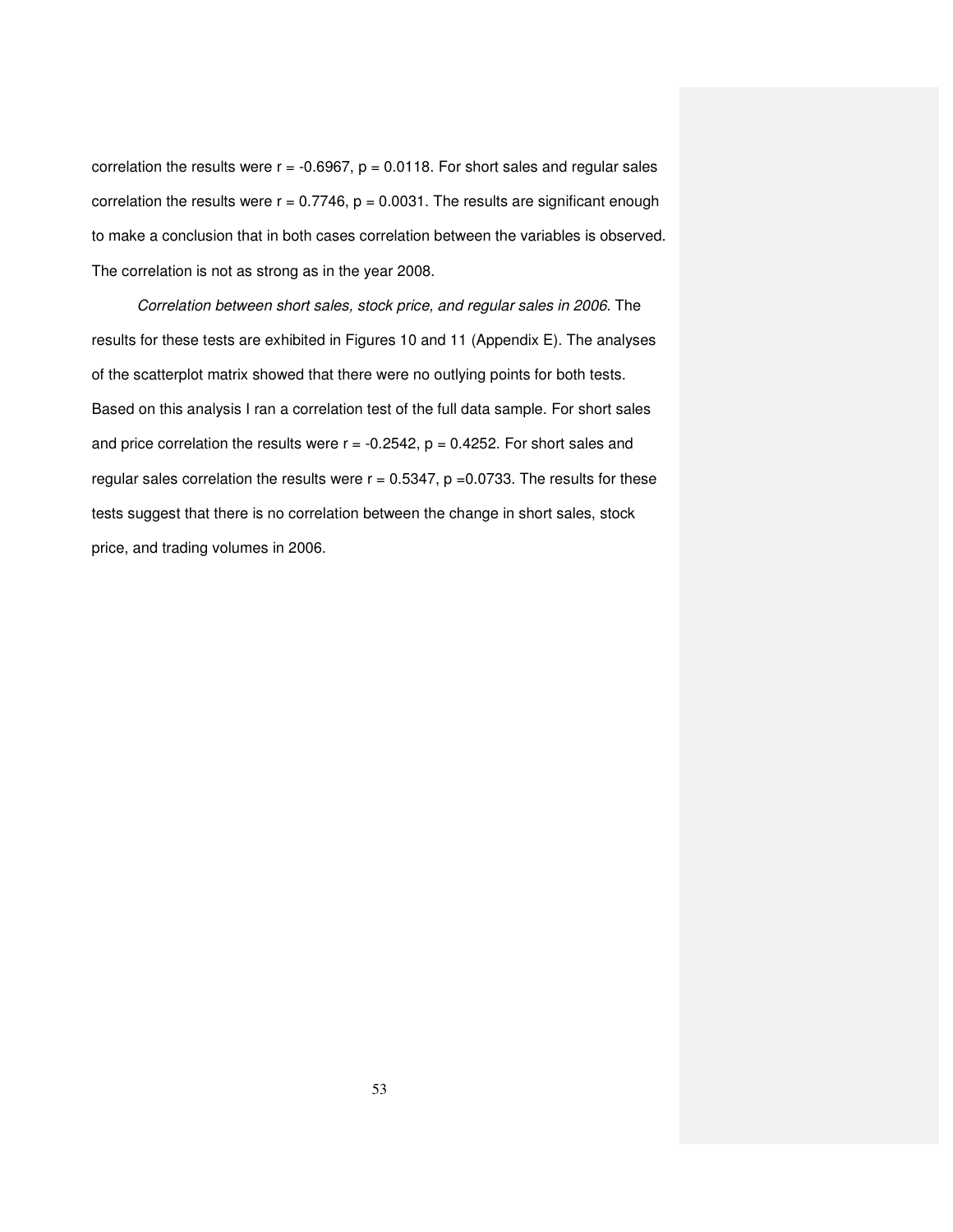#### **Discussion**

The comparison of the research findings with the literature review is organized by matching the test results with the theoretical statements. This approach was used because it corresponds with the pattern matching analysis technique and helps to interpret the test results.

Figures 1, 2, and 3 show the graphical interpretation of the analyzed data. They track the changes in the stock price, trade volumes, and short interest. One can see that throughout 2006 and 2007 the LEH stock price followed random ups and downs; the average prices for these two years are very close. However, in late January of 2008 the price of LEH stock started to decline rease sharply and continued a constant fall until the  $15<sup>th</sup>$  of September.

The volume of trading in LEH stock did not have any significant changes in 2006 and the first half of 2007, it remained under 170 million trades a month. The volume increased in the second half of 2007 but still remained under a level of 450 million monthly trades. In early spring of 2008 the amount of trades in LEH stock spiked and had a very unstable pattern of behavior the rest of the year. It showed rapid increases and sharp falls; however, it never returned to the average trade volume in the previous two years. The volume of trading jumped to over 1 billion trades in March and over 1.5 billion trades in June. It achieved its maximum point in September reaching almost 3 billion trades a month.

The pattern of change in short sales is similar to the one in trade volumes. The number of the LEH stocks sold short started to increase in the middle of 2007. The incline of the graph became sharper in 2008 and by the date bankruptcy was filed Lehman Brothers had more than 217.5 million shares sold short. The enormity of this number can be better understood when compared to the average number of stocks sold short in 2006 and 2007, which are 4 million and 21.4 million respectively.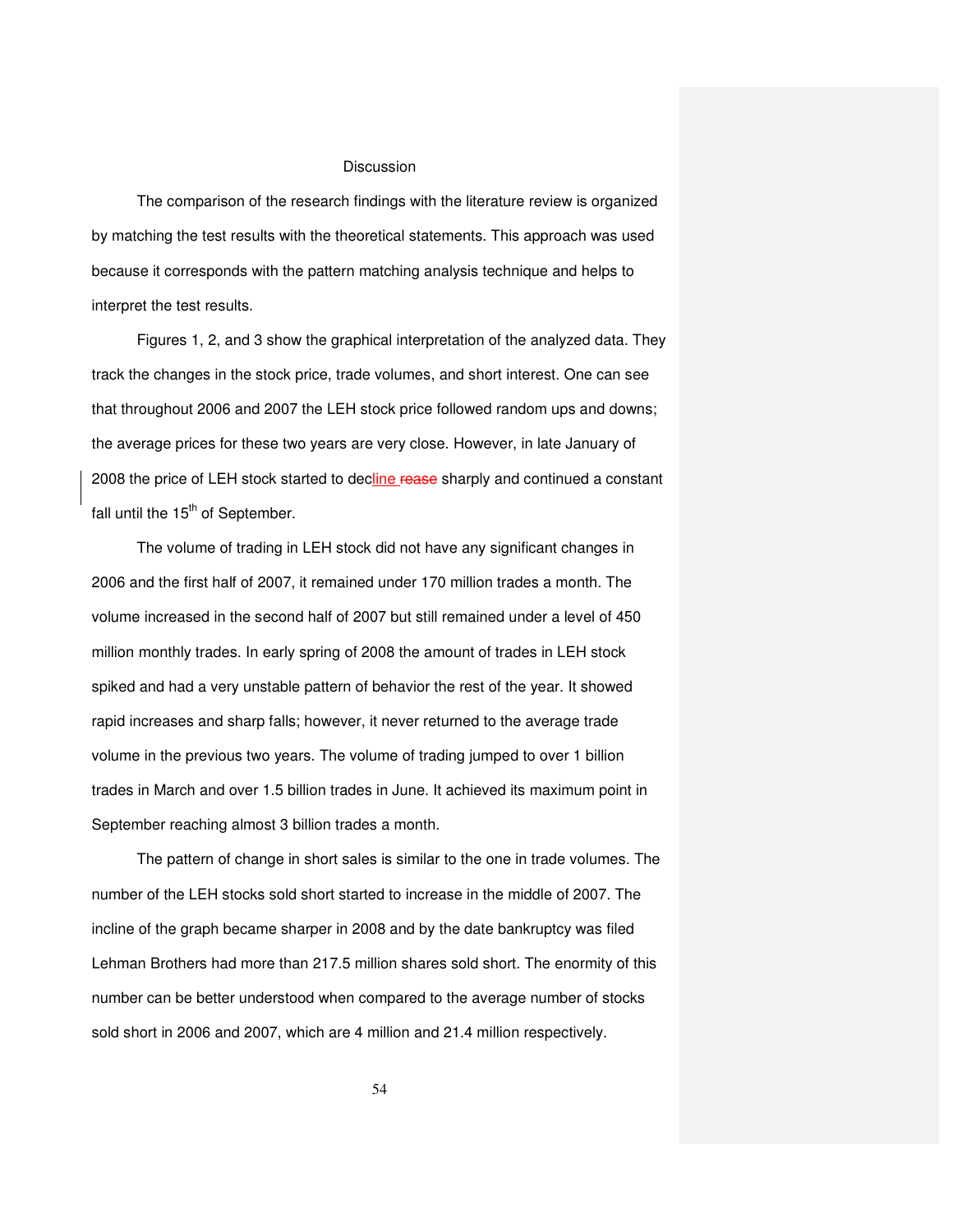The analysis of publications in the section of literature review dedicated to Lehman Brothers and the data shown above indicate that the company was in a deep crisis in 2008, which began in the middle of 2007. The sharp decline of the stock price and the instability of trades indicate that the company was going through volatile times. According to the research of Platt (2002) a distressed state of a company can attract short sellers. Based on the definition of short selling (Woelfel, 1994) we can see that short selling becomes more lucrative the sharper the decline of the company. At the same time the analysis of the results of the chronological comparison of the amount of short sales indicate its significant increase starting in August of 2007.

The second argument posed is that the analysis of the fundamental financials of Lehman Brothers did not indicate the upcoming bankruptcy. This argument is supported by the study of the financial market analysis. The section of the literature review on the market analysis of Lehman Brothers operations shows that most analysts' opinions on Lehman Brothers were positive. Banks, investment banks, analytical and research companies present professional opinions on businesses and offer analyses for the investment decisions of their clients. Market analysts study business strategy of a specific company, its financial state, debt leverage, corporate culture, and ability to carry out management decisions, etc. Then they summarize this information and express their opinions on the state of the business in monthly or quarterly reports by giving the company a specific rating. The ratings assigned to Lehman Brothers all the way up to the end of the second quarter of 2008 were positive and analysts predicted that the company would overcome its problems and outperform the market in the next six to twelve months. Not a single analyst, out of ten that were studied, assigned enough probability to Lehman's full collapse to change the company rating to "sell". In my opinion this indicates the fact that the fall of Lehman Brothers was not triggered by the deterioration of its core business operations.

55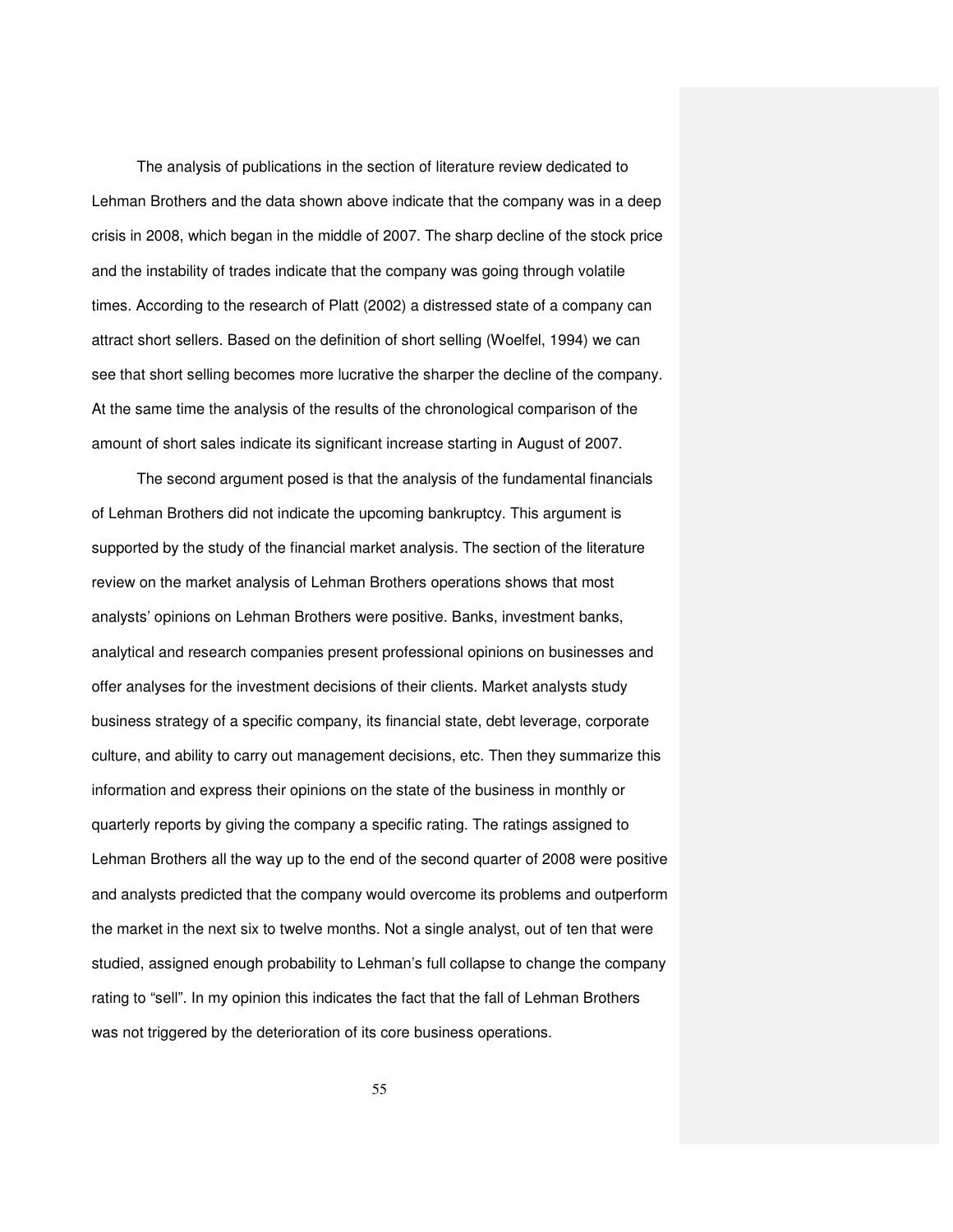The next fact that demands attention is that in 2008 the amount of short sales rose to a very high level. According to the research of Shkilko, et al. (2008) aggressive short selling decreases the efficiency of the stock price ability to display the true market value of a company. It increases the pressure on the price of a stock and as a result can exacerbate its decline. The results of the test of the price standard deviation show that the LEH stock price was the most volatile in 2008. The price standard deviation was more than three times higher when compared to 2006 and two times higher than 2007. To develop this idea attention should be paid to the fact that according to the research of Saffi and Sigurdsson (2008) and Boehemer and Wu (2008) price inefficiency leads to the sending of erroneous signals to the market and mistaken perception by the market participants. To draw a parallel with the market situation around Lehman Brothers; the study of the market analysts' opinions indicates a loss of investors' confidence and a perception of weakness. The turmoil in the market and the indecisiveness of investors is reflected in extraordinarily high trading volumes in Lehman Brother's stock in 2008. At the same time, the investors' perception of weakness completely contradicts the belief of professional analysts in the strong fundamentals of Lehman Brothers in spite of temporary problems. The report by Citigroup states, "We don't view the current price as a reasonable estimate of fundamental value, but perception matters and in this environment of extreme uncertainty and illiquidity, perception has overtaken the fundamentals" (Bhatia, 2008, p 4).

The results of the correlation tests draw attention to the relation between short sales, the price of the stock, and the volume of trading. The tests showed a very strong negative correlation between the price of the stock and the volume of short sales in 2008. This result means that in 2008 the sharp and constant fall of the price was closely accompanied by the persistent increase of short sales. However, in 2006,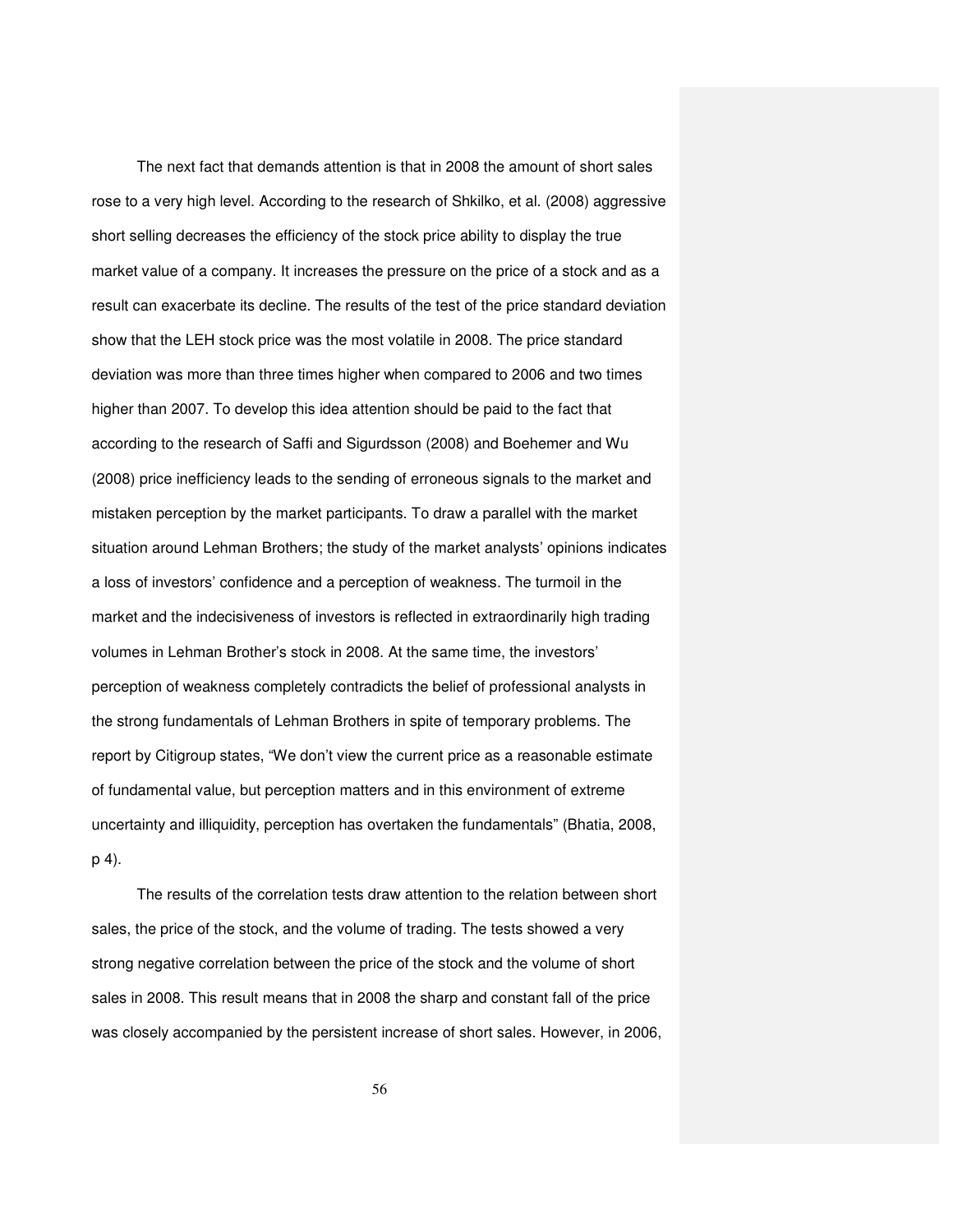when the company was stable and business was successful the correlation test showed no relation between these indicators. The natural cycles of rising and falling stock price did not correspond to the changes in short sales.

Tests also showed a positive correlation between the volumes of short sales and trading activity. The results were not as strong as the correlation between the short sales and the price of stocks, but still fell into the significance level of p=0.05. This level of significance means that the chance of a mistake is less then 5%. In comparison with the correlation results between short sales and price, the significance level was p<0.0001 meaning that the chance for a mistake is less than 0.01%. The correlation between short sales and trading volumes also disappears in 2006, meaning that the steady level of trading activity in 2006 did not correspond to the changes in short sales.

The last point in this discussion is the fact that the SEC announced an emergency state in July of 2008. As a result the SEC imposed a temporary restriction on short sales for 19 financial institutions, including Lehman Brothers. The fact that the main regulatory institution realized the effects of short sales and made a decision to interfere, underscores the crises in the market. However, the emergency intervention into the market and its restriction did not follow the previously held course of deregulating and liberalizing the process of short selling.

Overall, the results of the literature review in comparison with the research findings, demonstrate consistency through the various types of analysis. Several scenarios of short sales' impact on a company discussed in the literature review can be observed in the case of Lehman Brothers. The distress of the company was followed by a significant increase in short sales and at the same time the findings indicate a strong correlation between the stock price and the amount of short sales. On one hand the study of the financial analysts' opinions reveals the turmoil on the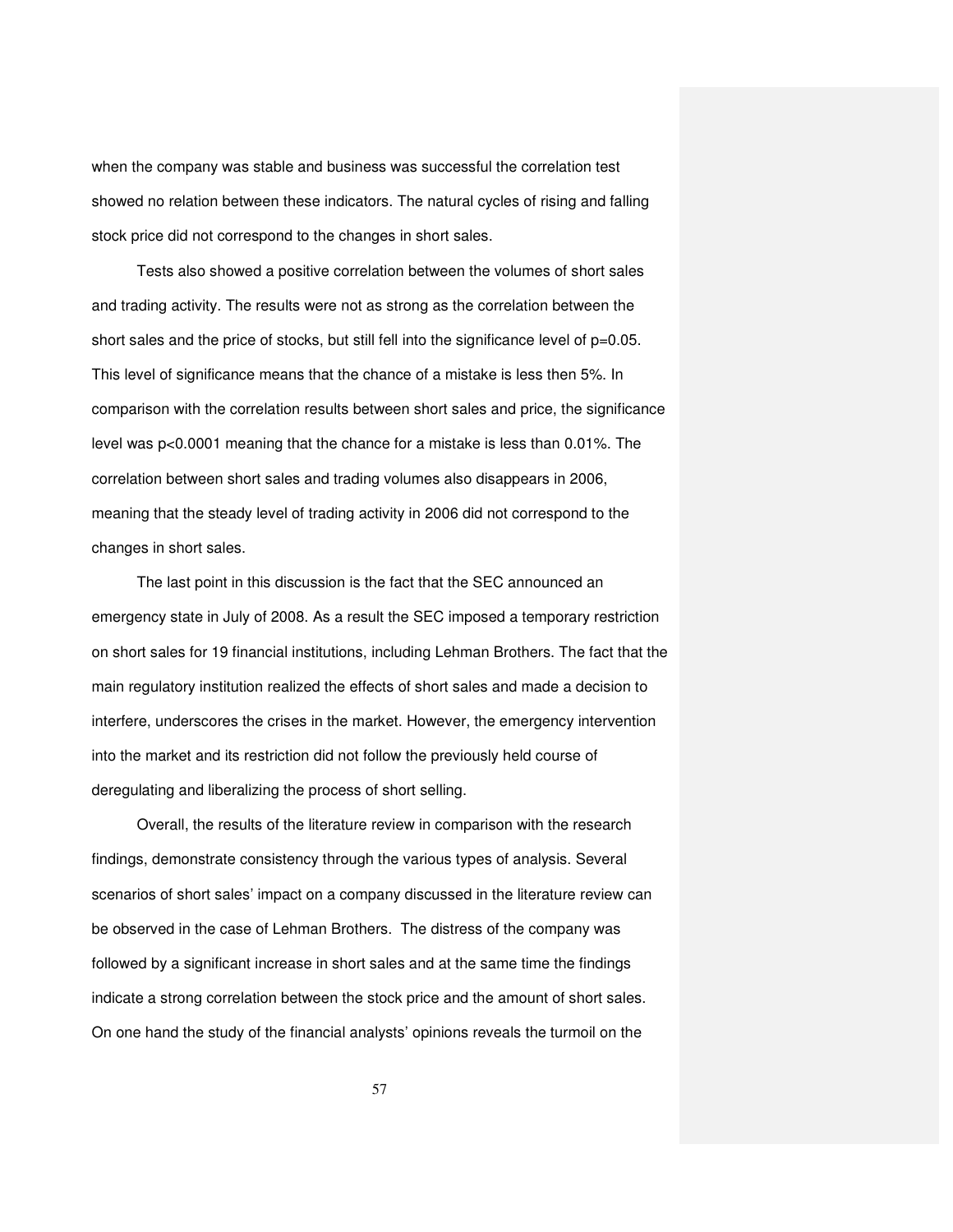stock market, on the other, short sales closely correlate with extremely high volumes of trading in Lehman Brothers stocks. The information discussed about short sales regulation and the emergency measures taken by the SEC, corresponds to the findings of the excessive increase in the volumes of short sales. These facts make me conclude that the findings of this research closely correspond to the theoretically modeled situation caused by excessive short sales that was discussed in the literature review.

## **Conclusions**

Short selling serves a certain purpose in the market. It provides the necessary tools and motivation to seek and reveal the businesses that are overpriced and inflated. This function of short sales makes the market more efficient and brings it to equilibrium. However, the same investment practices can be used to derive profits from the distress of a company and there are multiple examples of it. There is a strong theoretical foundation of the negative effects of short sales on the stock price.

This research of the case of Lehman Brothers shows that short sales played a significant role in the demise of the company. The analysis of the theoretical knowledge and its comparison to the research findings indicate that short sales were one of the factors that put enormous pressure on the company and led it to bankruptcy. Short sales contributed to devaluing Lehman Brothers' stock, which in turn led to the loss of investors' confidence. The other factors that contributed to the fall of the company were the deterioration of the main line of business, the prime and subprime mortgage crisis, deliquidation of the market, panic among investors, etc. It was not the intent of this research to measure exactly how extensive the damage inflicted by short sales was. Its goal was to find out if there was an impact at all. As a result this study provides proof of the strong influence of extremely high volumes of short sales on the stability of the company.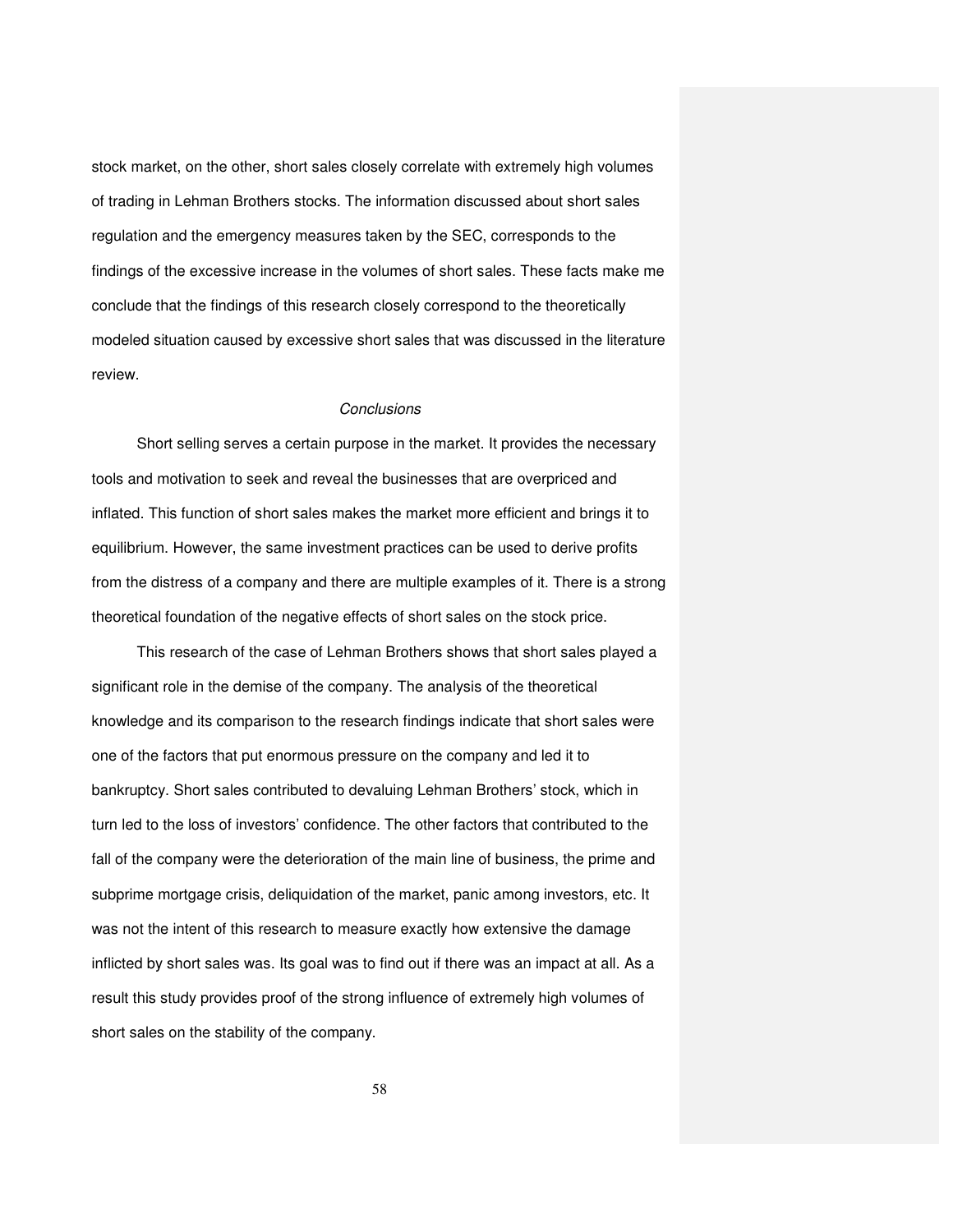The second conclusion of this research is that the case of Lehman Brothers became another example of market volatility and misuse of the available investment tools by entrepreneurs. The fall of the investment bank was shocking to the market and created an unnecessary and avoidable turbulence. I believe it is possible to design and establish protective measures that will help to defend distressed companies from additional pressure in the stock market. The large profits derived from the distress of businesses should not be the justification for destabilizing the market. The case of Lehman Brothers is an example of the collapse of a giant company with assets of \$639 billion and 150 years of business experience. This bankruptcy had an effect on the economy nationwide. It is in the government's interests to create a market with fair rules and practices that support entrepreneurship and exclude speculation.

There is no doubt that the situation around Lehman Brothers will have a strong impact in the time to come. It raises a question that may become a starting point to significant and necessary changes: "What could have been done to prevent it?" This case can be used as a vivid example for designing and modeling the regulation of short sales. In addition to that, the investigation of the demise of Lehman Brothers can start the process of enforcement of the federal securities law against abusive or manipulative naked short selling. As Matsumoto (2009) mentions in his article "in Lehman's case the proof of a massive market manipulation may be available" (p.1).

#### Recommendations

From this research, it would seem logical that the process of deregulation and liberalization of short selling did not bring the expected results. Short selling is a very controversial investment tool, thus the approach to its regulation should be balanced. Neither strong liberalization nor complete prohibition of short sales would bring efficiency to the market. Processes that result in both positive and negative effects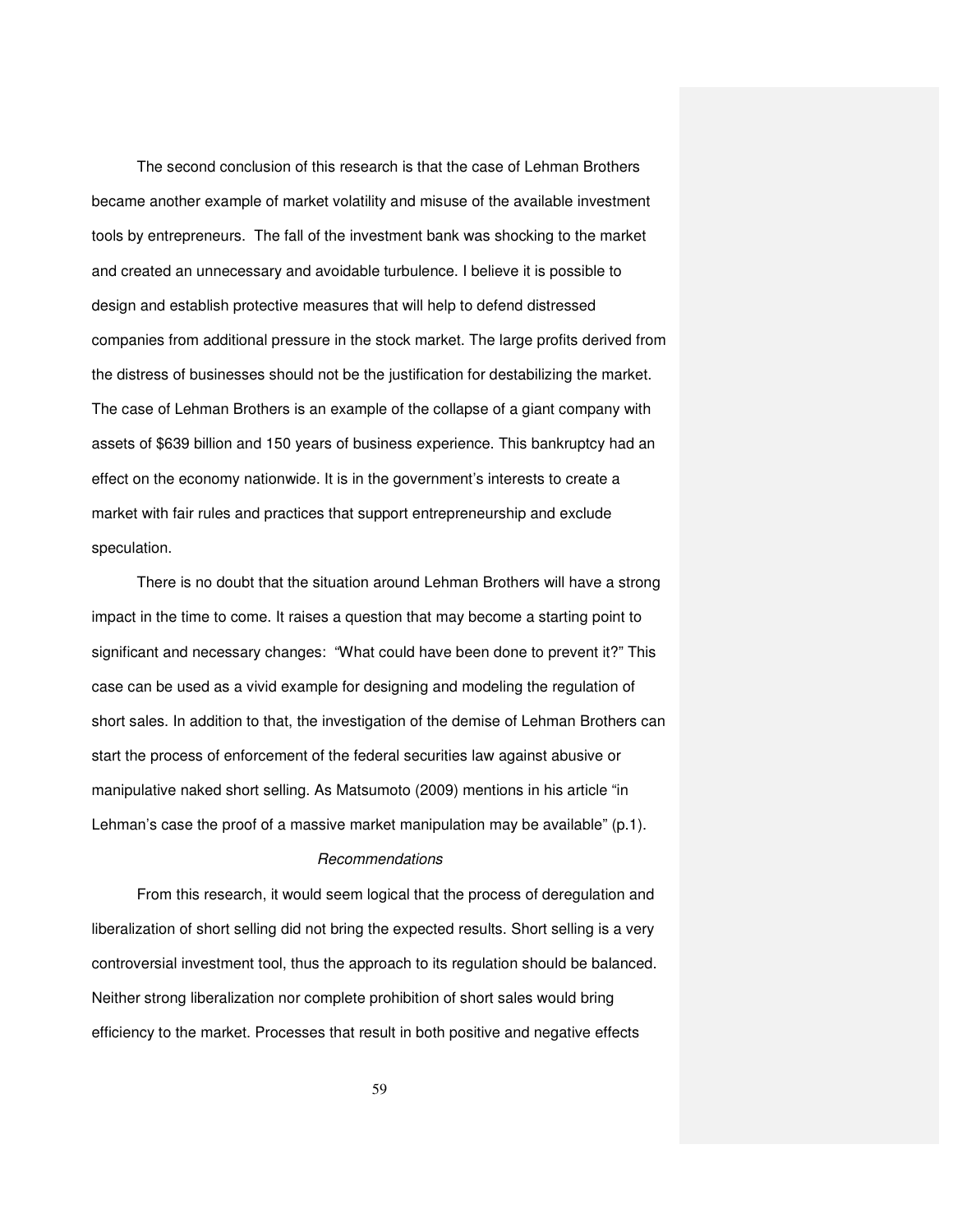should be analyzed. The regulation of short sales should target only the price destabilizing and manipulating effects. The SEC previously used by the "up-tick" test. This test was designed to identify the distressed companies and protect them from additional pressure from short sales. It was the right approach to the problem. The regulation for short sales should protect the companies that are going through a crisis by identifying them and shielding them from excessive short sales.

Another problem with selling stocks short is the fault of delivery or so called "naked" short sales. The case of Lehman Brothers had a record of extremely high volumes of "naked" short sales. The process of selling short does not have strict enough control. The existing procedure allows three days for the delivery of borrowed stock and there are multiple exceptions allowing the several reasons why the delivery **canto** be postponed. It looks like this procedure such regulation allows short sellers not to deliver, if not encourages them to do it. There can be dramatic changes in the market within three days. The investors can make a profit even in such a short time by selling the stock short, not delivering it and buying it back right when the delivery is due. And even if there is an absence of delivery for the sale in proper time, there is no penalty for it. The point when the amount of "naked" short sales becomes fraudulent is also undefined. In my opinion the SEC should separate "naked" and regular short sales. Each procedure must be defined and the rules of the process should be communicated to the Exchanges. The regulation of "naked" short sales should include strict rules of delivery and the penalty for breaking the rules.

#### Implications for Further Research

Further research can have two directions. It can pursue a more detailed and thorough study of short sales' effects on distressed businesses and use Lehman Brothers as an example. On the other hand the same question may be applied to the other companies to make a better founded statement about the effect on the industry.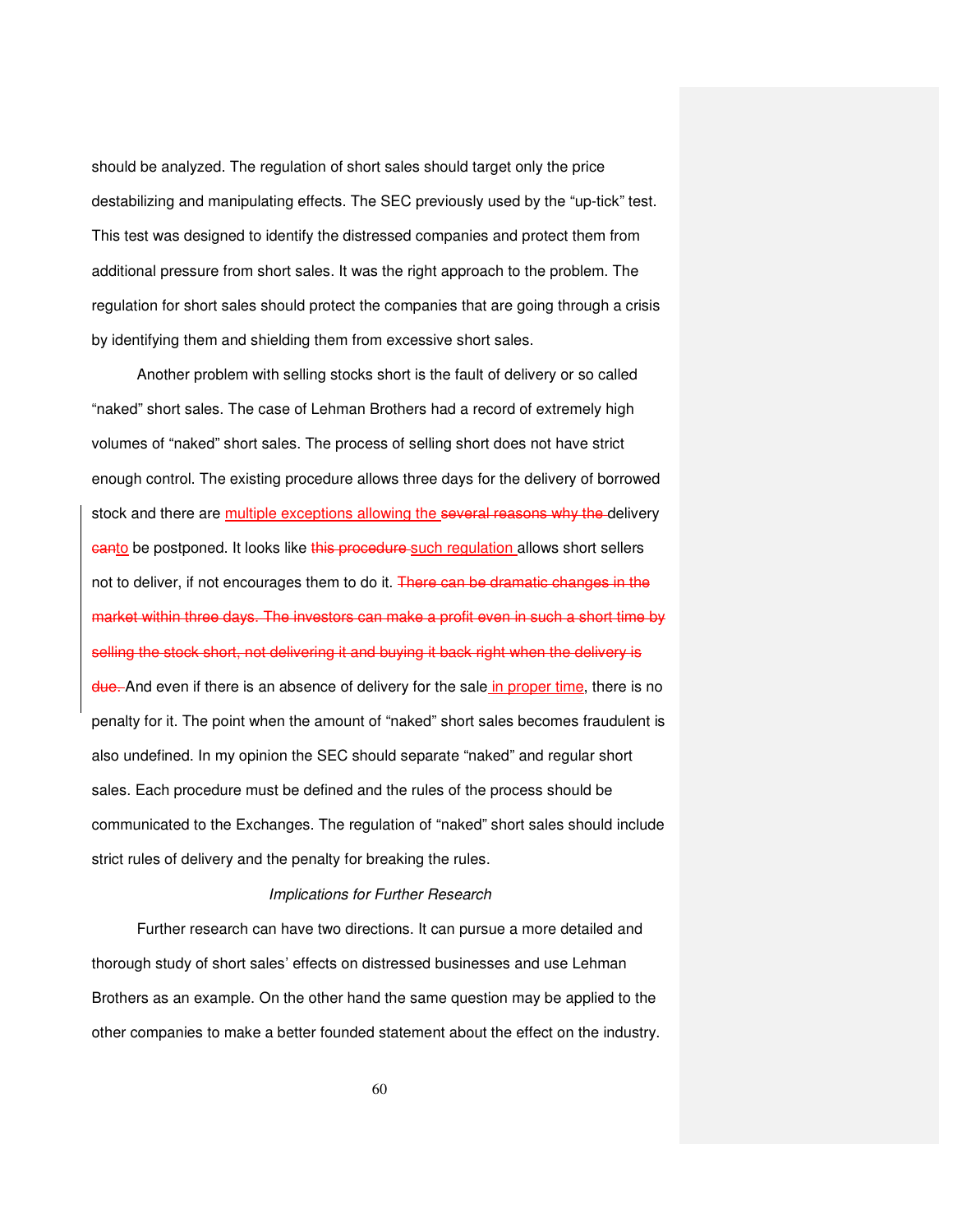Such research would be useful for making an argument for the development of regulation.

This research uses a secondary source of information on short selling data, the data was reported on a monthly basis, and the tools for statistical analysis that were used are within the undergraduate level of education. In spite of the limitations this research provides sufficient results to draw conclusions about the patterns of short selling effects on Lehman Brothers. However the case of Lehman Brothers can be studied on a higher level to observe and precisely calculate the impact of short sales. It would be necessary to turn to daily reporting of the amount of short sales to be able to establish its influence on the price of the stock on a daily basis. Such information can be provided only by the NYSE. To be able to establish and analyze the relation between the stock price and short sales, and to add to the robustness of the findings it might be advantageous to use a stronger mathematical and statistical apparatus.

Another option to extend this research would be to include the volume and price levels on options trading and the cost of credit default swaps on Lehman Brothers' debt. This might also show strong correlations to the price action of Lehman Brothers stock over the time period from middle of 2007 until September 15, 2008.

The other way to continue this research is to analyze other examples of the companies that were affected by high levels of short sales during the financial crisis of 2008. The analysis of the effects of short sales on other businesses can be helpful to make conclusions about the industry or market in general. This research can be used as the starting point of such a study. The conclusions about the market in general can be used as an argument by the SEC for lobbying for further regulation of short sales.

| <b>Formatted:</b> Font: (Default) Arial |
|-----------------------------------------|
| <b>Formatted:</b> Font: (Default) Arial |
| <b>Formatted:</b> Font: (Default) Arial |
| <b>Formatted:</b> Font: (Default) Arial |
| <b>Formatted:</b> Font: (Default) Arial |
| <b>Formatted:</b> Font: (Default) Arial |
| <b>Formatted:</b> Font: (Default) Arial |
| <b>Formatted:</b> Font: (Default) Arial |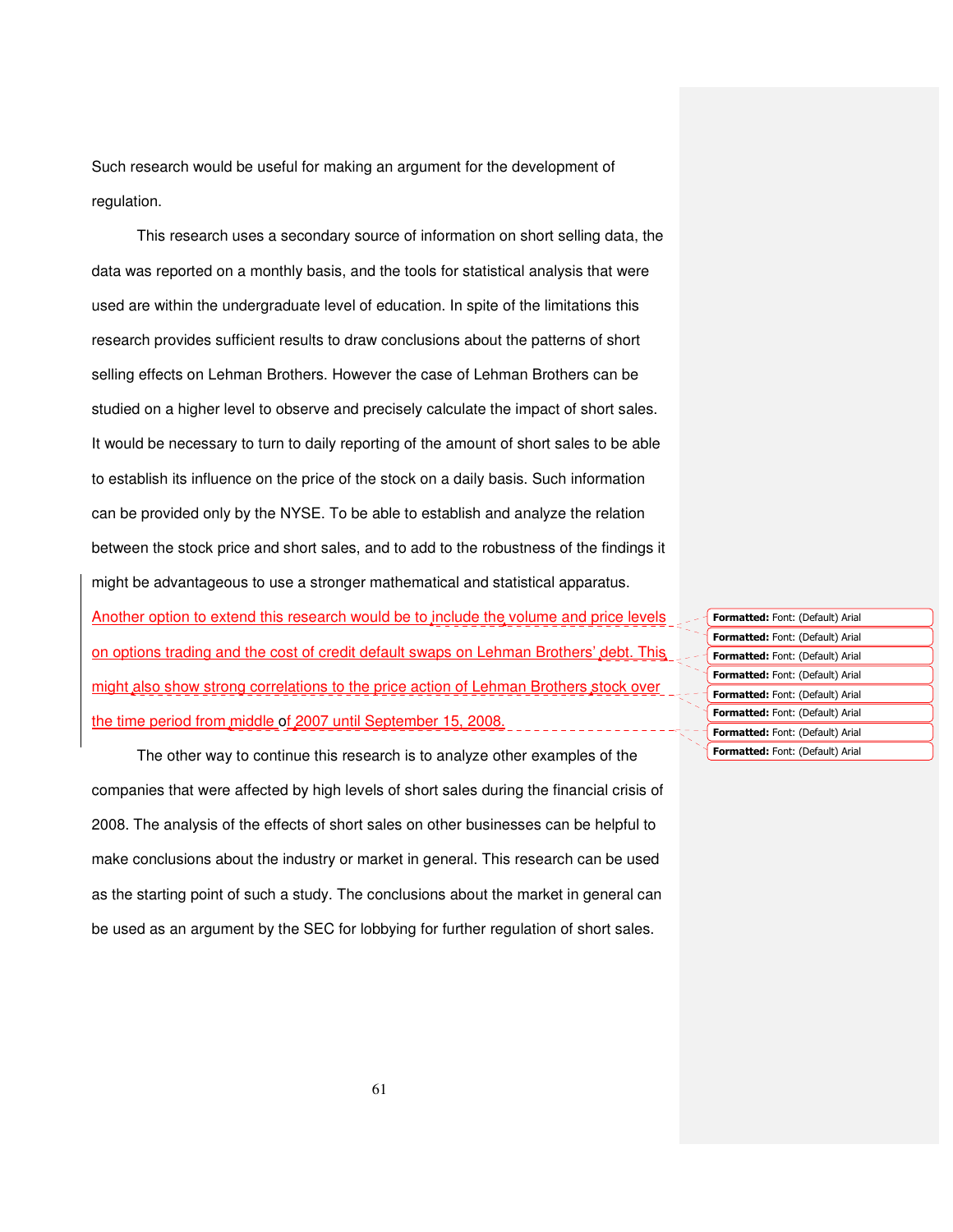#### References

- 130/30, going short is the way to gain alpha (2006). Retrieved on February 9, 2009 from http://www.epn-magazine.com/news/fullstory.php/aid/2131
- Anderson, J. (2008a, April 30). A new wave of vilifying short sellers. The New York Times. Retrieved March 23, 2009 from http://www.nytimes.com/2008/04/30/ business/30shorts.html?fta=y
- Anderson, J. (2008b, July 16). SEC unveils measures to limit short-selling. The New York Times. Retrieved March 23, 2009 from http://www.nytimes.com/2008/ 07/16/ business/16short.html?\_r=1
- Antonio, E.B., & Welch, I. (2004). Liquidity and Financial Market Runs. The Quarterly Journal of Economics, MIT Press, 119(1), 135-158.

Avneyon, E. (1988). Dictionary of Finance. New York: Macmillan.

- Bernabou, R., & Laroque, G. (1992). Using privileged information to manipulate markets: Insiders, gurus and credibility. Quarterly Journal of Economics, 107, 921-958.
- Bhatia, P. (2008, September 11). Perception trumps fundamentals for now, downgrading to hold. Lehman Brothers Holding Inc. Citigroup. Retrieved April 22, 2009, from the Bloomberg database.
- Bloomberg, (2009). About Bloomberg. Retrieved April 15, 2009 from http://about.bloomberg.com/product.html
- Boehemer, E., & Wu, J. (2008). Short selling and the informational efficiency of prices. Working paper, available at SSRN: http://ssrn.com/abstract=972620
- Brunnermeier, M.K., & Pedersen, L.H. (2005). Predatory trading. Journal of Finance, 60, 1825-1863.
- Bryman, A., (2008). Social research methods, (3<sup>rd</sup> ed.). New York: Oxford University Press.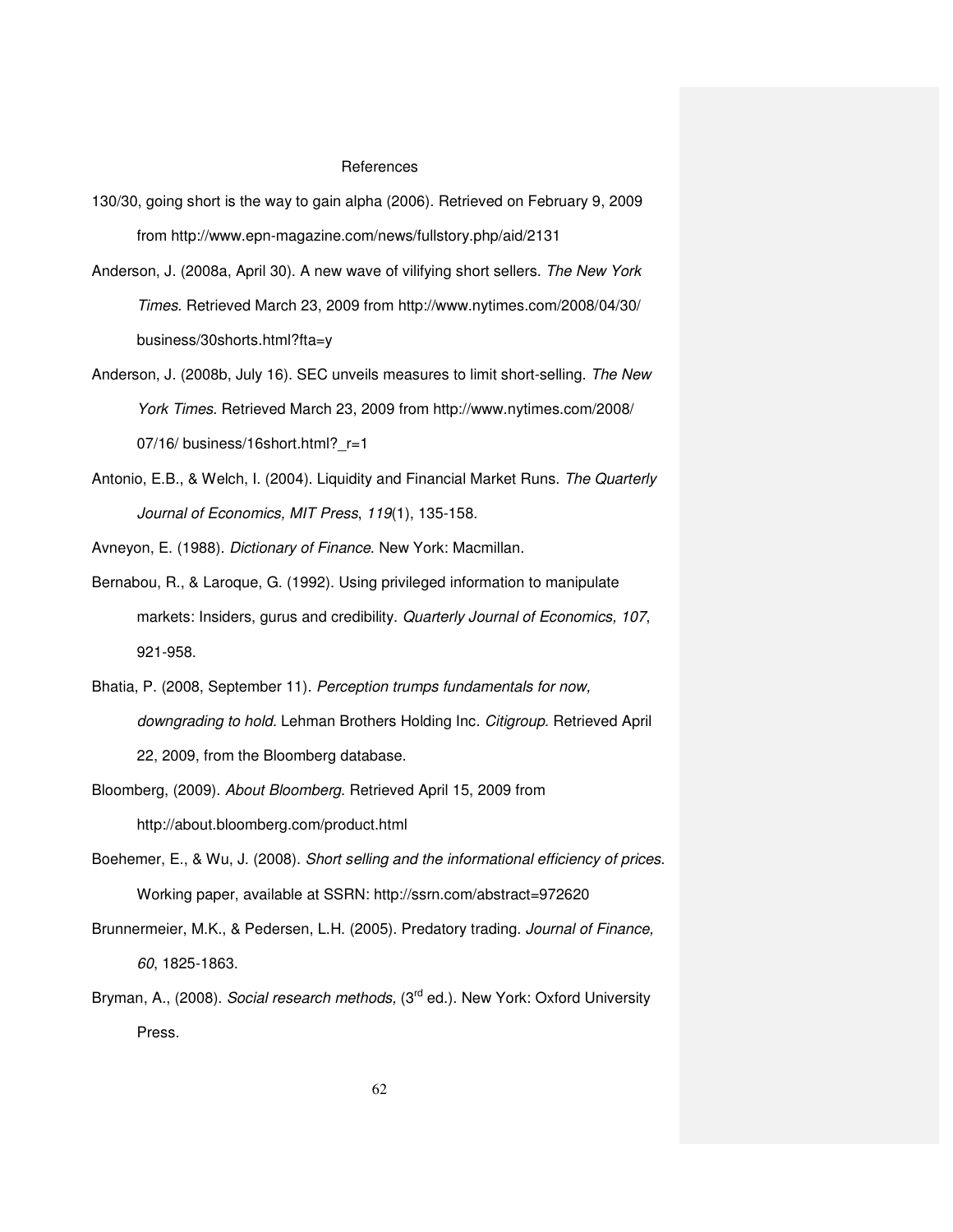- Carlin, B., Lobo, M., & Visvanathan S. (2007). Episodic liquidity crises: Cooperative and predatory trading. Journal of Finance, 62, 2235-2274.
- Cheng, H., Desai, H., & Krishnamurthy, S., (2008). An Empirical investigation of shortselling by actively managed mutual funds. Working paper. Retrieved on February 13, 2009 from SSRN: http://ssrn.com/abstract=1105226
- Chen, J.S., Hanson, S., Hong, H.G., & Stein J.C. (2008). Do hedge funds profit from mutual-fund distress? UBC Winter Finance Conference 2008 Paper; EFA 2008 Athens Meetings Paper. Available at SSRN: http://ssrn.com/abstract=1087102
- Coy, P. (2001). Commentary: The Wrong Way to Regulate Hedge Funds. Business Week. Retrieved on February 13, 2009 from http://www.businessweek.com/ magazine/content/01\_09/b3721010.htm
- Creswell, J., (2003). Research design. Qualitative, quantitative, and mixed methods approaches, (2<sup>nd</sup> ed.). Thousand Oaks, CA: Sage Publications.
- Figlewski, S. (1981). The Informational Effects of Restrictions on Short Sales: Some Empirical Evidence. Journal of Financial and Quantitative Analysis, 16(4), 463- 476.
- Geisst, C. (1997). The Last Partnerships. New York: McGraw-Hill.
- Goldstein, I., & Guembel, A. (2008). Manipulation and the allocation role of prices. Review of Economic Studies 75, 133-164.
- Hintz, B., Werner, M., & Curotto, V. (2008, July 14). LEH: balance sheet improvements, but not bulletproof yet. Bernstein Research. Retrieved April 22, 2009, from the Bloomberg database.
- Lewis, M., & Einhorn, D. (2009, January 3). How to repair a broken financial world. The New York Times. Retrieved March 23, 2009, from http://www.nytimes.com/ 2009/01/04/opinion/04lewiseinhornb.html?pagewanted=1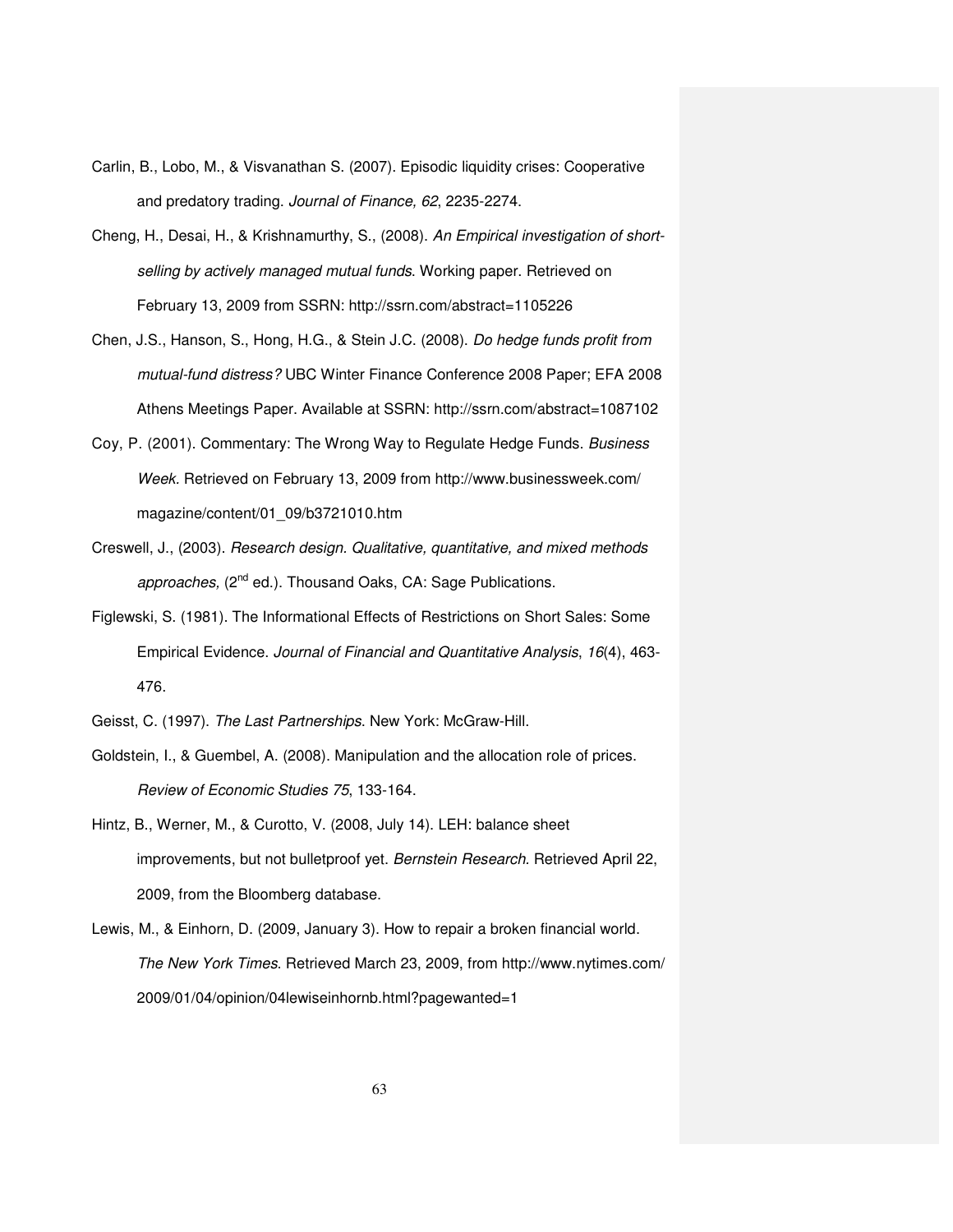- Mamudi, S. (2008). Lehman folds with record \$613 billion debt. Retrieved February 9, 2009, from http://www.marketwatch.com/news/story/story.aspx?guid= {2FE5AC05-597A-4E71-A2D5-9B9FCC290520}&siteid=rss
- Marketwatch (2008). Lehman files for bankruptcy protection. The Wall Street Journal. Retrieved March 23, 2009 from http://www.marketwatch.com/news /story/lehman-file-bankruptcy-protection/story.aspx?guid=50D06AF4-0AD5- 4B38-8206-D4C8D6E62EC7&dist=SecMostRead
- Marshall, C., & Rossman, G. (2006). Designing qualitative research. Thousand Oaks, CA: Sage Publications.
- Matsumoto, G. (2009). Naked short sales hint fraud in brining down Lehman. Retrieved March 23, 2009 from http://www.bloomberg.com/ appsnews?pid=20601109&sid=aB1jlqmFOTCA&refer=home
- Mayo, M., & Fischer, M., (2008a, February 29). Lowering estimates and target. Lehman Brothers Holding. Deutsche Bank. Retrieved April 22, 2009, from the Bloomberg database.
- Mayo, M., & Fischer, M., (2008b, September 11). Downgrade from buy to hold on rating agency reports. Lehman Brothers Holding. Deutsche Bank. Retrieved April 22, 2009, from the Bloomberg database.
- New York Times (2009). Lehman Brothers Holding Inc. Retrieved March 23, 2009 from http://topics.nytimes.com/topics/news/business/companies/lehman\_ brothers\_holdings\_inc/index.html
- Norris, F. (2007, June 14). SEC ends decades-old price limits on short selling. The New York Times. Retrieved March 23, 2009 from http://select.nytimes.com/ 2007/06/ 14/business/14sec.html?\_r=1&fta=y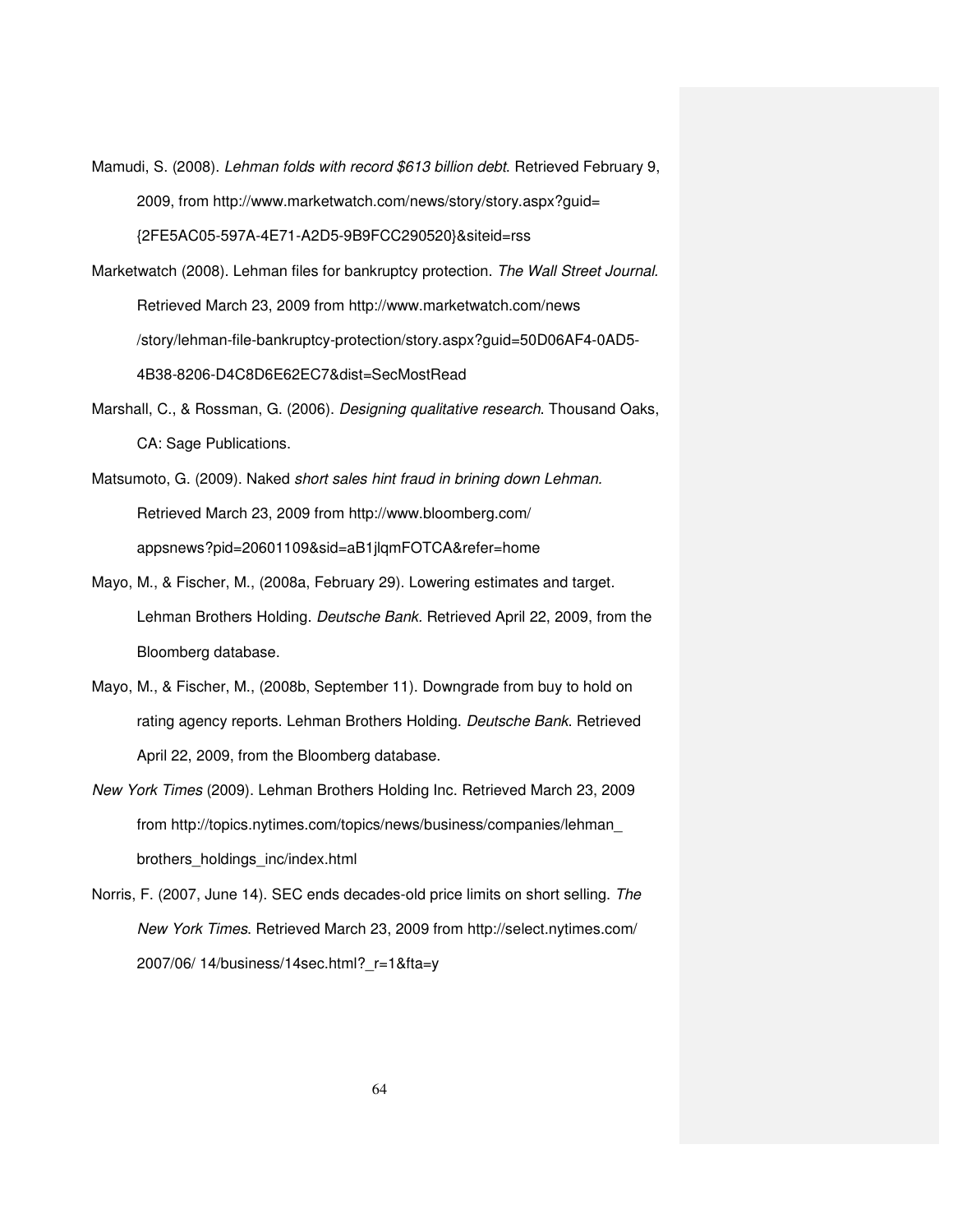- Pinschmidt, P. (2008, September 11). Removing rating and price target. Lehman Brothers. Morgan Stanley. Retrieved April 22, 2009, from the Bloomberg database.
- Platt, H.D. (2002). A Fuller Theory of short selling. Northeastern University of Business, Working Paper No. 2002 02 20. Available at SSRN: http://ssrn.com/abstract= 301321
- Saffi, P., & Sigurdsson, K. (2008). Price efficiency and short selling. IESE Business School Working Paper No. 748. Available at SSRN: http://ssrn.com/abstract= 1264939
- Sauer, R. (2006, October 6). Bring on the bears. The New York Times. Retrieved March 23, 2009 from http://www.nytimes.com/2006/10/06/opinion/06sauer. html?scp= 43&sq=&st=nyt

Securities Exchange Commission (1934). Securities Exchange Act, Rule 10a-1.

- Securities Exchange Commission (2004). Short Sales; Final Rule and Notice (17 CFR Parts 240, 241 and 242). Retrieved February 23, 2009 from http://sec.gov/rules/ final/34-50103.pdf
- Securities Exchange Commission (2006). Request from exemption from Securities Exchange Act Rule 10a-1. Retrieved February 23, 2009 from http://sec.gov/ divisions/marketreg/mr-noaction/nasd062606.pdf
- Securities Exchange Commission (2008a). *Emergency order pursuant to section* 12(k)(2) of the Securities Exchange Act of 1934 taking temporary action to respond to market developments. Release no. 34-58588, September 18, 2008. Retrieved February 23, 2009 from http://sec.gov/rules/other/2008/34-58588.pdf Securities Exchange Commission (2008b). Disclosure of short sales and short positions by institutional managers. Release No. 34-58785. Retrieved February 23, 2009 from http://sec.gov/rules/final/2008/34-58785.pdf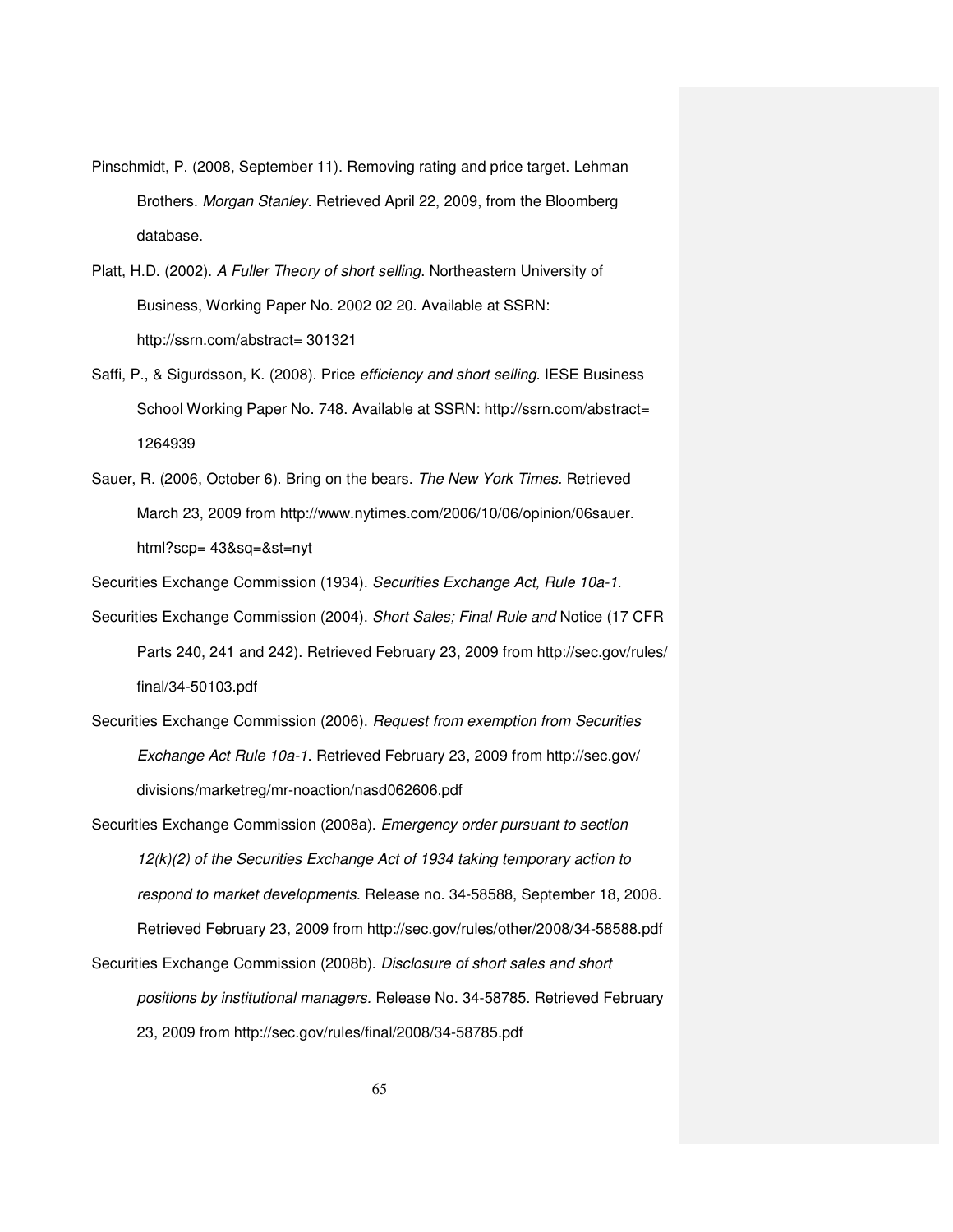- Securities Exchange Commission (2009). Practices related to naked short selling complaints and referrals. Retrieved March 25, 2009 from http://www.secoig.gov/Reports/AuditsInspections/2009/450.pdf
- Shkilko, A., Van Ness, B., & Van Ness R. (2007). Price-destabilizing short selling. Working paper, Wilfrid Laurier University.
- Story, L. (2008). Banks fear next move by shorts. The New York Times. Retrieved March 23, 2009 from ttp://www.nytimes.com/2008/09/15/business/15short.html ?\_r=1&scp=15&sq=&st=nyt
- Tanona, W., Ramsden, R., Hatzius, J., & Harris, D. (2008, March 18). Adding LEH to Americas buy list with a \$45 price target. Lehman Brothers Holding Inc. Goldman Sachs. Retrieved April 22, 2009, from the Bloomberg database.

Triola, M.F. (2008). Essentials of Statistics, (3<sup>rd</sup> ed.). Boston: Pearson Addison Wesly

- Woelfel, C. (1994). Encyclopedia of Banking and Finance. (10<sup>th</sup> ed.). Chicago: A Bankline Publications.
- Worthington, K., & Akarsu, F. (2008a, April 1). \$3.45B Capital raise to help sentiment but to dilute shareholders - corrected note supersedes any previous versions. Lehman Brothers. JP Morgan. Retrieved April 22, 2009, from the Bloomberg database.
- Worthington, K., & Akarsu, F. (2008b, August 18). Expecting another quarterly loss. Lehman Brothers. JP Morgan. Retrieved April 22, 2009, from the Bloomberg database.
- Yin, K., (2003). Case study research. Design and methods. (3<sup>rd</sup> ed.). Thousand Oaks: Sage.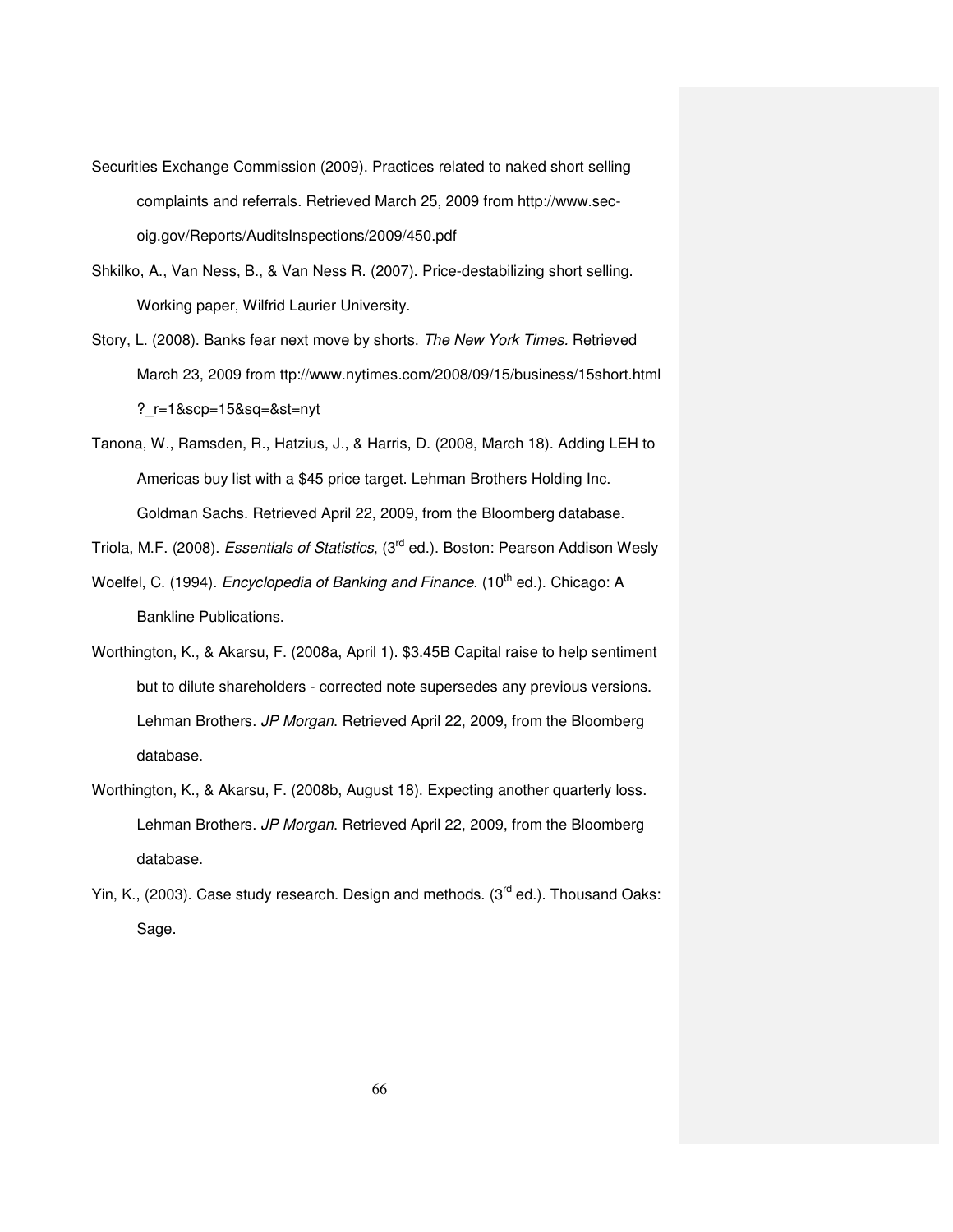# Appendix A

# Modified Research Data:

Stock price, trade volume, and short interest in monthly periods for 2006-2008

| Date          | Price | <b>Trade volume</b> | <b>Short Interest</b> |  |
|---------------|-------|---------------------|-----------------------|--|
| Jan-06        | 70.22 | 89,521,000          | 17,158,110            |  |
| Feb-06        | 72.97 | 77,400,200          | 14,104,144            |  |
| Mar-06        | 72.26 | 107,698,200         | 14,064,350            |  |
| Apr-06        | 75.57 | 86,609,400          | 13,275,178            |  |
| May-06        | 66.61 | 114,420,096         | 13,235,770            |  |
| Jun-06        | 65.15 | 108,522,800         | 11,755,686            |  |
| Jul-06        | 64.95 | 65,763,400          | 10,875,012            |  |
| Aug-06        | 63.81 | 79,489,104          | 9,450,924             |  |
| Sep-06        | 73.86 | 84,020,496          | 8,834,817             |  |
| Oct-06        | 77.84 | 71,033,504          | 8,903,226             |  |
| Nov-06        | 73.67 | 74,273,696          | 7,448,941             |  |
| Dec-06        | 78.12 | 68,860,704          | 7,445,060             |  |
| Jan-07        | 82.24 | 88,955,104          | 7,726,113             |  |
| Feb-07        | 73.31 | 93,820,824          | 8,031,594             |  |
| Mar-07        | 70.07 | 171,917,600         | 10,944,905            |  |
| Apr-07        | 75.28 | 100,777,824         | 11,088,533            |  |
| May-07        | 73.38 | 121,445,712         | 10,674,619            |  |
| Jun-07        | 74.52 | 150,289,728         | 10,562,471            |  |
| Jul-07        | 62.00 | 196,234,304         | 13,587,829            |  |
| Aug-07        | 54.83 | 440,578,656         | 24,190,540            |  |
| Sep-07        | 61.73 | 289,419,392         | 24,665,692            |  |
| Oct-07        | 63.34 | 254,354,352         | 26,713,160            |  |
| Nov-07        | 62.63 | 358,554,112         | 34,055,324            |  |
| Dec-07        | 65.44 | 247,135,664         | 37,126,588            |  |
| Jan-08        | 64.05 | 366,648,928         | 38,470,408            |  |
| Feb-08        | 50.99 | 310,838,880         | 43,252,332            |  |
| Mar-08        | 37.64 | 1,026,278,464       | 56,673,704            |  |
| Apr-08        | 44.24 | 532,505,920         | 61,228,528            |  |
| May-08        | 36.81 | 429,519,168         | 76,071,760            |  |
| <b>Jun-08</b> | 19.81 | 1,525,268,224       | 70,312,680            |  |
| Jul-08        | 17.34 | 1,461,798,656       | 82,087,768            |  |
| Aug-08        | 16.09 | 876,321,728         | 76,855,712            |  |
| Sep-08        | 0.21  | 2,931,888,896       | 217,545,184           |  |

Bloomberg Professional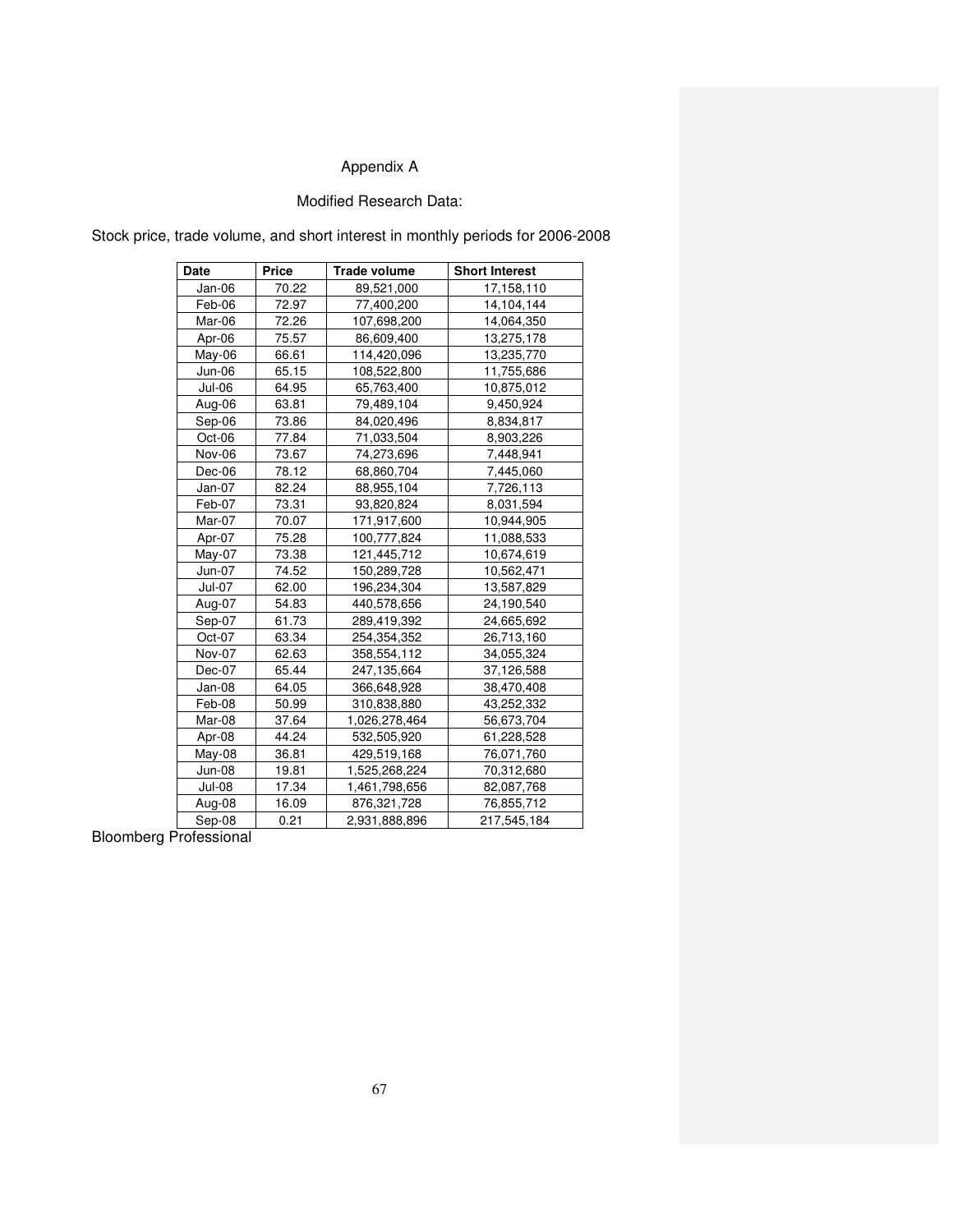|  |  | Stock price, trade volume, and short interest in biweekly periods for 2008 |  |  |
|--|--|----------------------------------------------------------------------------|--|--|
|  |  |                                                                            |  |  |

| Date      | Price  | Trade volume | <b>Short Interest</b> |
|-----------|--------|--------------|-----------------------|
| 1/15/2008 | 46.945 | 81144716     | 38,406,284            |
| 1/31/2008 | 46.945 | 81144716     | 38,470,408            |
| 2/15/2008 | 54.77  | 80,320,168   | 46,195,568            |
| 2/29/2008 | 50.99  | 80,800,136   | 43,252,332            |
| 3/14/2008 | 39.26  | 211,591,936  | 46,563,816            |
| 3/31/2008 | 45.28  | 82123136     | 56,673,704            |
| 4/15/2008 | 45.28  | 82123136     | 59,312,336            |
| 4/30/2008 | 45.28  | 82123136     | 61,228,528            |
| 5/15/2008 | 43.59  | 80526844     | 73,976,216            |
| 5/30/2008 | 36.81  | 99,772,728   | 76,071,760            |
| 6/13/2008 | 43.59  | 80526844     | 73,030,752            |
| 6/30/2008 | 43.59  | 80526844     | 70,312,680            |
| 7/15/2008 | 43.59  | 80526844     | 85,322,264            |
| 7/31/2008 | 43.59  | 80,526,844   | 82,087,768            |
| 8/15/2008 | 16.17  | 158,182,608  | 70,561,208            |
| 8/29/2008 | 16.09  | 202,308,560  | 76,855,712            |
| 9/15/2008 | 0.21   | 467,808,832  | 217,545,184           |

Bloomberg Professional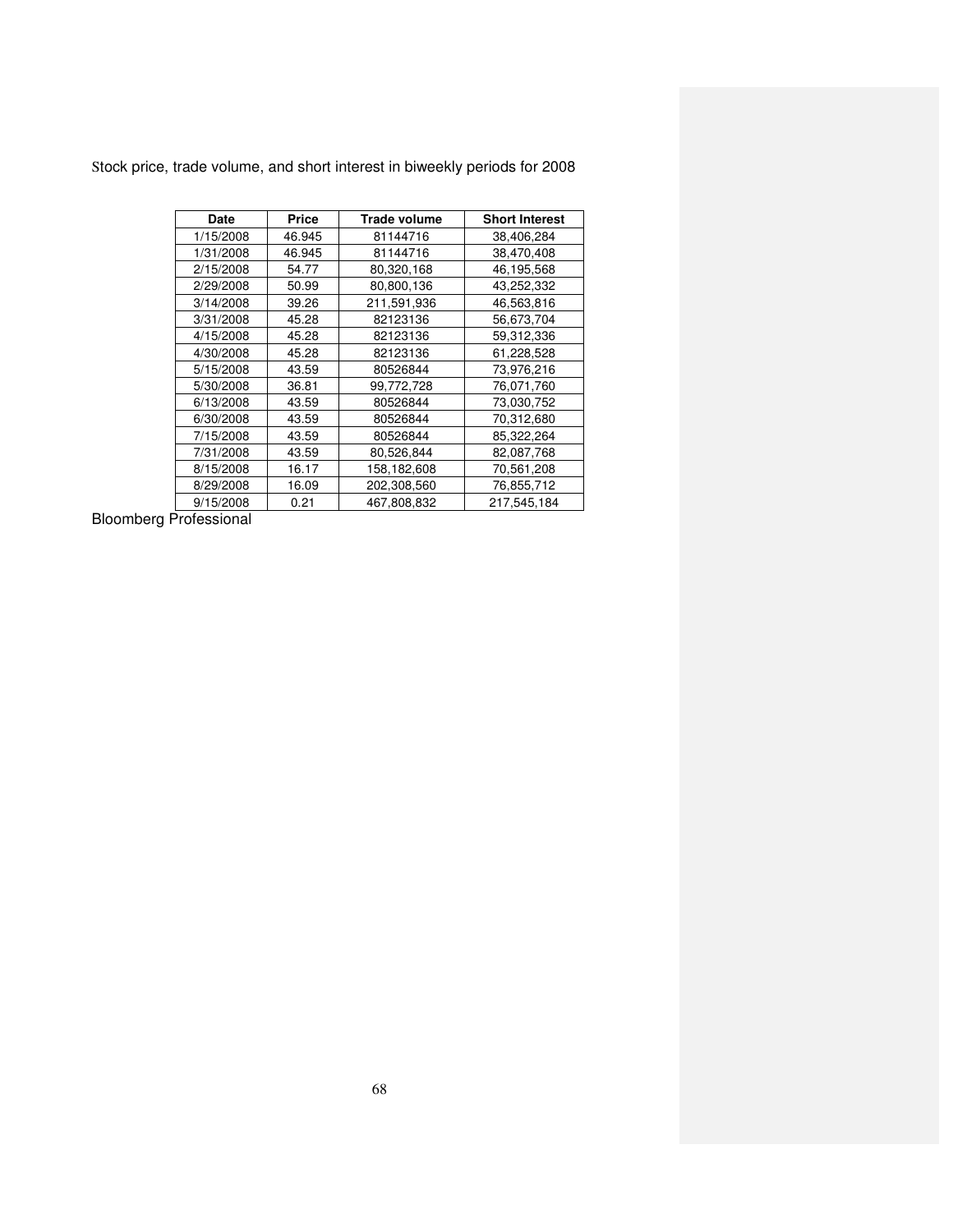# Appendix B

# One-way ANOVA and t-tests results

|       | <b>Means and Std Deviations</b> |         |         |                                          |        |        |  |
|-------|---------------------------------|---------|---------|------------------------------------------|--------|--------|--|
| Level | Number                          | Mean    |         | Std Dev Std Err Mean Lower 95% Upper 95% |        |        |  |
| 2006  | 251                             | 70.4460 | 5.1440  | 0.3247                                   | 69.807 | 71.085 |  |
| 2007  | 251                             | 69.2253 | 8.7797  | 0.5542                                   | 68.134 | 70.317 |  |
| 2008  | 178.                            | 36.4252 | 16.5505 | 1.2405                                   | 33.977 | 38.873 |  |

| <b>Analysis of Variance</b> |     |           |                     |                |            |
|-----------------------------|-----|-----------|---------------------|----------------|------------|
|                             |     | Sum of    |                     |                |            |
| <b>Source</b>               | DF  |           | Squares Mean Square | <b>F</b> Ratio | Prob > F   |
| Year                        | 2   | 146869.75 | 73434.9             | 668.4880       | $< .0001*$ |
| Error                       | 677 | 74369.94  | 109.9               |                |            |
| C. Total                    | 679 | 221239.69 |                     |                |            |

# **Comparisons for each pair using Student's t**

|  | Alpha |
|--|-------|
|--|-------|

1.96347 0.05

# Abs(Dif)-LSD

|      | 2006     | 2007     | 2008     |
|------|----------|----------|----------|
| 2006 | $-1.837$ | $-0.616$ | 32.004   |
| 2007 | $-0.616$ | $-1.837$ | 30.784   |
| 2008 | 32.004   | 30.784   | $-2.181$ |

## Positive values show pairs of means that are significantly different.

| Level |   | Mean      |
|-------|---|-----------|
| 2006  | A | 70.446016 |
| 2007  | А | 69.225299 |
| 2008  | R | 36.425225 |

Levels not connected by same letter are significantly different.

|           | Level - Level Difference Lower CL Upper CL p-Value |         |                                     |  |
|-----------|----------------------------------------------------|---------|-------------------------------------|--|
| 2006 2008 | 34.02079                                           |         | $32.0042$ $36.03735$ $\lt$ .0001*   |  |
| 2007 2008 | 32.80007                                           |         | $30.7835$ $34.81664$ $\leq 0.001$ * |  |
| 2006 2007 | 1.22072                                            | -0.6163 | 3.05771 0.1924                      |  |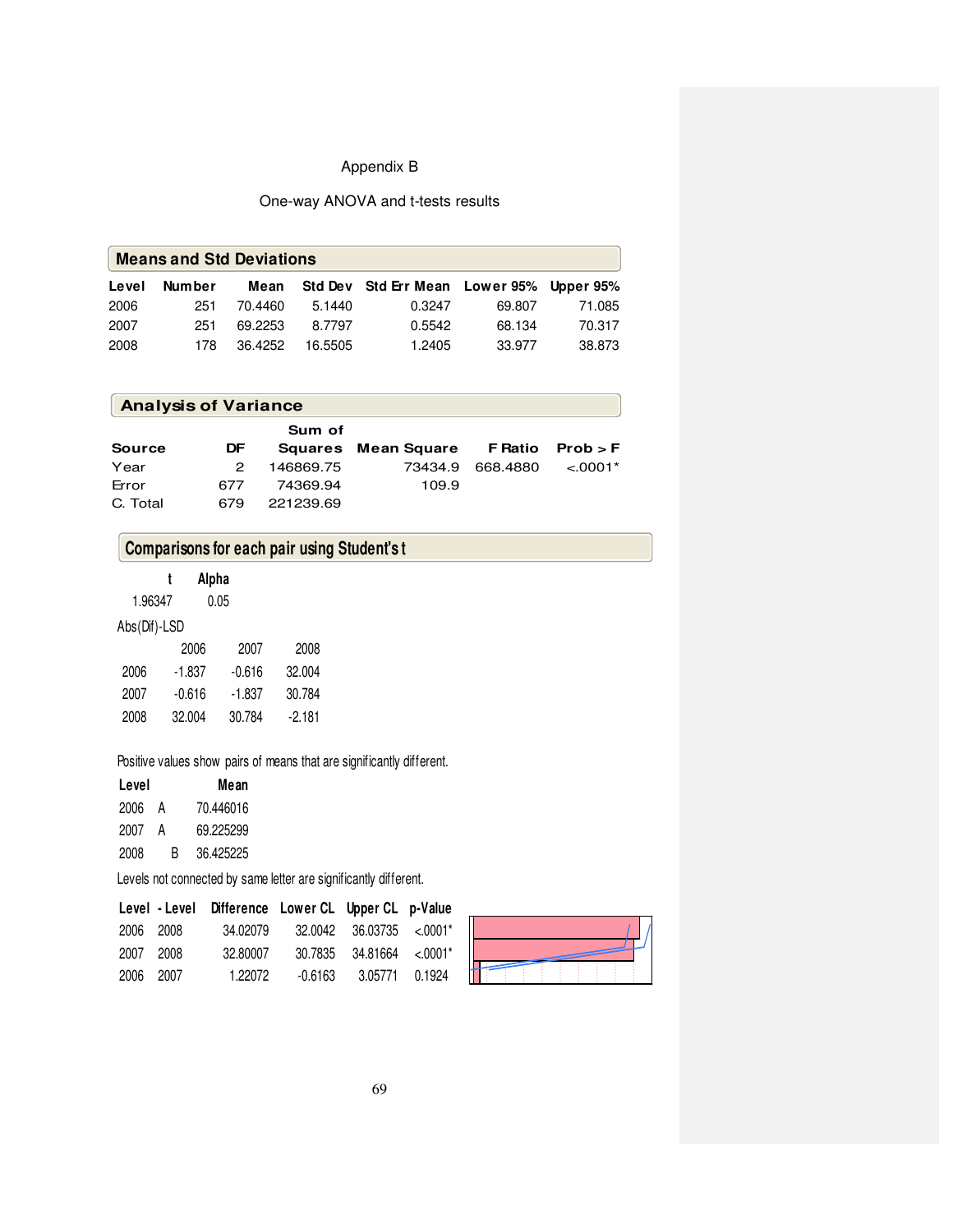# Appendix C

## Correlation test results for 2008



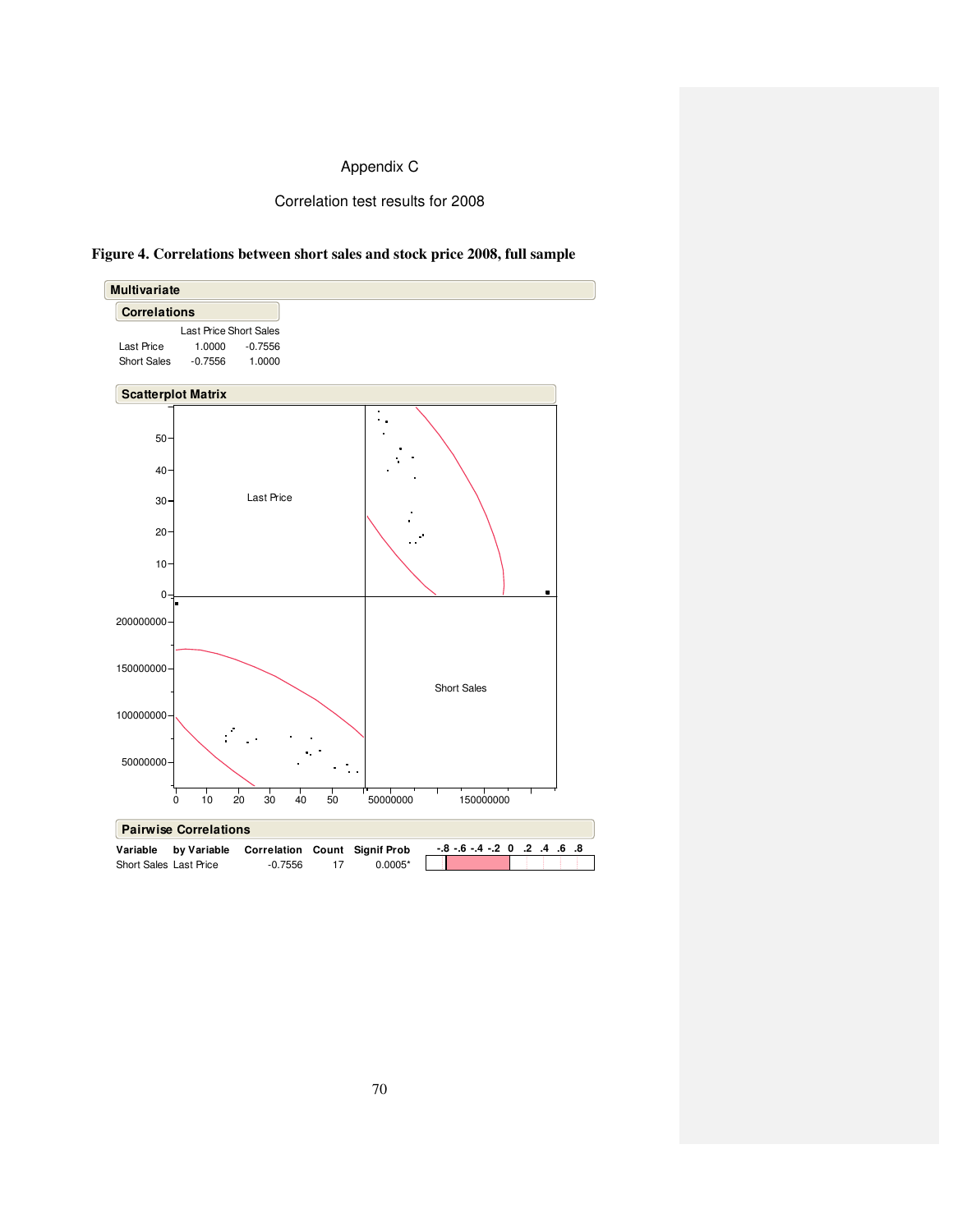

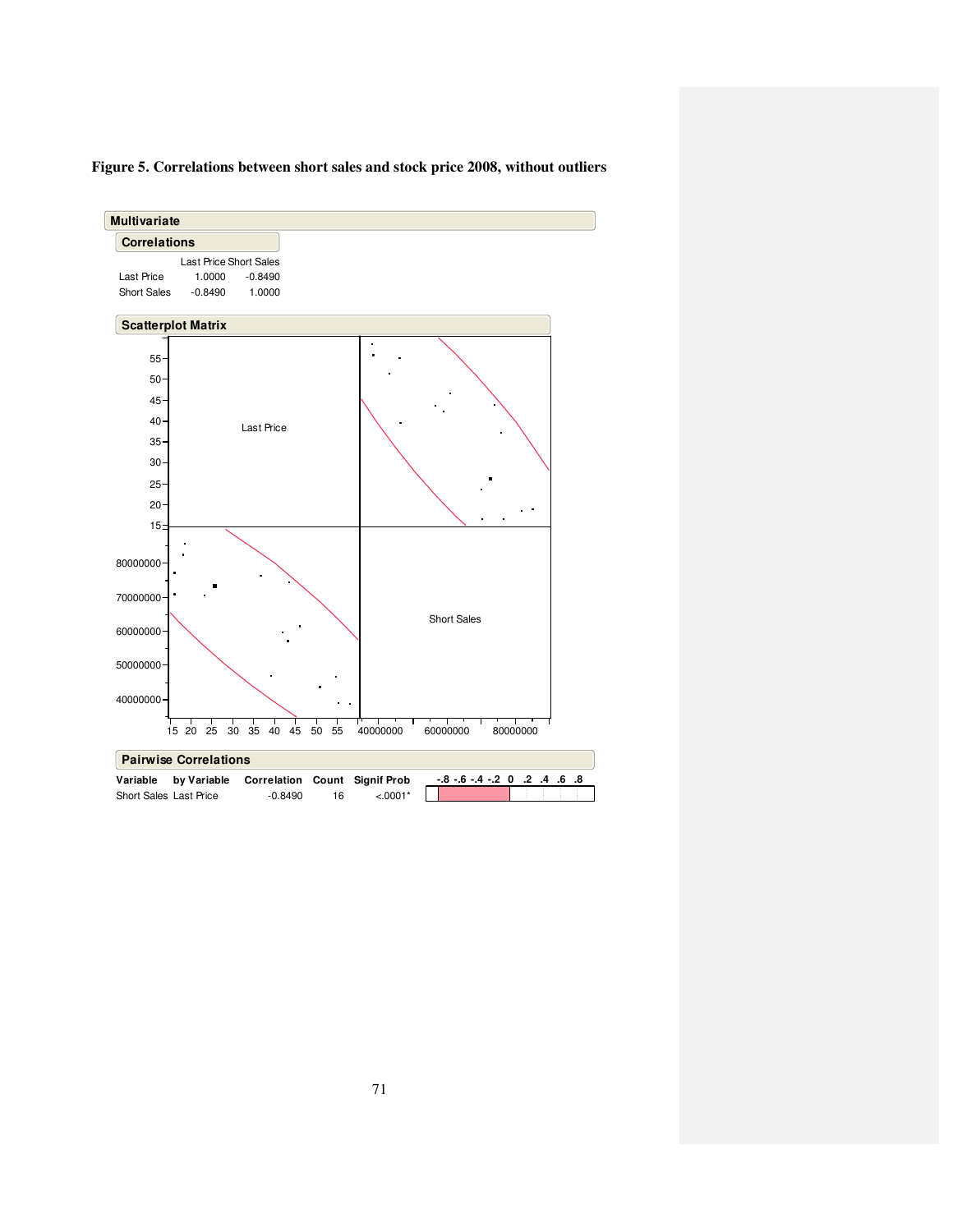

## **Figure 6. Correlations between short sales and regular sales 2008, full sample**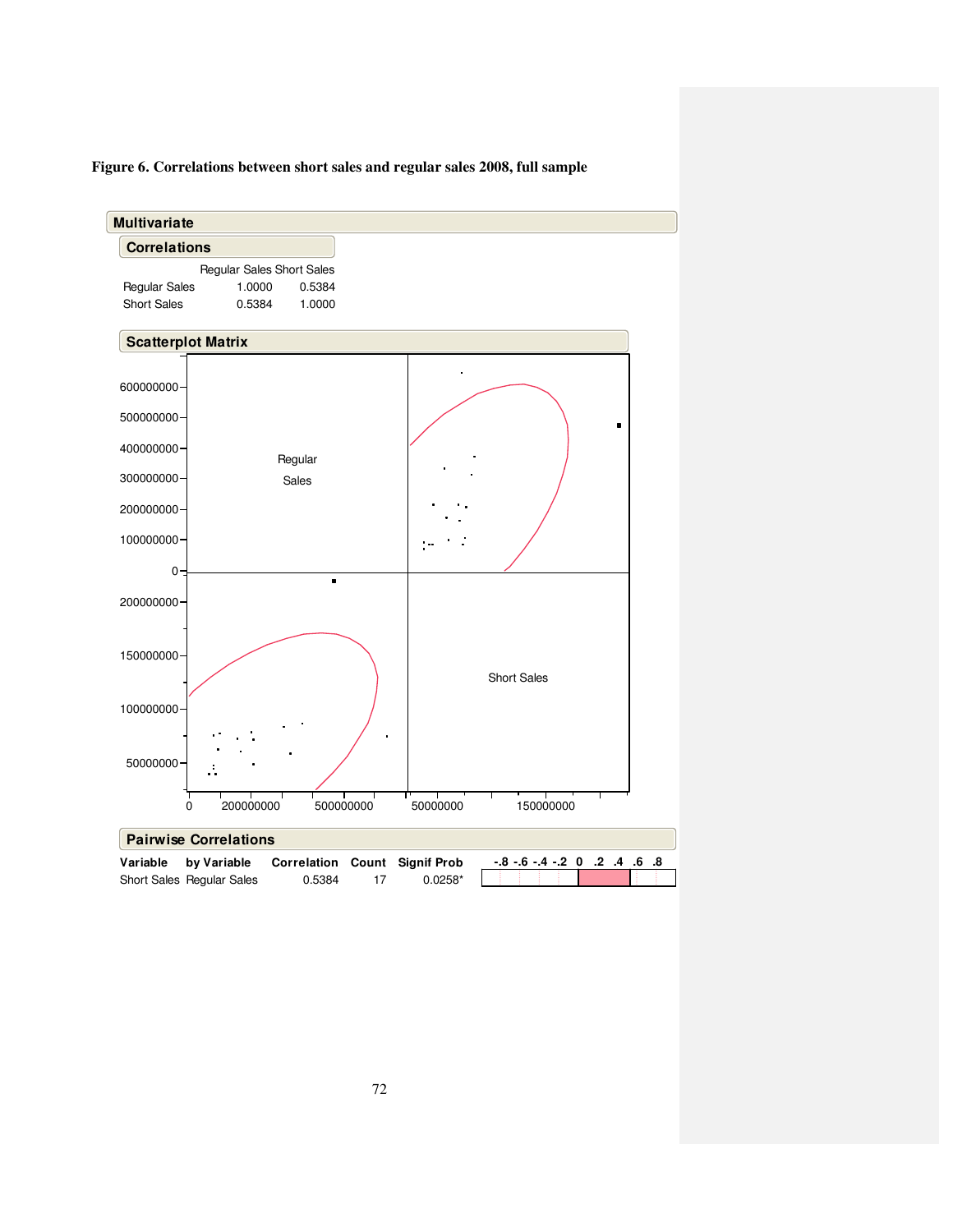

**Figure 7. Correlations between short sales and regular sales 2008, without outliers**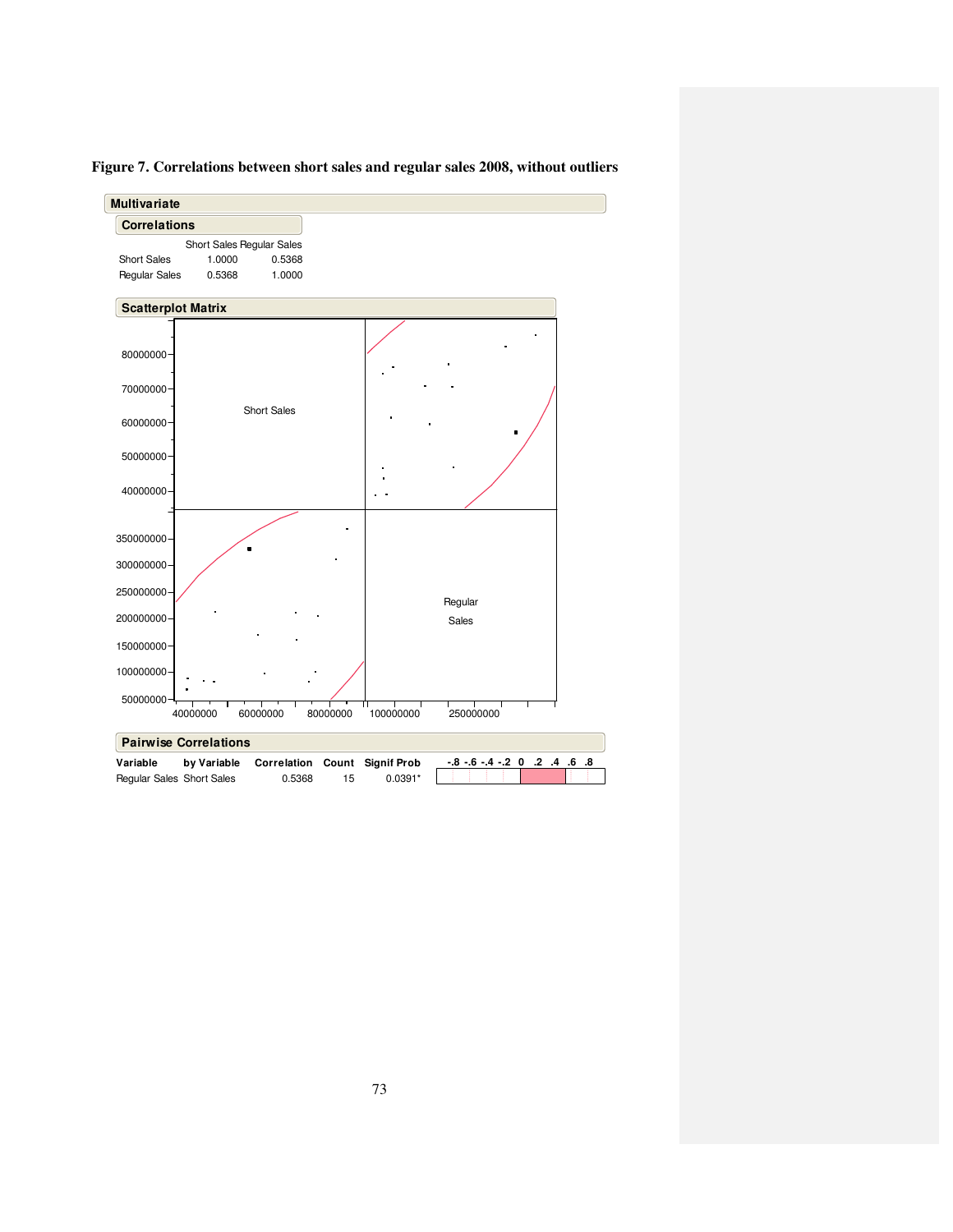## Appendix D

Correlation tests results for 2007



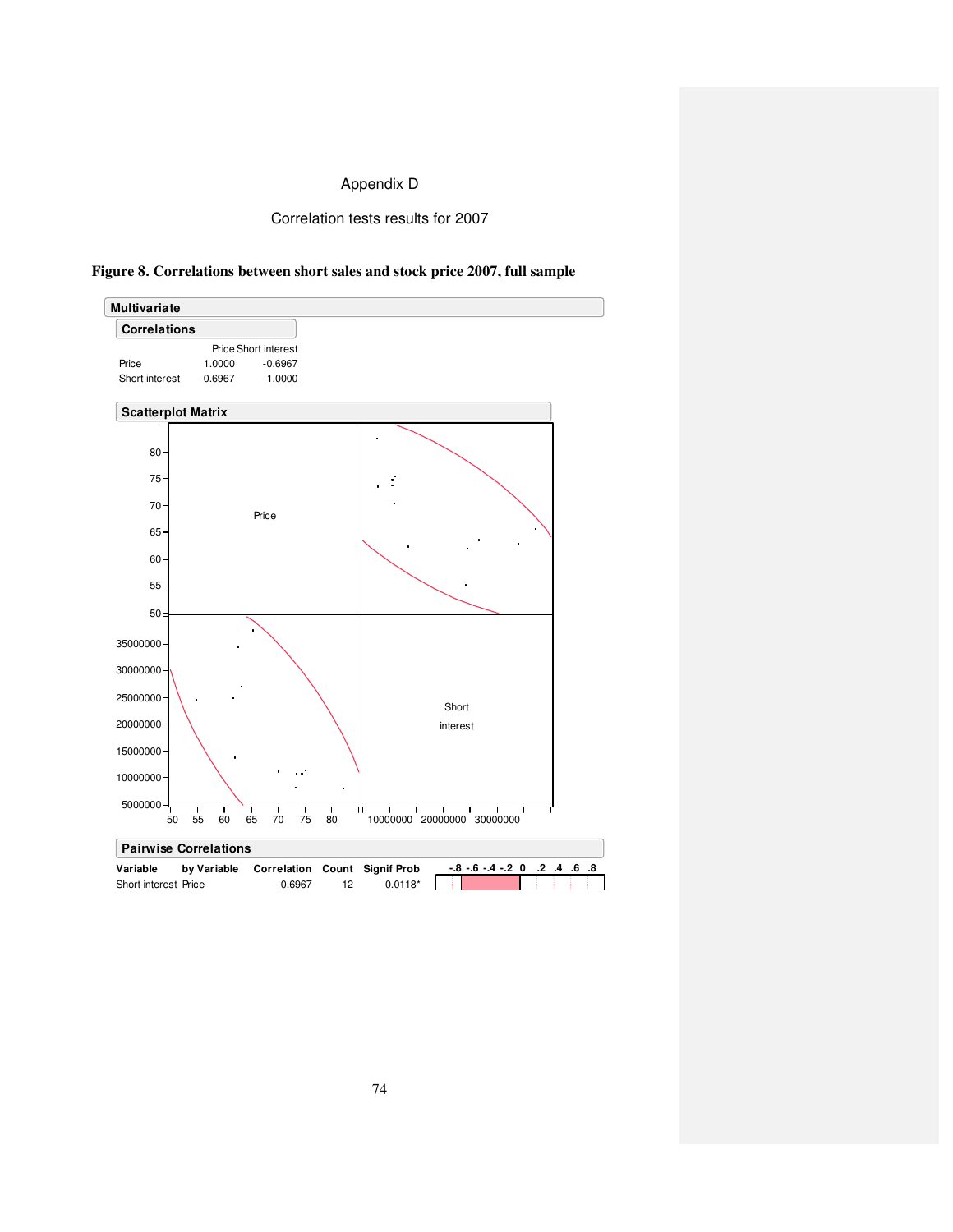

**Figure 9. Correlations between short sales and regular sales 2007, full sample**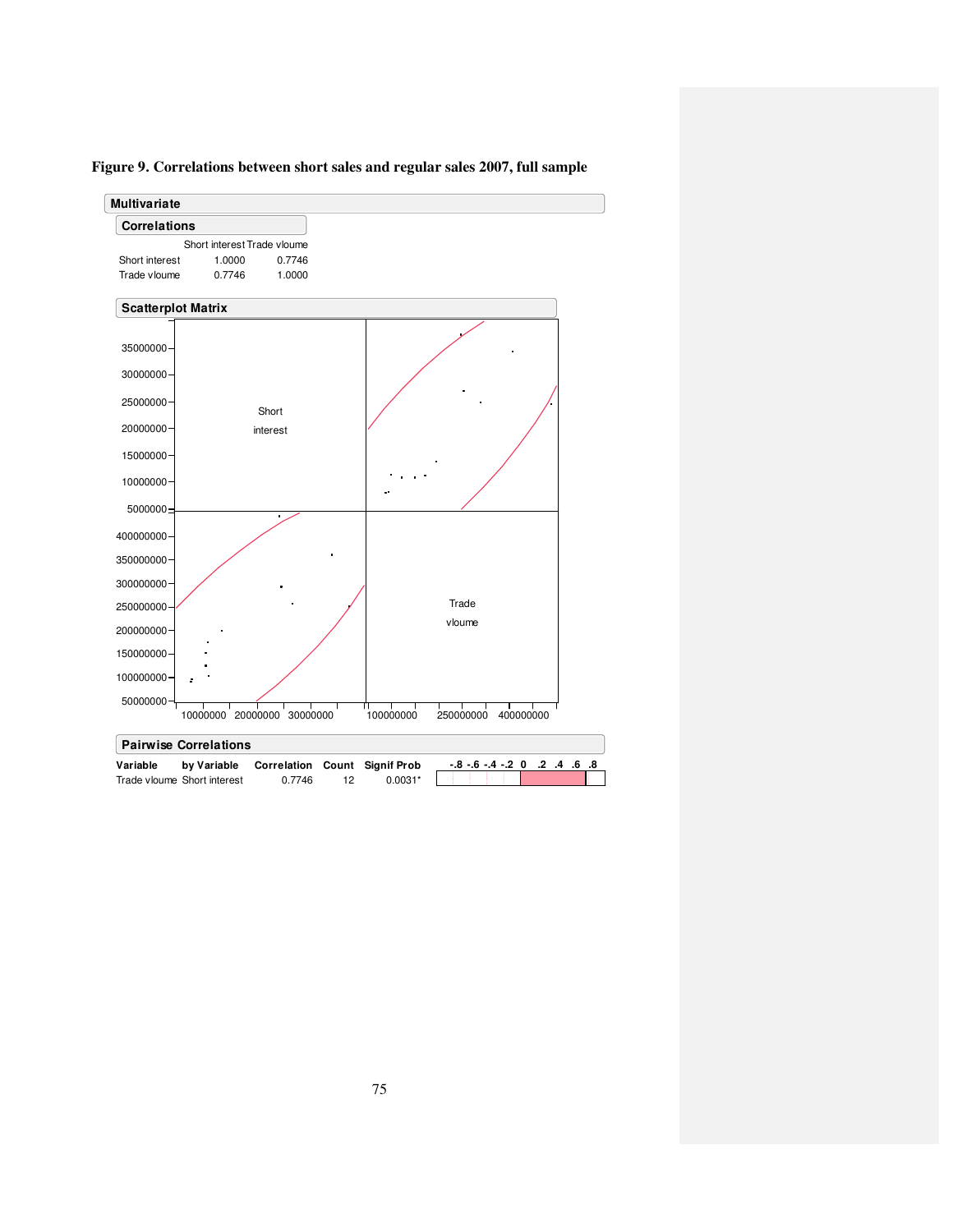## Appendix E

## Correlation tests results for 2006